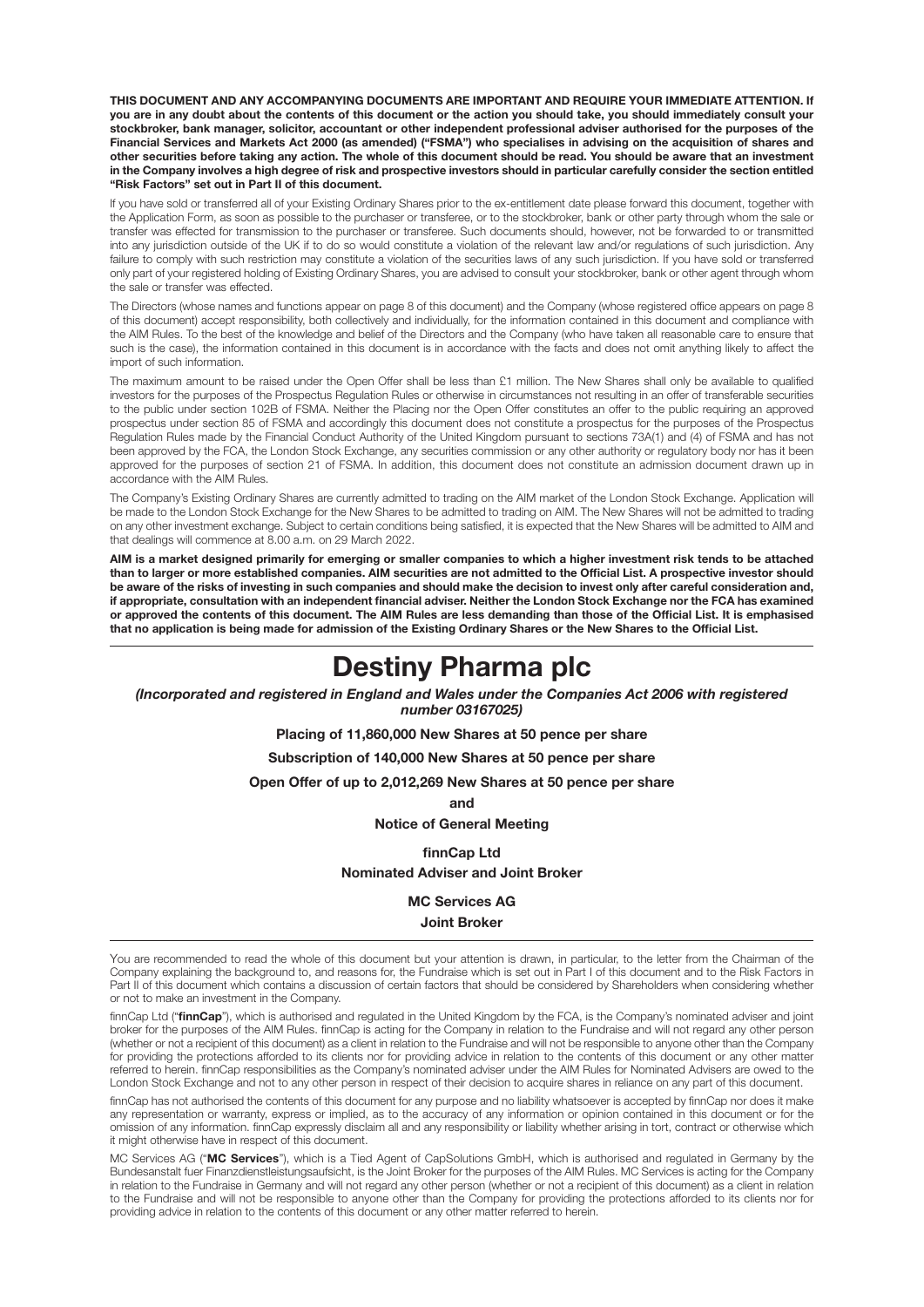MC Services has not authorised the contents of this document for any purpose and no liability whatsoever is accepted by MC Services nor does it make any representation or warranty, express or implied, as to the accuracy of any information or opinion contained in this document or for the omission of any information. MC Services expressly disclaim all and any responsibility or liability whether arising in tort, contract or otherwise which it might otherwise have in respect of this document. MC Services do not perform additional checks, especially no plausibility checks. In addition, MC Services do not track or analyze financial press releases. MC Services pursues activities like Investor Relations Consulting, Roadshows, Public Relations for the issuer for a remuneration.

This document does not constitute an offer to sell, or the solicitation of an offer to buy, Ordinary Shares in any jurisdiction in which such offer or solicitation is unlawful, and may not be taken, transmitted, distributed or sent, directly or indirectly, in or into any such jurisdiction. The Ordinary Shares have not been and will not be registered under the United States Securities Act of 1933, as amended, or under the applicable securities laws of any state or other jurisdiction of the United States or any province or territory of Canada, Japan, Australia or the Republic of South Africa. Accordingly, unless a relevant exemption from such requirements is available, the New Shares may not, subject to certain exceptions, be offered, sold, taken up, re-sold or delivered, directly or indirectly, into or within the United States, Canada, Japan, Australia, the Republic of South Africa or in any other country, territory or possession where to do so may contravene local securities laws or regulations. Shareholders who believe that they, or persons on whose behalf they hold Ordinary Shares, are eligible for an exemption from such requirements should refer to paragraph 6 of Part IV of this document to determine whether and how they may participate.

#### **Overseas Shareholders and any person (including, without limitation, nominees, custodians and trustees) who has a contractual or other legal obligation to forward this document or an Application Form to a jurisdiction outside the UK should read paragraph 6 of Part IV of this document.**

Qualifying non-CREST Shareholders will find an Application Form enclosed with this document. Applications under the Open Offer may only be made by the Qualifying Shareholders originally entitled or by a person entitled by virtue of a bona fide market claim arising out of the sale or transfer of Ordinary Shares prior to the date on which the relevant Ordinary Shares are marked "ex" the entitlement by the London Stock Exchange. Holdings of Ordinary Shares in certificated and uncertificated form will be treated as separate holdings for the purposes of calculating entitlements under the Open Offer. The latest time for application and payment in full under the Open Offer is 11.00 a.m. on 24 March 2022 and the procedure for application and payment is set out in Part IV of this document.

The Placing, Subscription and Open Offer are conditional, inter alia, on the passing of the Resolutions at the General Meeting. The New Shares will, when issued and fully paid, rank pari passu in all respects with the Existing Ordinary Shares, including the right to receive dividends and other distributions declared, made or paid on or in respect of such Existing Ordinary Shares after Admission.

Notice of the General Meeting of Destiny Pharma plc, to be held at 11.00 a.m. on 28 March 2022 at the offices of finnCap Ltd, 1 Bartholomew Close, London, EC1A 7BL, is set out at the end of this document. A Form of Proxy is enclosed for use by Shareholders in connection with the General Meeting. To be valid, Forms of Proxy, completed in accordance with the instructions printed thereon, must be received by the Company's registrars, Link Group at, PXS1, Central Square, 29 Wellington Street, Leeds, LS1 4DL, as soon as possible but in any event by no later than 11.00 a.m. on 24 March 2022.

Shareholders who hold their Existing Ordinary Shares in uncertificated form in CREST may alternatively use the CREST Proxy Voting Service in accordance with the procedures set out in the CREST Manual as explained in the notes accompanying the Notice of General Meeting at the end of this document. Proxies submitted via CREST must be received by the issuer's agent (ID: RA10) by no later than 11.00 a.m. on 24 March 2022 (or, if the General Meeting is adjourned, 48 hours (excluding any part of a day that is not a working day) before the time fixed for the adjourned meeting). The appointment of a proxy using the CREST Proxy Voting Service will not preclude Shareholders from attending and voting in person at the General Meeting should they so wish.

Qualifying non-CREST Shareholders will find an Application Form enclosed with this document. Applications under the Open Offer may only be made by the Qualifying Shareholders originally entitled or by a person entitled by virtue of a bona fide market claim arising out of the sale or transfer of Existing Ordinary Shares prior to the date on which the relevant Existing Ordinary Shares are marked "ex" the entitlement by the London Stock Exchange. Holdings of Existing Ordinary Shares in certificated and uncertificated form will be treated as separate holdings for the purposes of calculating entitlements under the Open Offer. The latest time for application and payment in full under the Open Offer is 11.00 a.m. on 24 March 2022 and the procedure for application and payment is set out in Part IV of this document.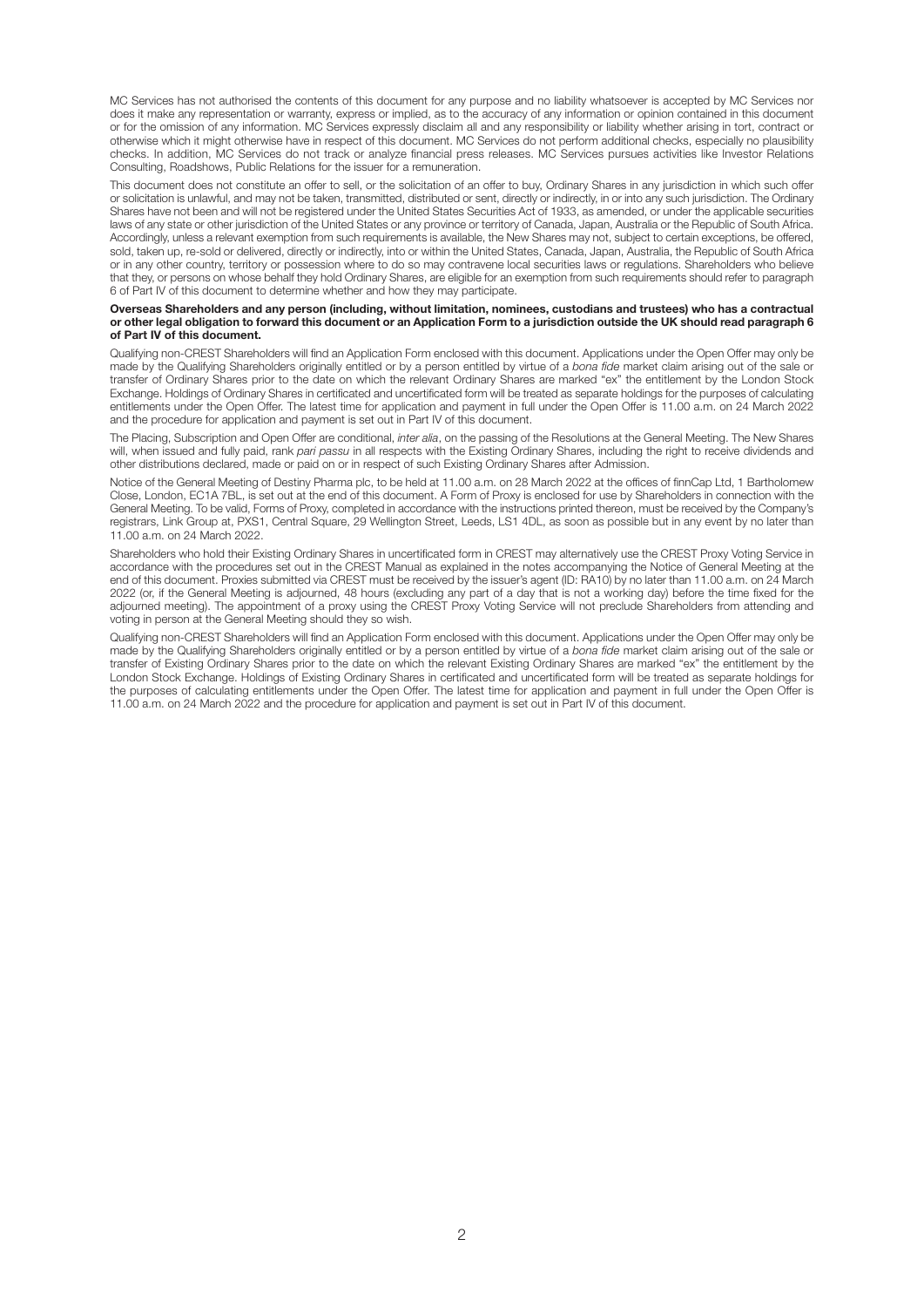# **IMPORTANT NOTICE**

#### **NOTICE TO OVERSEAS PERSONS**

This document does not constitute an offer to sell, or the solicitation of an offer to buy, Ordinary Shares in any jurisdiction in which such offer or solicitation is unlawful, and may not be taken, transmitted, distributed or sent, directly or indirectly, in or into any such jurisdiction. The Ordinary Shares have not been and will not be registered under the United States Securities Act of 1933, as amended, or under the applicable securities laws of any state or other jurisdiction of the United States or any province or territory of Canada, Japan, Australia or the Republic of South Africa. Accordingly, unless a relevant exemption from such requirements is available, the New Shares may not, subject to certain exceptions, be offered, sold, taken up, re-sold or delivered, directly or indirectly, into or within the United States, Canada, Japan, Australia, the Republic of South Africa or in any other country, territory or possession where to do so may contravene local securities laws or regulations. Shareholders who believe that they, or persons on whose behalf they hold Ordinary Shares, are eligible for an exemption from such requirements should refer to paragraph 6 of Part IV of this document to determine whether and how they may participate.

**Overseas Shareholders and any person (including, without limitation, nominees, custodians and trustees) who has a contractual or other legal obligation to forward this document or an Application Form to a jurisdiction outside the UK should read paragraph 6 of Part IV of this document.**

#### **FORWARD-LOOKING STATEMENTS**

This document contains "forward-looking statements" which includes all statements other than statements of historical fact including, without limitation those regarding the Company's financial position, business strategy, plans and objectives of management for future operations, or any statements preceded by, followed by or that include the words "targets", "believes", "expects", "aims", "intends", "will", "may", "might", "anticipates", "would", "could", "shall", "estimate", "plans", "predicts", "continues", "assumes", "positioned", or similar expressions or negatives thereof. Such forward-looking statements involve known and unknown risks, uncertainties and other important factors beyond the Company's control that could cause the actual results, performance or achievements of the Company to be materially different from future results, performance or achievements expressed or implied by such forward-looking statements. Such forward-looking statements are based on numerous assumptions regarding the Company's present and future business strategies and the environment in which the Company will operate in the future. These forward-looking statements speak only as at the date of this document. The Company expressly disclaims any obligation or undertaking to disseminate any updates or revisions to forward-looking statements contained herein to reflect any change in the Company's expectations with regard thereto or any change in events, conditions or circumstances on which any such statements are based unless required to do so by applicable law or the AIM Rules.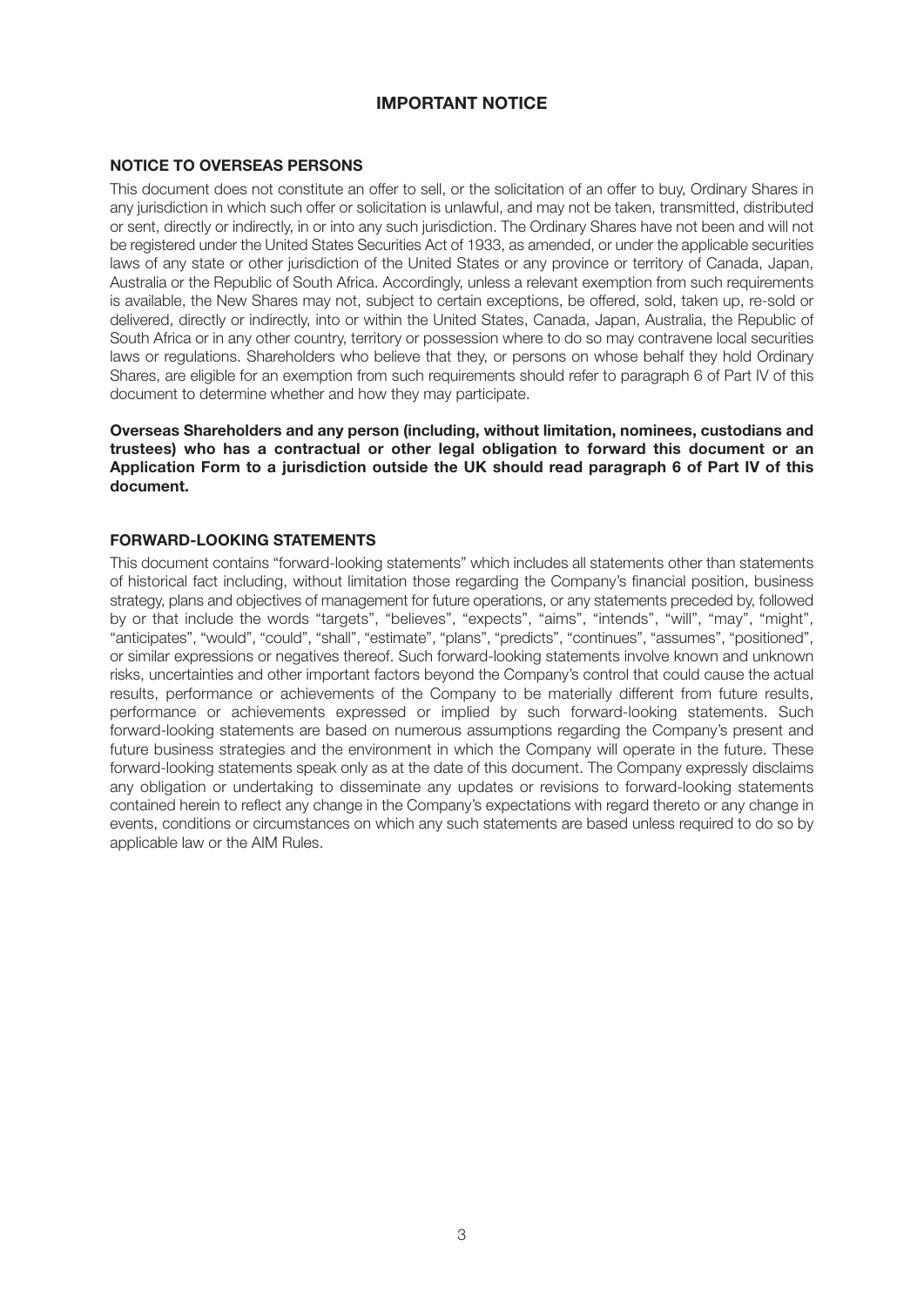# **CONTENTS**

|                                                      | Page |
|------------------------------------------------------|------|
| EXPECTED TIMETABLE OF PRINCIPAL EVENTS               | 5    |
| SHARE CAPITAL AND FUNDRAISE STATISTICS               | 7    |
| DIRECTORS, SECRETARY AND ADVISERS                    | 8    |
| <b>DEFINITIONS</b>                                   | 9    |
| <b>GLOSSARY</b>                                      | 14   |
| PART I LETTER FROM THE CHAIRMAN                      | 15   |
| <b>PART II RISK FACTORS</b>                          | 23   |
| PART III SOME QUESTIONS AND ANSWERS ON THE FUNDRAISE | 40   |
| PART IV TERMS AND CONDITIONS OF THE OPEN OFFER       | 47   |
| NOTICE OF GENERAL MEETING                            | 61   |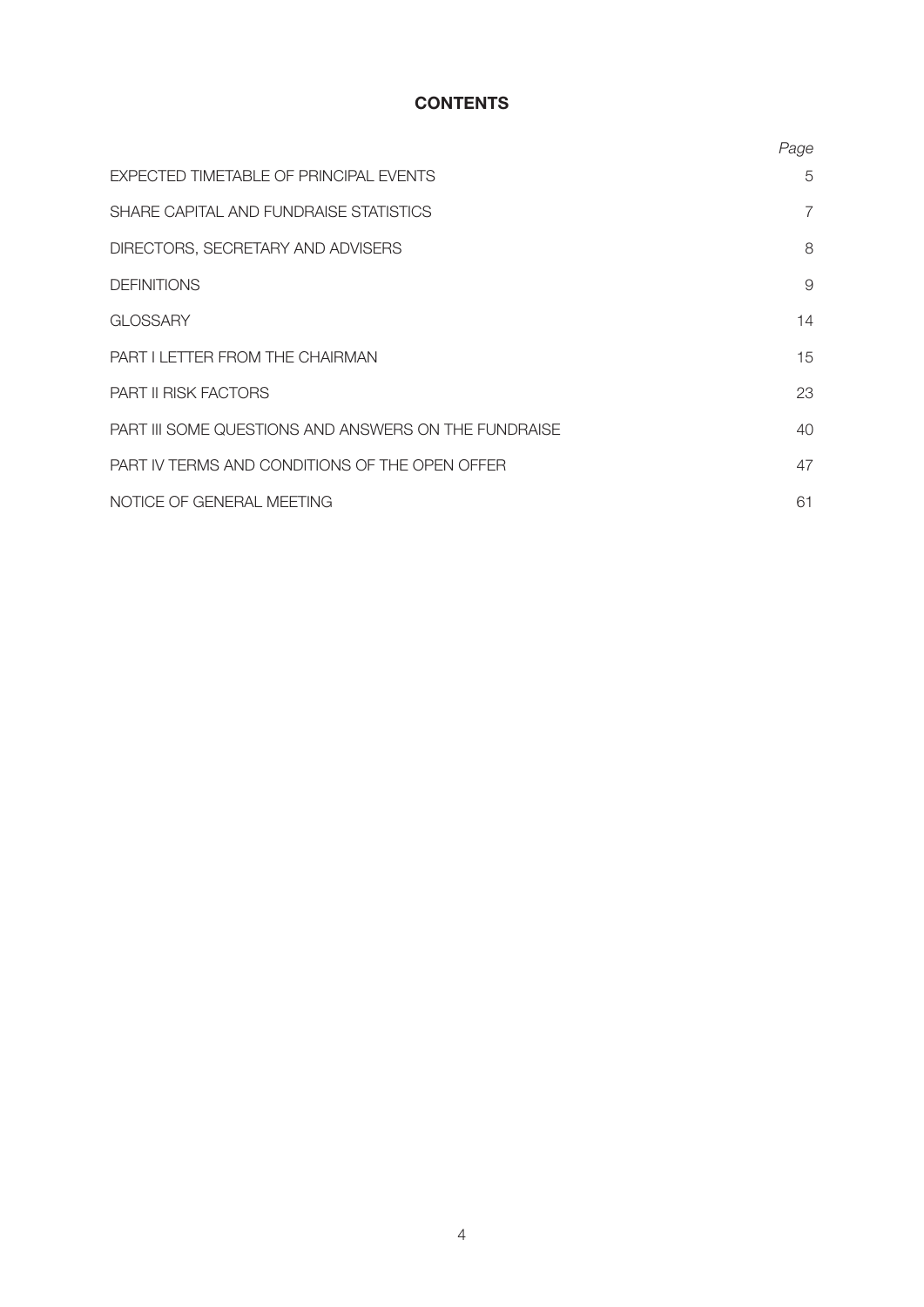# **EXPECTED TIMETABLE OF PRINCIPAL EVENTS**

| Record Date for entitlements under the Open Offer                                                                                                                            | Close of business 7 March 2022                          |
|------------------------------------------------------------------------------------------------------------------------------------------------------------------------------|---------------------------------------------------------|
| Announcement of the Proposed Placing, Open Offer<br>and Subscription                                                                                                         | 8 March 2022                                            |
| Ex-entitlement Date of the Open Offer                                                                                                                                        | 8.00 a.m. on 9 March 2022                               |
| Posting of the Circular (including Notice of General Meeting),<br>Form of Proxy and, to Qualifying Non-Crest Shareholders,<br>the Application Form                           | 9 March 2022                                            |
| Open Offer Entitlements and Excess Entitlements credited to<br>stock accounts in CREST of Qualifying CREST Shareholders                                                      | 8.00 a.m. on 10 March 2022                              |
| Recommended latest time and date for requesting withdrawal<br>of Open Offer Entitlements and Excess Entitlements<br>from CREST                                               | 4.30 p.m. on 18 March 2022                              |
| Latest time and date for depositing Open Offer Entitlements<br>and Excess Entitlements into CREST                                                                            | 3.00 p.m. on 21 March 2022                              |
| Latest time and date for splitting Application Forms<br>(to satisfy bona fide market claims only)                                                                            | 3.00 p.m. on 22 March 2022                              |
| Latest time and date for receipt of completed Application<br>Forms and payment in full under the Open Offer or settlement<br>of relevant CREST instructions (as appropriate) | 11.00 a.m. on 24 March 2022                             |
| Latest time and date for receipt of CREST proxy instructions<br>and registration of online votes from Shareholders for<br><b>General Meeting</b>                             | 11.00 a.m. on 24 March 2022                             |
| Latest time and date for receipt of Forms of Proxy                                                                                                                           | 11.00 a.m. on 24 March 2022                             |
| <b>General Meeting</b>                                                                                                                                                       | 11.00 a.m. on 28 March 2022                             |
| Announcement of the results of the General Meeting and the<br>Open Offer                                                                                                     | 28 March 2022                                           |
| Admission and commencement of dealings in the New Shares                                                                                                                     | 8.00 a.m. on 29 March 2022                              |
| New Shares in uncertificated form expected to be credited to<br>accounts in CREST                                                                                            | As soon as possible after<br>8.00 a.m. on 29 March 2022 |
| Dispatch of definitive share certificates for the New Shares in<br>certificated form                                                                                         | Within 5 business<br>days of Admission                  |

*Each of the above times and/or dates is subject to change at the absolute discretion of the Company and finnCap. If any of the details contained in the timetable above should change, the revised time and dates will be notified to Shareholders by means of a Regulatory Information Service (as defined in the AIM Rules) announcement. Certain of the events in the above timetable are conditional upon, inter alia, the approval of the Resolutions to be proposed at the General Meeting.*

*In this document, all references to times and dates are to time and dates in London, United Kingdom. The timetable above assumes that the Resolutions are passed at the General Meeting without adjournment.*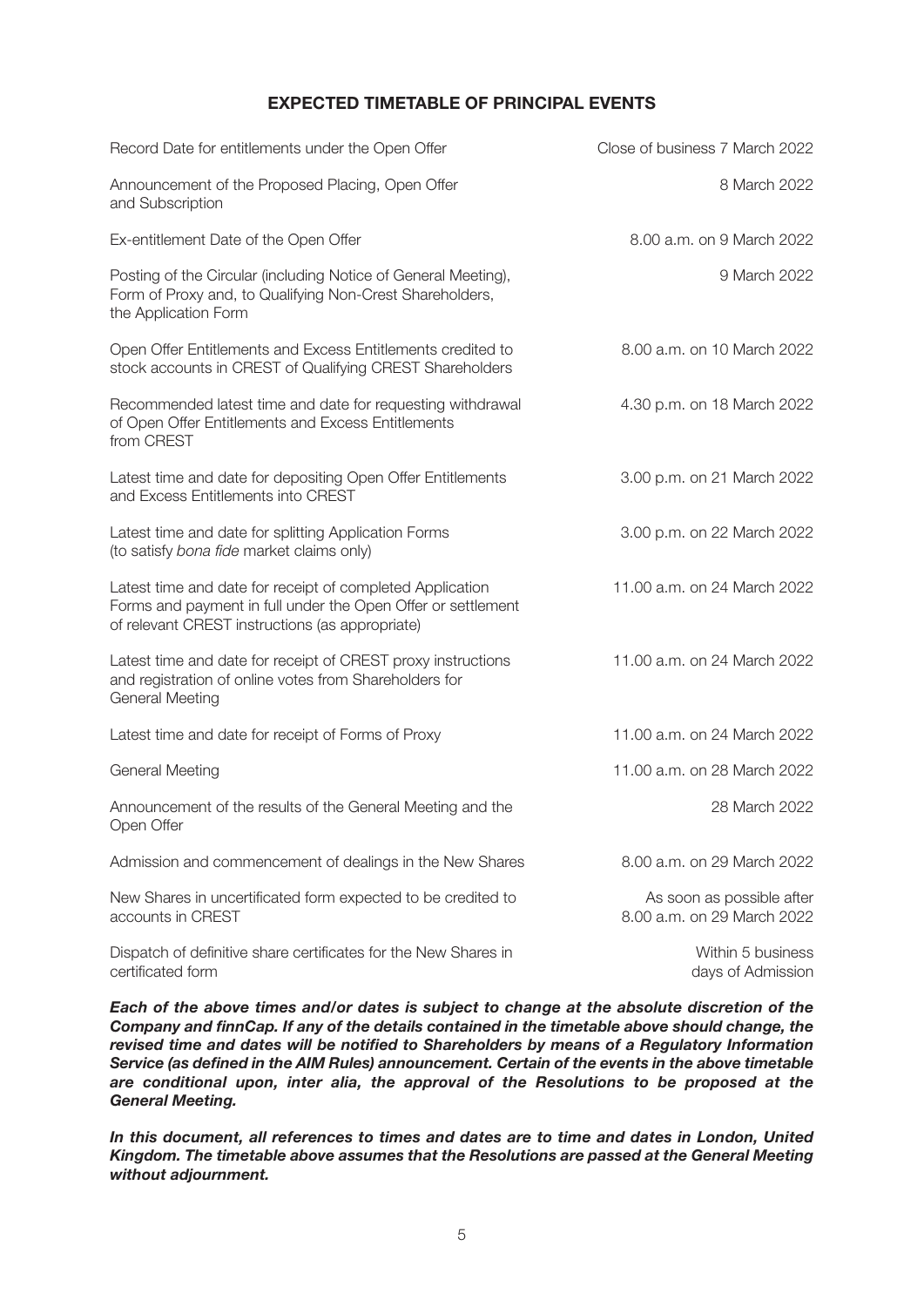In order to subscribe for Open Offer Shares under the Open Offer, Qualifying Shareholders will need to follow the procedure set out in Part IV of this document and, where relevant, complete the accompanying Application Form. If Qualifying Shareholders have any queries on the procedure for acceptance and payment, or wish to request another Application Form, they should contact Link Group by email at enquiries@linkgroup.co.uk, or by telephone on 0371 664 0300 and where relevant, quoting the allotment number of their Application Form. Calls are charged at the standard geographic rate and will vary by provider. Calls outside the United Kingdom will be charged at the applicable international rate. Link Group are open between 9.00 a.m. – 5.30 p.m., Monday to Friday (excluding public holidays in England and Wales).

If you have questions on how to complete the Form of Proxy, please contact Link Group by email at enquiries@linkgroup.co.uk, or by telephone on 0371 664 0300. Calls are charged at the standard geographic rate and will vary by provider. Calls outside the United Kingdom will be charged at the applicable international rate. Link Group are open between 9.00 a.m. – 5.30 p.m., Monday to Friday (excluding public holidays in England and Wales). Submission of a Proxy vote shall not preclude a member from attending and voting in person at the meeting in respect of which the proxy is appointed or at any adjournment thereof.

Calls to the Link Group number from outside the UK are charged at applicable international rates. Different charges may apply to calls from mobile telephones and calls may be recorded and monitored randomly for security and training purposes. Link Group cannot provide advice on the merits of the Fundraise and cannot give any financial, legal or tax advice.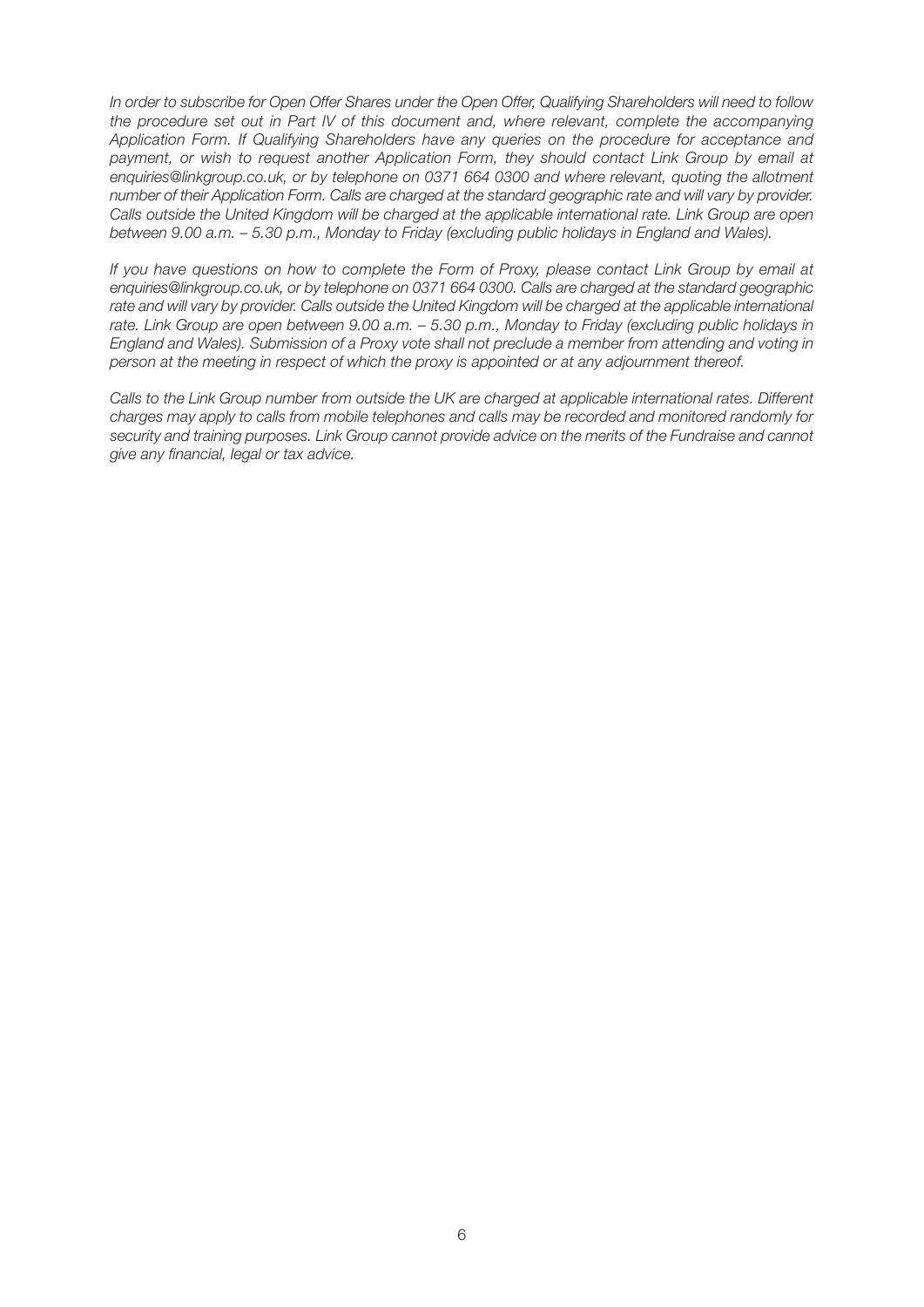# **SHARE CAPITAL AND FUNDRAISE STATISTICS**

| <b>Issue Price for each New Share</b>                                                                                                                  | 50 pence                                                       |
|--------------------------------------------------------------------------------------------------------------------------------------------------------|----------------------------------------------------------------|
| Number of Existing Ordinary Shares in issue as at the date of this document                                                                            | 60,368,098                                                     |
| Number of Placing Shares to be issued pursuant to the Placing                                                                                          | 11,860,000                                                     |
| Number of Subscription Shares to be issued pursuant to the Subscription                                                                                | 140,000                                                        |
| Basis of Open Offer                                                                                                                                    | 1 New Share for<br>every 30 Existing<br><b>Ordinary Shares</b> |
| Maximum number of Open Offer Shares to be issued pursuant to the Open Offer<br>(assuming take-up in full of the Open Offer by Qualifying Shareholders) | 2,012,269                                                      |
| Total New Shares to be issued*                                                                                                                         | 14,012,269                                                     |
| Enlarged Share Capital immediately following Admission*                                                                                                | 74,380,367                                                     |
| Market capitalisation at Issue Price*                                                                                                                  | £36.2 million                                                  |
| New Shares as a percentage of the Enlarged Share Capital*                                                                                              | 18.8 per cent.                                                 |
| Estimated gross proceeds of the Fundraising*                                                                                                           | up to £7.0 million                                             |
| Estimated net proceeds of the Fundraising*                                                                                                             | up to £6.6 million                                             |
| <b>ISIN</b> - Ordinary Shares                                                                                                                          | GB00BDHSP575                                                   |
| ISIN - Open Offer Basic Entitlements                                                                                                                   | GB00BN0W6423                                                   |
| ISIN - Open Offer Excess Entitlements                                                                                                                  | GB00BN0W6530                                                   |

\* assuming take-up in full of the Open Offer by Qualifying Shareholders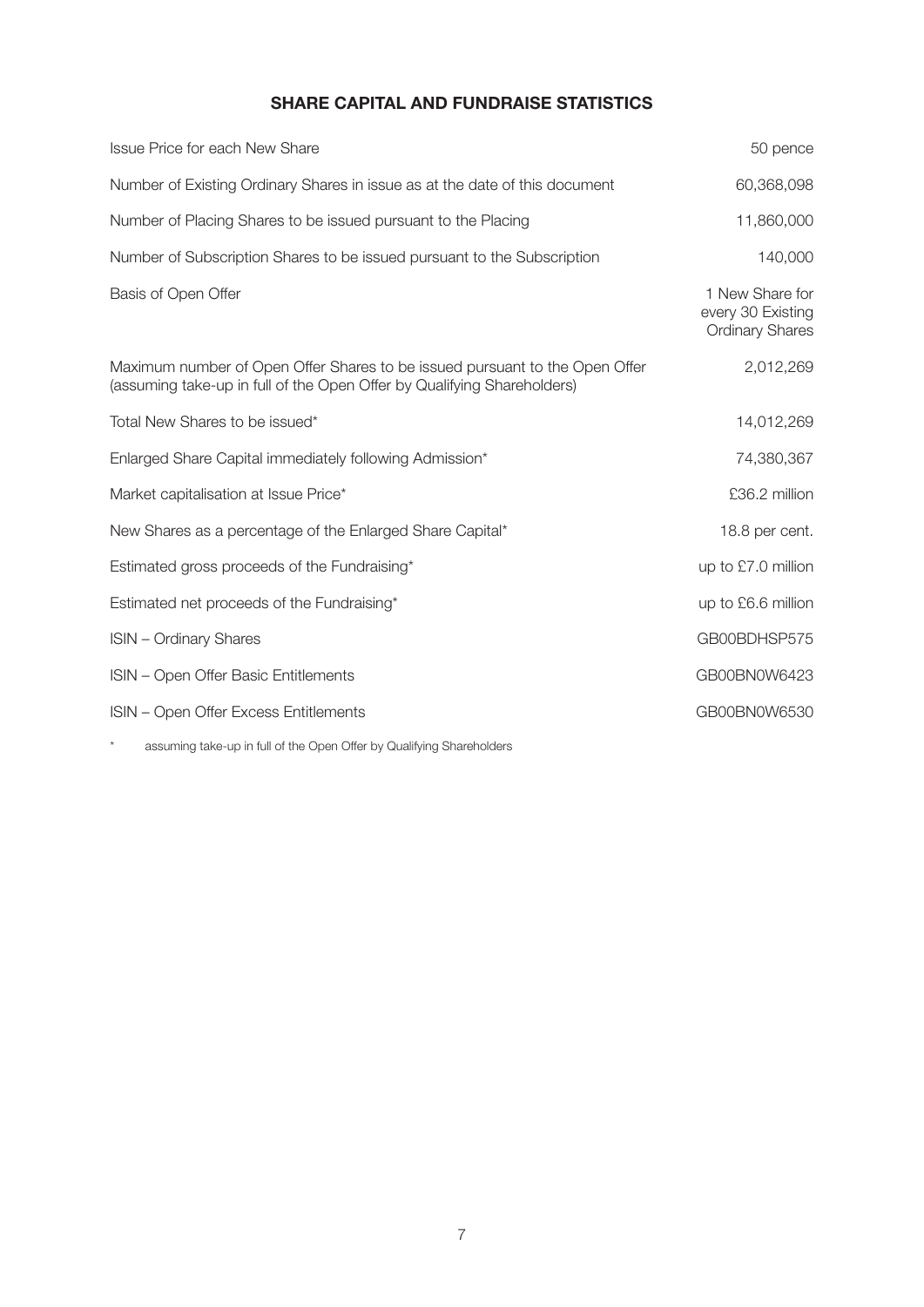# **DIRECTORS, SECRETARY AND ADVISERS**

| <b>Directors</b>                           | Nick Rodgers (Chairman)<br>Neil Clark (Chief Executive Officer)<br>Dr William Love (Founder and Chief Scientific Officer)<br>Shaun Claydon (Chief Financial Officer and Company Secretary)<br>Peter Morgan (Non-Executive Director)<br>Dr Huaizheng Peng (Non-Executive Director)<br>Dr Debra Barker (Non-Executive Director) |
|--------------------------------------------|-------------------------------------------------------------------------------------------------------------------------------------------------------------------------------------------------------------------------------------------------------------------------------------------------------------------------------|
| <b>Registered Office</b>                   | <b>Sussex Innovation Centre</b><br>Science Park Square<br>Falmer<br><b>Brighton</b><br>BN1 9SB                                                                                                                                                                                                                                |
| Company website                            | www.destinypharma.com                                                                                                                                                                                                                                                                                                         |
| Nominated Adviser and Joint Broker         | finnCap Ltd<br>1 Bartholomew Close<br>London<br>EC1A 7BL                                                                                                                                                                                                                                                                      |
| Joint Broker                               | <b>MC Services AG</b><br>Bavariaring 26<br>80336 München<br>Germany                                                                                                                                                                                                                                                           |
| Legal Advisers to the Company              | Covington & Burling LLP<br>22 Bishopsgate London<br>EC2N 4BQ                                                                                                                                                                                                                                                                  |
| Legal Advisers to the<br>Nominated Adviser | Osborne Clarke LLP<br>One London Wall<br>London<br>EC2Y 5EB                                                                                                                                                                                                                                                                   |
| Registrars                                 | Link Group<br>10th Floor<br>Central Square<br>29 Wellington Street<br>Leeds LS1 4DL                                                                                                                                                                                                                                           |
| Receiving Agent for the<br>Open Offer      | Link Group<br><b>Corporate Actions</b><br>10th Floor<br>Central Square<br>29 Wellington Street<br>Leeds LS1 4DL                                                                                                                                                                                                               |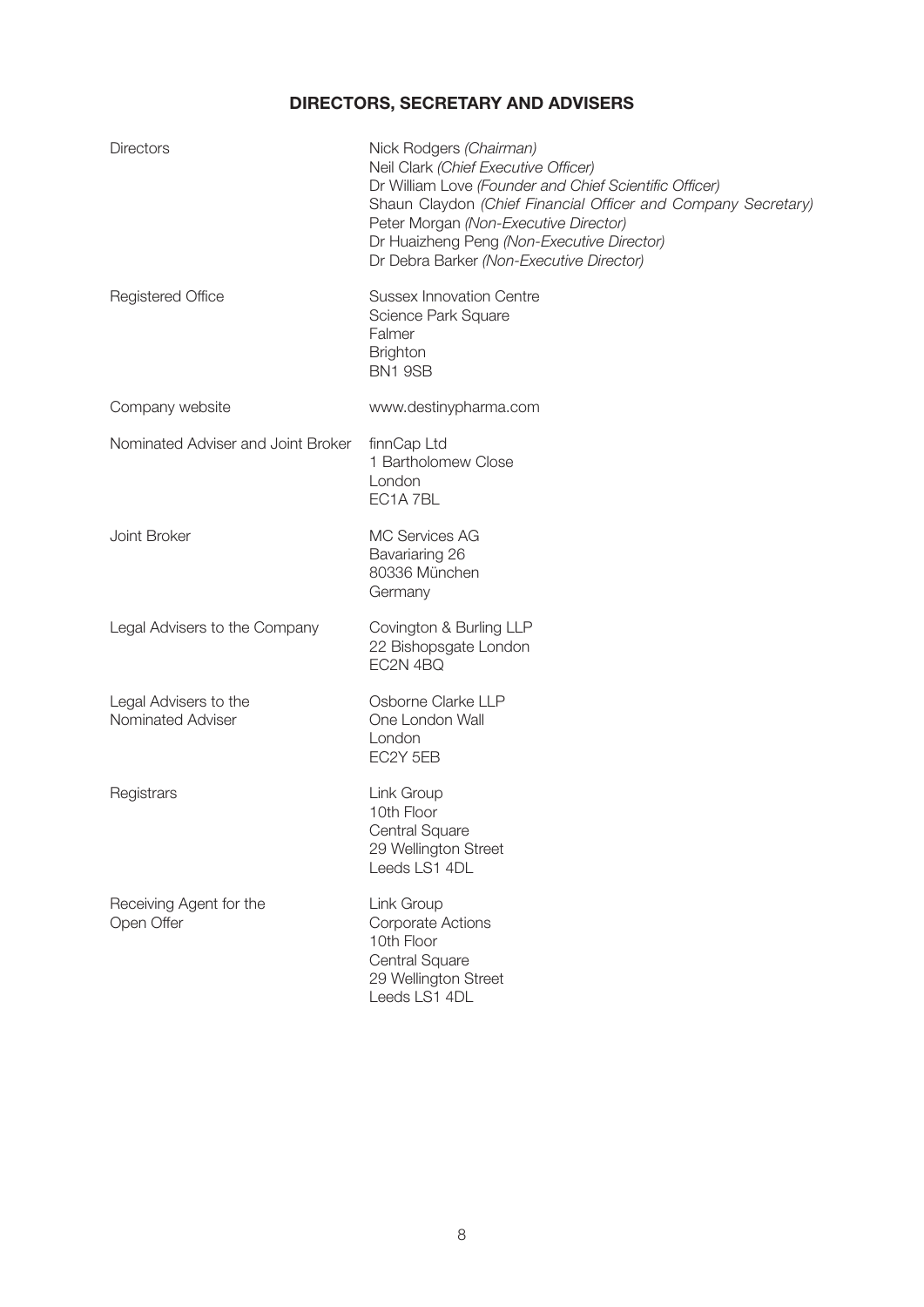# **DEFINITIONS**

The following definitions apply throughout this document, unless the context otherwise requires:

| Act                                      | the Companies Act 2006 (as amended)                                                                                                                                                                                         |
|------------------------------------------|-----------------------------------------------------------------------------------------------------------------------------------------------------------------------------------------------------------------------------|
| <b>Admission</b>                         | admission of the New Shares to trading on AIM becoming effective<br>in accordance with the AIM Rules                                                                                                                        |
| <b>AIM</b>                               | the market of that name operated by the London Stock Exchange                                                                                                                                                               |
| <b>AIM Rules</b>                         | the AIM Rules for Companies governing the admission to and<br>operation of AIM published by the London Stock Exchange as<br>amended from time to time                                                                       |
| <b>AIM Rules for Nominated Advisers</b>  | the AIM Rules for Nominated Advisers published by the London<br>Stock Exchange as amended from time to time                                                                                                                 |
| <b>Applicant</b>                         | a Qualifying Shareholder or a person by virtue of a bona fide market<br>claim who lodges an Application Form or relevant CREST<br>instruction under the Open Offer                                                          |
| <b>Application Form</b>                  | the application form relating to the Open Offer and accompanying<br>this document for use by Qualifying non-CREST Shareholders                                                                                              |
| <b>Articles</b>                          | the articles of association of the Company in force at the date of<br>this document                                                                                                                                         |
| <b>Basic Entitlement(s)</b>              | the pro rata entitlement for Qualifying Shareholders to subscribe for<br>Open Offer Shares, pursuant to the Open Offer as described in<br>Part IV of this document                                                          |
| <b>Board or Directors</b>                | the directors of the Company, as at the date of this document,<br>whose names are set out on page 8 of this document                                                                                                        |
| <b>CCSS</b>                              | the CREST Courier and Sorting Service, established by Euroclear<br>to facilitate, inter alia, the deposit and withdrawal of certificated<br>securities                                                                      |
| <b>Certified or in certificated form</b> | in relation to a share or other security, a share or other security that<br>is not in uncertificated form, that is not in CREST                                                                                             |
| <b>Circular or document</b>              | this circular, dated 9 March 2022                                                                                                                                                                                           |
| <b>Company or Destiny Pharma</b>         |                                                                                                                                                                                                                             |
|                                          | Destiny Pharma plc, a company incorporated in England and Wales<br>with company number 03167025 whose registered office is at<br>Sussex Innovation Centre, Science Park Square, Falmer, Brighton,<br>BN1 9SB                |
| <b>CREST</b>                             | the relevant system (as defined in the CREST Regulations 2001) for<br>the paperless settlement of trades and the holding of uncertificated<br>securities, operated by Euroclear, in accordance with the same<br>regulations |
| <b>CREST Manual</b>                      | the rules governing the operation of CREST, as published by<br>Euroclear                                                                                                                                                    |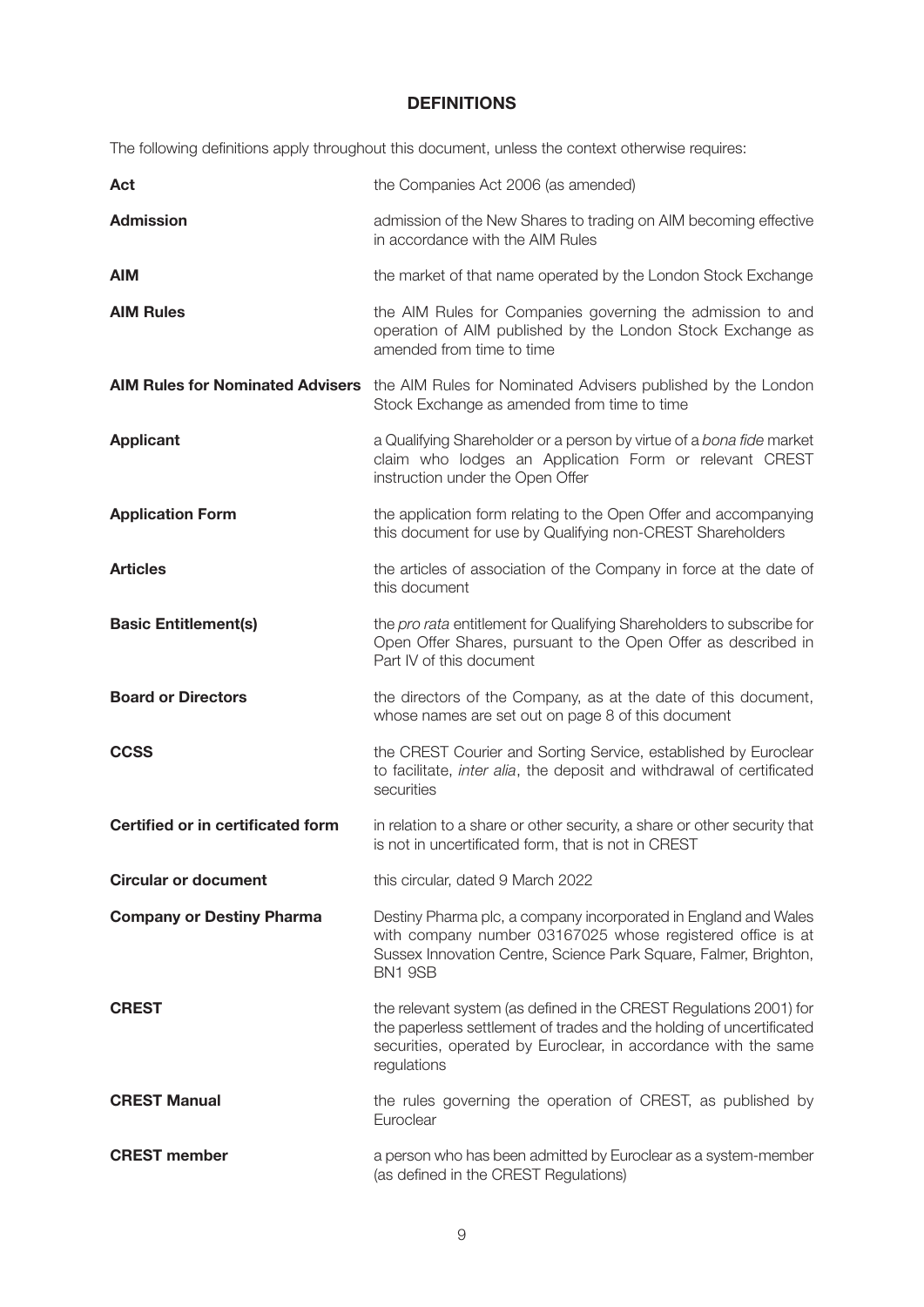| <b>CREST participant</b>                             | a person who is, in relation to CREST, a system participant<br>(as defined in the CREST Regulations)                                                                                                                                                                                                                                                                                                                                                           |
|------------------------------------------------------|----------------------------------------------------------------------------------------------------------------------------------------------------------------------------------------------------------------------------------------------------------------------------------------------------------------------------------------------------------------------------------------------------------------------------------------------------------------|
| <b>CREST payment</b>                                 | shall have the meaning given in the CREST Manual issued by<br>Euroclear                                                                                                                                                                                                                                                                                                                                                                                        |
| <b>CREST Regulations</b>                             | the Uncertified Securities Regulations 2001 (SI 2001 No. 3875), as<br>amended                                                                                                                                                                                                                                                                                                                                                                                  |
| <b>CREST sponsor</b>                                 | a CREST participant admitted to CREST as a CREST sponsor                                                                                                                                                                                                                                                                                                                                                                                                       |
| <b>CREST sponsored member</b>                        | a CREST member admitted to CREST as a sponsored member<br>(which includes all CREST Personal Members)                                                                                                                                                                                                                                                                                                                                                          |
| <b>Disclosure and Transparency Rules</b>             | the disclosure guidance and transparency rules of the FCA as<br>amended from time to time                                                                                                                                                                                                                                                                                                                                                                      |
| <b>EEA</b>                                           | the European Economic Area                                                                                                                                                                                                                                                                                                                                                                                                                                     |
| <b>EIS</b>                                           | Enterprise Investment Scheme                                                                                                                                                                                                                                                                                                                                                                                                                                   |
| <b>Enlarged Share Capital</b>                        | the issued Ordinary Share capital of the Company immediately<br>following Admission, assuming the maximum number of New<br>Shares are issued                                                                                                                                                                                                                                                                                                                   |
| EU                                                   | the European Union                                                                                                                                                                                                                                                                                                                                                                                                                                             |
| <b>Euroclear</b>                                     | Euroclear UK & International Limited, the operator of CREST                                                                                                                                                                                                                                                                                                                                                                                                    |
| <b>Excess Entitlement(s)</b>                         | Open Offer Shares in excess of the Basic Entitlement, but not in<br>excess of the total number of Open Offer Shares, allocated to a<br>Qualifying Shareholder pursuant to the Open Offer as described in<br>Part IV of this document                                                                                                                                                                                                                           |
| <b>Excess Application Facility</b>                   | the arrangement pursuant to which Qualifying Shareholders may<br>apply for additional Open Offer Shares in excess of the Basic<br>Entitlement in accordance with the terms and conditions of the<br>Open Offer                                                                                                                                                                                                                                                 |
| <b>Excess CREST Open Offer</b><br><b>Entitlement</b> | in respect of each Qualifying CREST Shareholder, the entitlement<br>to apply for Open Offer Shares in addition to the Basic Entitlement<br>credited to the Qualifying CREST Shareholder's account in CREST,<br>pursuant to the Excess Application Facility, which is conditional on<br>the Qualifying CREST Shareholder taking up his Basic Entitlement<br>in full and which may be subject to scaleback in accordance with<br>the provisions of this document |
| <b>Excess Shares</b>                                 | the Open Offer Shares for which Qualifying Shareholders may apply<br>under the Excess Application Facility in addition to their Basic<br>Entitlement                                                                                                                                                                                                                                                                                                           |
| <b>Ex-entitlement Date</b>                           | the date on which the Existing Ordinary Shares are marked 'ex' for<br>entitlement under the Open Offer being 9 March 2022                                                                                                                                                                                                                                                                                                                                      |
| <b>Existing Ordinary Shares</b>                      | the 60,368,098 Ordinary Shares in issue as at the date of this<br>document being the entire issued share capital of the Company<br>prior to the Fundraise                                                                                                                                                                                                                                                                                                      |
| <b>FCA</b>                                           | the Financial Conduct Authority of the UK                                                                                                                                                                                                                                                                                                                                                                                                                      |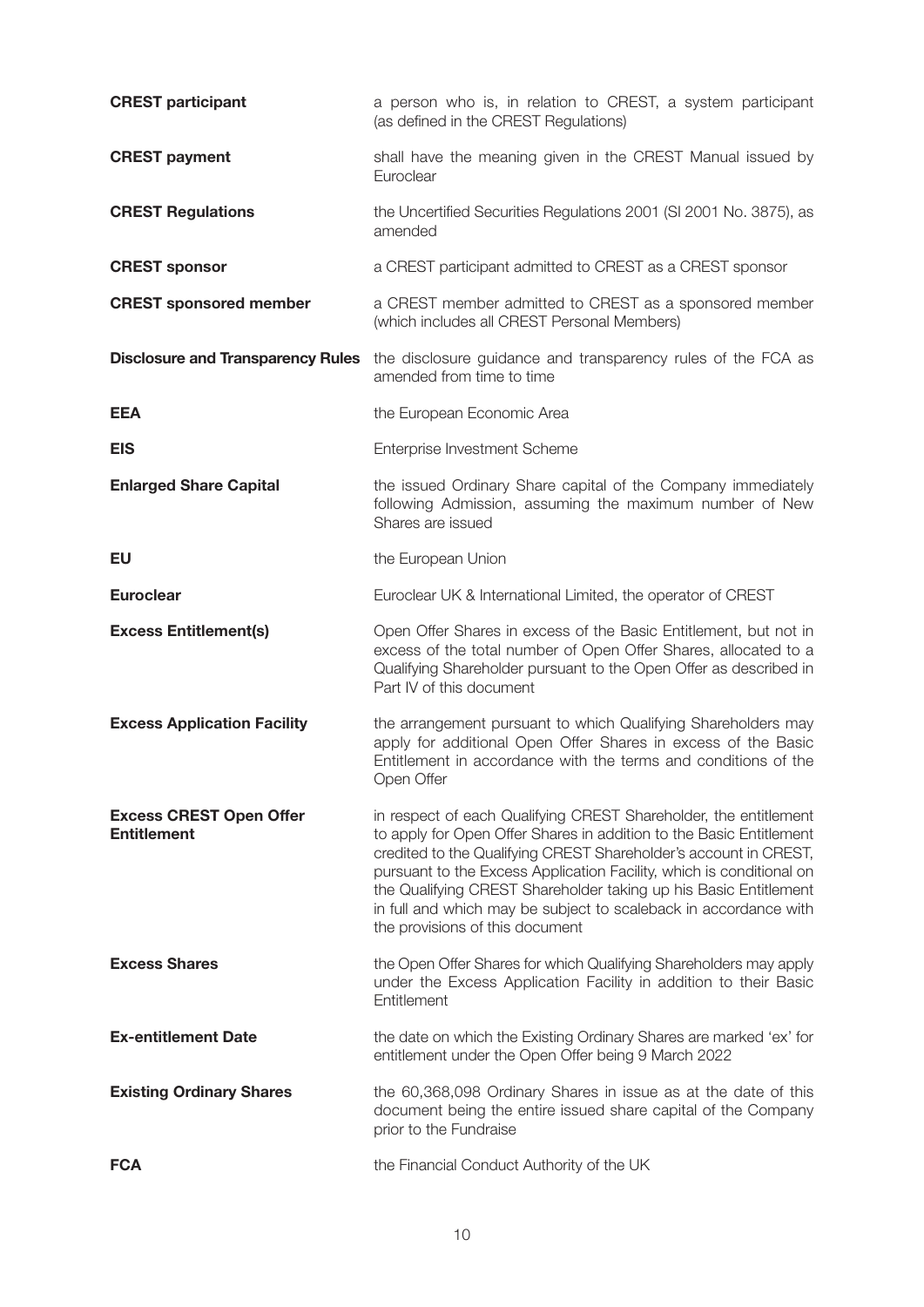| finnCap                             | finnCap Ltd, the Company's Nominated Adviser and Joint Broker                                                                                                                                                           |
|-------------------------------------|-------------------------------------------------------------------------------------------------------------------------------------------------------------------------------------------------------------------------|
| <b>Form of Proxy</b>                | the form of proxy which accompanies this document for use in<br>connection with the General Meeting                                                                                                                     |
| <b>FSMA</b>                         | the Financial Services and Markets Act 2000 (as amended)                                                                                                                                                                |
| <b>Fundraising or Fundraise</b>     | together the Placing, the Subscription and the Open Offer                                                                                                                                                               |
| <b>General Meeting</b>              | the general meeting of the Company, to be held at 11.00 a.m. on<br>28 March 2022 at the offices of finnCap Ltd, 1 Bartholomew Close,<br>London, EC1A 7BL                                                                |
| <b>HMRC</b>                         | Her Majesty's Revenue & Customs                                                                                                                                                                                         |
| <b>ISIN</b>                         | International Securities Identification Number                                                                                                                                                                          |
| <b>Issue Price</b>                  | 50 pence per New Share                                                                                                                                                                                                  |
| <b>London Stock Exchange</b>        | London Stock Exchange plc                                                                                                                                                                                               |
| <b>Link Group</b>                   | a trading name of Link Market Services                                                                                                                                                                                  |
| <b>Member Account ID</b>            | the identification code or number attached to any member account<br>in CREST                                                                                                                                            |
| <b>MC Services</b>                  | MC Services AG as a Tied Agent of CapSolutions GmbH                                                                                                                                                                     |
| <b>Money Laundering Regulations</b> | The Money Laundering, Terrorist Financing and Transfer of Funds<br>(Information on the Payer) Regulations 2017, as amended                                                                                              |
| <b>New Shares</b>                   | up to 14,012,269 new Ordinary Shares to be issued pursuant to<br>the Fundraise (being the Placing Shares, the Subscription Shares<br>and the Open Offer Shares)                                                         |
| <b>Notice of General Meeting</b>    | the notice convening the General Meeting set out at the end of this<br>document                                                                                                                                         |
| NTCD-M3                             | a comprehensive research and clinical data set relating to an oral<br>formulation of spores of a non-toxigenic strain of C. difficile (REA<br>type M3)                                                                  |
| <b>Official List</b>                | the Official List of the FCA                                                                                                                                                                                            |
| <b>Open Offer</b>                   | the conditional invitation to Qualifying Shareholders to apply for the<br>Open Offer Shares at the Issue Price on the terms and conditions<br>outlined in this document and, where relevant, in the Application<br>Form |
| <b>Open Offer Entitlements</b>      | entitlements for Qualifying Shareholders to subscribe for Open Offer<br>Shares pursuant to the Basic Entitlement and the Excess<br>Entitlement                                                                          |
| <b>Open Offer Shares</b>            | up to 2,012,269 new Ordinary Shares to be issued pursuant to the<br>Open Offer                                                                                                                                          |
| <b>Ordinary Shares</b>              | ordinary shares of one penny each in the capital of the Company<br>having the rights and being subject to the restrictions contained in<br>the Articles                                                                 |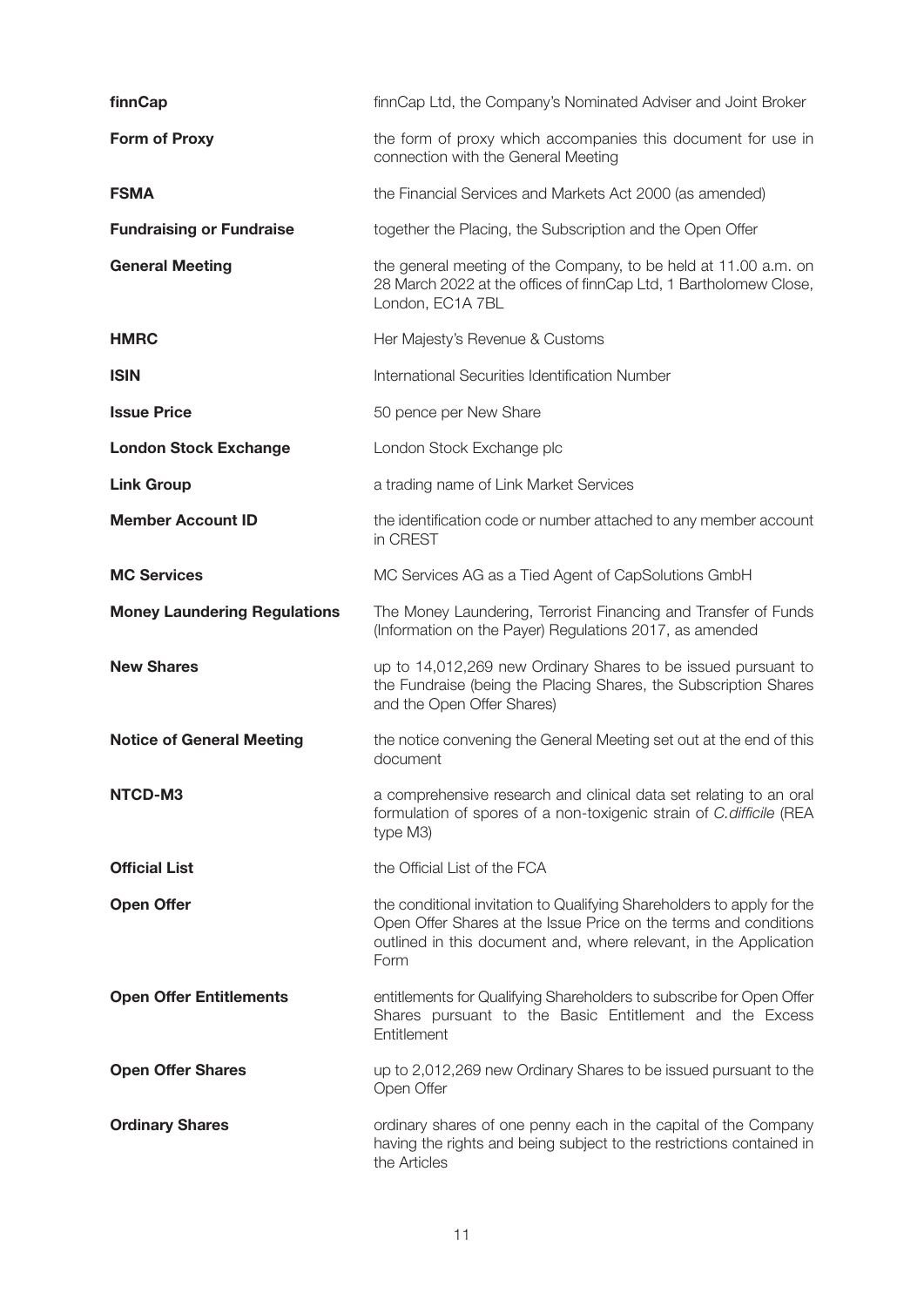| <b>Overseas Shareholders</b>                       | Shareholders with registered addresses, or who are citizens or<br>residents of, or incorporated in Restricted Jurisdictions                                                                                                                                                                                                                                |
|----------------------------------------------------|------------------------------------------------------------------------------------------------------------------------------------------------------------------------------------------------------------------------------------------------------------------------------------------------------------------------------------------------------------|
| <b>Participant ID</b>                              | the identification code or membership number used in CREST to<br>identify a particular CREST member or other CREST participant                                                                                                                                                                                                                             |
| <b>Placees</b>                                     | any person who has agreed to subscribe for Placing Shares                                                                                                                                                                                                                                                                                                  |
| <b>Placing</b>                                     | the placing by finnCap, as agent of and on behalf of the Company,<br>of the Placing Shares at the Issue Price on the terms and subject<br>to the conditions in the Placing Agreement                                                                                                                                                                       |
| <b>Placing Agreement</b>                           | the conditional agreement dated 8 March 2022 between the<br>Company and finnCap                                                                                                                                                                                                                                                                            |
| <b>Placing Shares</b>                              | the 11,860,000 Placing Shares to be issued pursuant to the Placing                                                                                                                                                                                                                                                                                         |
| <b>Prospectus Regulation Rules</b>                 | the prospectus regulation rules made by the FCA pursuant to<br>section 73A of the FSMA                                                                                                                                                                                                                                                                     |
| <b>Publicly Available Information</b>              | any information published by the Company using a Regulatory<br><b>Information Service</b>                                                                                                                                                                                                                                                                  |
| <b>Qualifying CREST Shareholders</b>               | Qualifying Shareholders holding Existing Ordinary Shares which, on<br>the register of members of the Company on the Record Date, are<br>in uncertificated form in CREST                                                                                                                                                                                    |
| <b>Qualifying Non-CREST</b><br><b>Shareholders</b> | Qualifying Shareholders holding Existing Ordinary Shares which, on<br>the register of members of the Company on the Record Date, are<br>in certificated form                                                                                                                                                                                               |
| <b>Qualifying Shareholders</b>                     | holders of Existing Ordinary Shares other than Overseas<br>Shareholders, whose names appear on the register of members of<br>the Company on the Record Date as holders of Existing Ordinary<br>Shares and who are eligible to be offered Open Offer Shares under<br>the Open Offer in accordance with the terms and conditions set out<br>in this document |
| <b>Receiving Agent or Registrar</b>                | Link Group a trading name of Link Market Services Limited                                                                                                                                                                                                                                                                                                  |
| <b>Record Date</b>                                 | 7 March 2022                                                                                                                                                                                                                                                                                                                                               |
| <b>Regulatory Information Service</b>              | a service approved by the FCA for the distribution to the public of<br>AIM announcements and included within the list on the website of<br>the FCA                                                                                                                                                                                                         |
| <b>Resolutions</b>                                 | the resolutions set out in the Notice of General Meeting                                                                                                                                                                                                                                                                                                   |
| <b>Restricted Jurisdictions</b>                    | the United States, Australia, Canada, Japan, the Republic of<br>South Africa and any other jurisdiction where the extension or<br>availability of the Open Offer would breach any applicable law                                                                                                                                                           |
| <b>Securities Act</b>                              | the United States Securities Act of 1933, as amended                                                                                                                                                                                                                                                                                                       |
| <b>Shareholders</b>                                | registered holders of Ordinary Shares                                                                                                                                                                                                                                                                                                                      |
| <b>SPOR-COV</b>                                    | a novel bacterial formulation designed to prevent coronavirus and<br>other viral respiratory infections                                                                                                                                                                                                                                                    |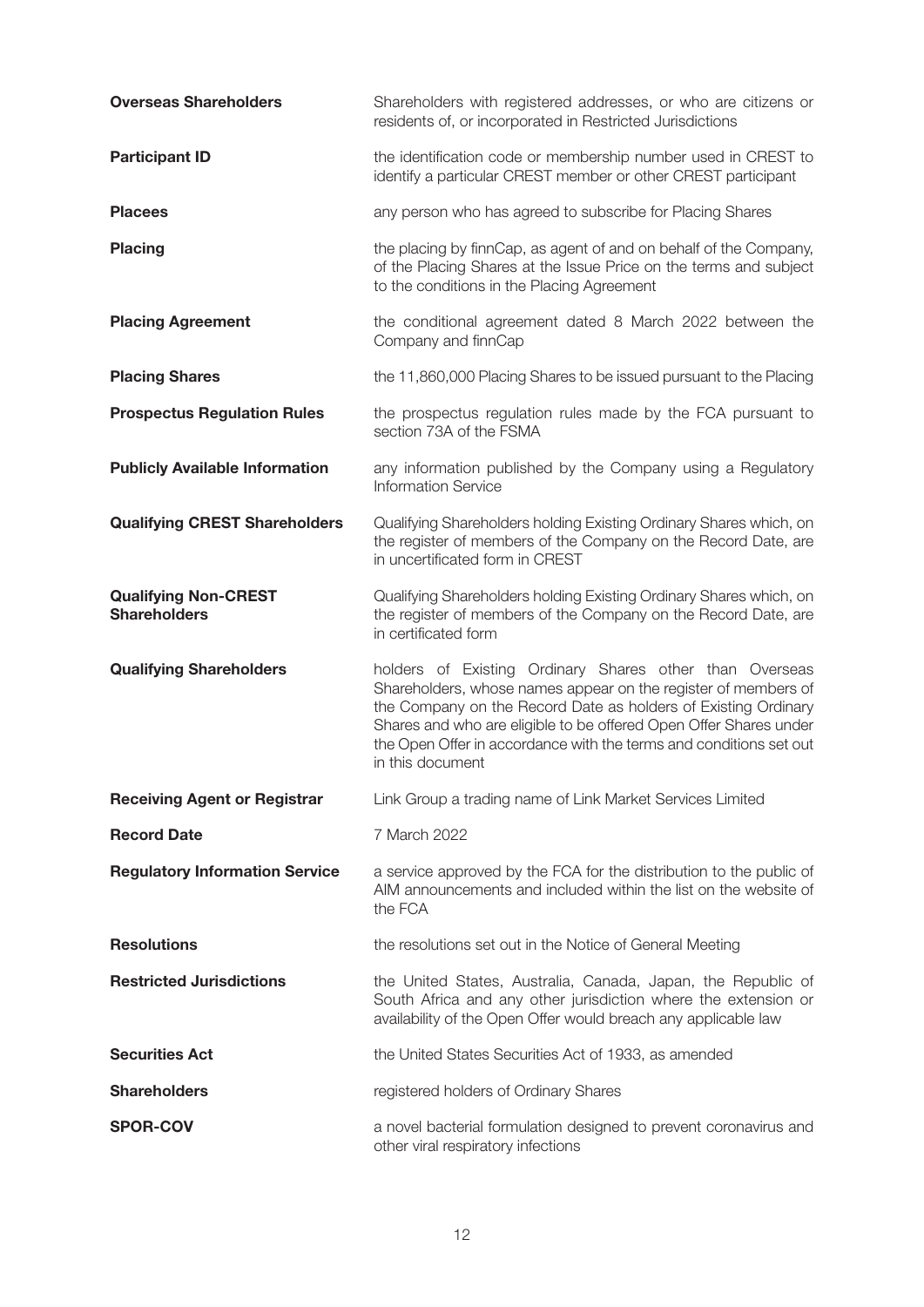| <b>Subscribers</b>                                                             | Neil Clark, Shaun Claydon, Nick Rodgers and Debra Barker, each<br>a Director                                                                                                                                                                       |  |  |
|--------------------------------------------------------------------------------|----------------------------------------------------------------------------------------------------------------------------------------------------------------------------------------------------------------------------------------------------|--|--|
| <b>Subscription</b>                                                            | the conditional direct subscription for Subscription Shares at the<br>Issue Price in accordance with the Subscription Letters                                                                                                                      |  |  |
| <b>Subscription Letters</b>                                                    | the subscription letters dated on or about 8 March 2022 between<br>the Company and the Subscribers                                                                                                                                                 |  |  |
| <b>Subscription Shares</b>                                                     | the 140,000 new Ordinary Shares to be issued pursuant to the<br>Subscription                                                                                                                                                                       |  |  |
| <b>UK</b>                                                                      | the United Kingdom of Great Britain and Northern Ireland                                                                                                                                                                                           |  |  |
| uncertificated or in<br>uncertificated form                                    | a share or other security recorded on the relevant register of the<br>share or security concerned as being held in uncertificated from in<br>CREST and title to which, by virtue of the CREST Regulations, may<br>be transferred by means of CREST |  |  |
| <b>US or United States</b>                                                     | the United States of America, its territories and possessions, any<br>state of the United States and the District of Columbia                                                                                                                      |  |  |
| <b>USE</b>                                                                     | unmatched stock event                                                                                                                                                                                                                              |  |  |
| <b>VCT</b>                                                                     | <b>Venture Capital Trusts</b>                                                                                                                                                                                                                      |  |  |
| A reference to $E$ is to pounds sterling, being the lawful currency of the UK. |                                                                                                                                                                                                                                                    |  |  |

A reference to \$ or US\$ is to United States dollars, being the lawful currency of the US.

A reference to  $\epsilon$  or Euro is to the lawful currency of the Euro area.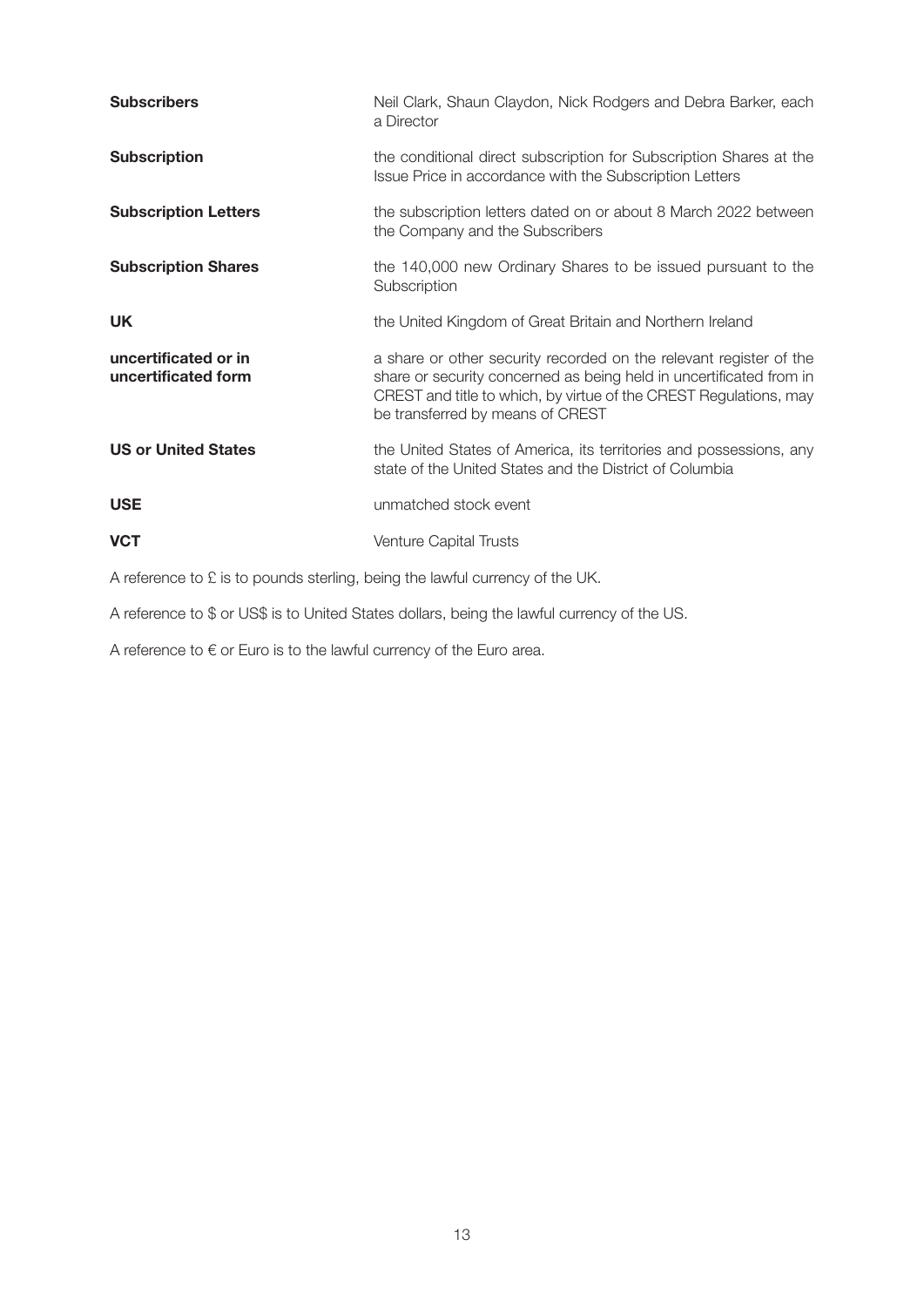# **GLOSSARY**

| Antimicrobials        | an agent that kills microorganisms or stops their growth                                                                                                                                                                                                                                                                                                                                                                                                                                                                                                                 |
|-----------------------|--------------------------------------------------------------------------------------------------------------------------------------------------------------------------------------------------------------------------------------------------------------------------------------------------------------------------------------------------------------------------------------------------------------------------------------------------------------------------------------------------------------------------------------------------------------------------|
| Bacterial consortia   | a microbial consortium or microbial community, is two or more<br>bacterial or microbial groups living symbiotically                                                                                                                                                                                                                                                                                                                                                                                                                                                      |
| Biotherapeutic        | a type of treatment that uses substances made from living<br>organisms to treat disease                                                                                                                                                                                                                                                                                                                                                                                                                                                                                  |
| C. difficile          | Clostridioides difficile, also known as C. difficile, is bacteria that has<br>toxic strains that can infect the bowel and cause diarrhoea,<br>inflammation and additional complications. The infection most<br>commonly affects people who have recently been treated with<br>antibiotics. It can spread easily to others especially in hospital and<br>care home facilities                                                                                                                                                                                             |
| <b>CMC</b>            | Chemistry and Manufacturing Control                                                                                                                                                                                                                                                                                                                                                                                                                                                                                                                                      |
| Decolonization        | an evidence-based patient safety practice with the goal of lowering<br>the microbial bio-burden on patient body sites to reduce the risk of<br>infection from endogenous colonization during surgery                                                                                                                                                                                                                                                                                                                                                                     |
| <b>EMA</b>            | European Medicines Authority                                                                                                                                                                                                                                                                                                                                                                                                                                                                                                                                             |
| <b>FDA</b>            | the U.S. Food and Drug Administration                                                                                                                                                                                                                                                                                                                                                                                                                                                                                                                                    |
| GI                    | Gastrointestinal, referring collectively to the stomach and small and<br>large intestines                                                                                                                                                                                                                                                                                                                                                                                                                                                                                |
| Innate immune system  | the body's first line of defence in the immune response. It responds<br>in the same way to all germs and foreign substances                                                                                                                                                                                                                                                                                                                                                                                                                                              |
| <b>MRSA</b>           | Methicillin-resistant Staphylococcus aureus, also known as MRSA,<br>is a strain of antibiotic-resistant bacteria                                                                                                                                                                                                                                                                                                                                                                                                                                                         |
| Nasal decolonization  | Nasal decolonization has become an important strategy for<br>reducing surgical site infections (SSIs) due to Staphylococcus<br>aureus (S. aureus)                                                                                                                                                                                                                                                                                                                                                                                                                        |
| <b>NDF</b>            | Non-Deliverable Forward, is a cash-settled forward contract                                                                                                                                                                                                                                                                                                                                                                                                                                                                                                              |
| <b>NIAID</b>          | the National Institute of Allergy and Infectious Diseases                                                                                                                                                                                                                                                                                                                                                                                                                                                                                                                |
| Staphylococcal aureus | Staphylococcal aureus, also known as S. aureus, is a gram-positive<br>bacteria that cause a wide variety of clinical diseases. Infections<br>caused by this pathogen are common both in community-acquired<br>and hospital-acquired settings. The treatment remains challenging<br>due to the emergence of multi-drug resistant strains such as MRSA.<br>S. aureus does not normally cause infection on healthy skin, however,<br>if it is allowed to enter the internal tissues or bloodstream, these<br>bacteria may cause a variety of potentially serious infections |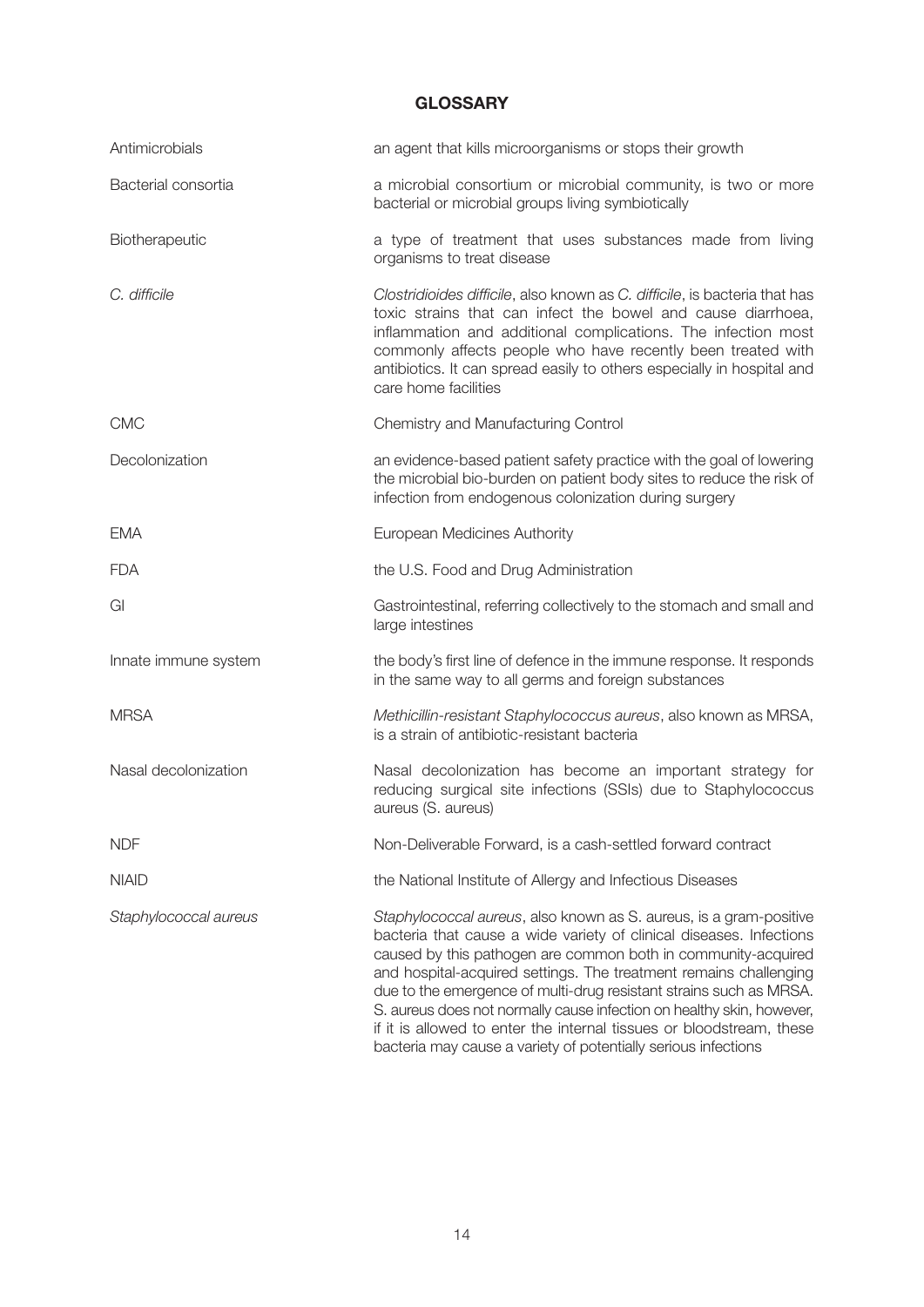#### **PART I**

# **LETTER FROM THE CHAIRMAN**

# **Destiny Pharma plc**

(incorporated and registered in England and Wales with registered number 03167025)

Nick Rodgers (Chairman) Sussex Innovation Centre Neil Clark (Chief Executive Officer) Neil Clark Square Science Park Square Dr William Love (Founder and Chief Scientific Officer) example and Chief Scientific Officer) Shaun Claydon (Chief Financial Officer and Company Secretary) Shaun Claydon Brighton Peter Morgan *(Non-Executive Director)* BN1 9SB Dr Huaizheng Peng (Non-Executive Director) Debra Barker (Non-Executive Director)

Directors Registered Office

9 March 2022

Dear Shareholder,

#### **Placing of 11,860,000 New Shares at 50 pence per share, Subscription of 140,000 New Shares at 50 pence per share and Open Offer of up to 2,012,269 New Shares at 50 pence per share**

**and Notice of General Meeting**

#### **1. Introduction**

As announced on 8 March 2022, the Company has conditionally raised £6.0 million, before expenses, by way of a Placing of 11,860,000 Placing Shares and a Subscription of 140,000 Subscription Shares, in each case, at a price of 50 pence per share.

In addition, in order to provide Shareholders who have not taken part in the Placing or the Subscription with an opportunity to participate in the proposed issue of New Shares, the Company is providing all Qualifying Shareholders with the opportunity to subscribe for an aggregate of up to 2,012,269 Open Offer Shares, to raise up to approximately £1 million (before expenses), on the basis of 1 Open Offer Share for every 30 Existing Ordinary Shares held on the Record Date, at 50 pence per share. Shareholders subscribing for their full entitlement under the Open Offer may also request additional Open Offer Shares through the Excess Application Facility.

The total amount that the Company could raise under the Fundraising is approximately £7.0 million (before expenses), assuming that the Open Offer is fully subscribed.

The net proceeds of the Fundraising will allow the Company to continue progress towards Phase 3 trials in its two lead, clinical assets, NTCD-M3 and XF-73 Nasal and finalise regulatory plans, whilst also strengthening the balance sheet as the Company progresses partnering discussions with regards to NTCD-M3.

finnCap has conditionally agreed, pursuant to the terms of the Placing Agreement, to use its reasonable endeavours to procure Placees to subscribe for the 11,860,000 Placing Shares at the Issue Price. The Placing Shares are not subject to clawback and are not part of the Open Offer. Neither the Placing nor the Open Offer are being underwritten.

Each of Neil Clark, Shaun Claydon, Nick Rodgers and Debra Barker are participating in the Fundraise and have agreed to subscribe for 140,000 Subscription Shares in aggregate at the Issue Price. The Directors will not take up any entitlements they have under the Open Offer.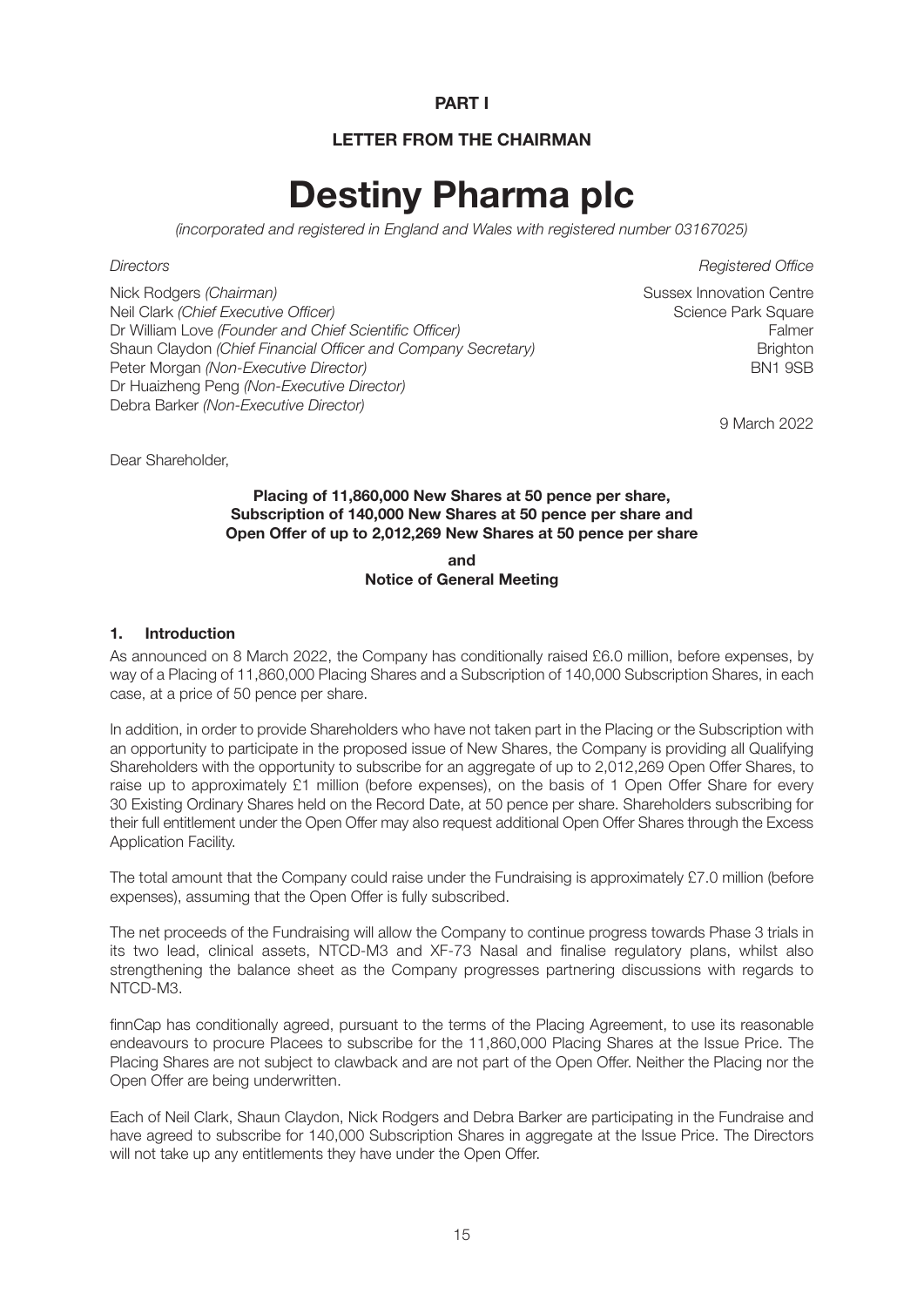The Placing, the Subscription and the issue of the Open Offer Shares are conditional, inter alia, on the passing by Shareholders of the Resolutions at the General Meeting, which is being convened for 11.00 a.m. on 28 March 2022.

As part of the Fundraising, the Company is seeking to raise funds by the issue of certain Placing Shares to investors seeking the benefit of relief under the Enterprise Investment Scheme and certain Placing Shares to investors seeking the benefit of tax relief through VCT. The issue of both the Placing Shares and the Subscription Shares are subject to the passing of the Resolutions at a General Meeting. The issue of the Subscription Shares, the Open Offer Shares and the Placing Shares is conditional upon Admission.

#### **For avoidance of doubt, the Open Offer Shares will not be eligible for relief under the EIS or VCT Schemes.**

Application will be made to the London Stock Exchange for the New Shares to be admitted to trading on AIM. It is expected that Admission will become effective and that dealings in the New Shares will commence at 8.00 a.m. on 29 March 2022 (being the business day following the General Meeting) or such later time and/or dates as the Company and finnCap may agree (being in any event no later than 8.00 a.m. on 15 April 2022).

If the conditions relating to the issue of the Placing Shares are not satisfied, or the Placing Agreement is terminated in accordance with its terms, the Placing Shares will not be issued and the Company will not receive the related placing monies.

**The purpose of this document is to provide you with information regarding the Fundraise, to explain why your Board considers the Fundraise to be in the best interests of the Company and its Shareholders as a whole and why it unanimously recommends that you should vote in favour of the Resolutions to be proposed at the General Meeting, notice of which is set out at the end of this document.**

#### **2. Background to and Reasons for the Fundraising**

#### *Background on the Company*

Destiny Pharma is an established, clinical stage, innovative biotechnology company focused on the development and commercialisation of novel medicines that can prevent life-threatening infections. The Company's legacy asset, XF-73 Nasal, is targeting the prevention of post-surgical hospital infections caused by Staphylococcal aureus, including MRSA. Following the positive Phase 2 clinical results announced in H1 2021, the Company has been in advanced discussions with regulatory authorities in Europe and the US. These important discussions will help clarify the design, size and cost of the final Phase 3 clinical trials needed prior to registration. It is anticipated that there will be different Phase 3 requirements and therefore the Company expects that two Phase 3 programmes will be expected. It is likely that feedback from EMA (European Medicines Authority) will be received before the US FDA (Food and Drug Administration). The Company expects to receive feedback from the EMA and the FDA during Q2 2022 and is confident that getting clarity on the final Phase 3 studies will help secure partnering agreements. The Company is targeting commencement of these Phase 3 studies in 2023.

The Company also recently commissioned an independent European market research study, the findings of which reinforce the clinical support and market potential of XF-73 nasal gel in Europe. Based on the key fundamentals of clinical need, efficacy, ease of use and value for money, the Company is confident that there is a good European commercial opportunity in addition to the large US market for XF-73 nasal gel. The Company estimates that global peak sales for XF-73 nasal gel could exceed US\$1 billion with the US being half of the total market opportunity.

In November 2020, the Company acquired the global rights to NTCD-M3, a Phase 3 ready asset targeting the prevention of C. difficile infection (CDI) recurrence, the leading cause of hospital acquired infection in the U.S. By acquiring the global rights for NTCD-M3, the Company extended its microbiome portfolio alongside the SPOR-COV COVID-19 project that was added in September 2020. The acquisition strengthened further the Company's focus on the prevention of infections and fits well with the Board's strategy to build a world leading anti-infection Company.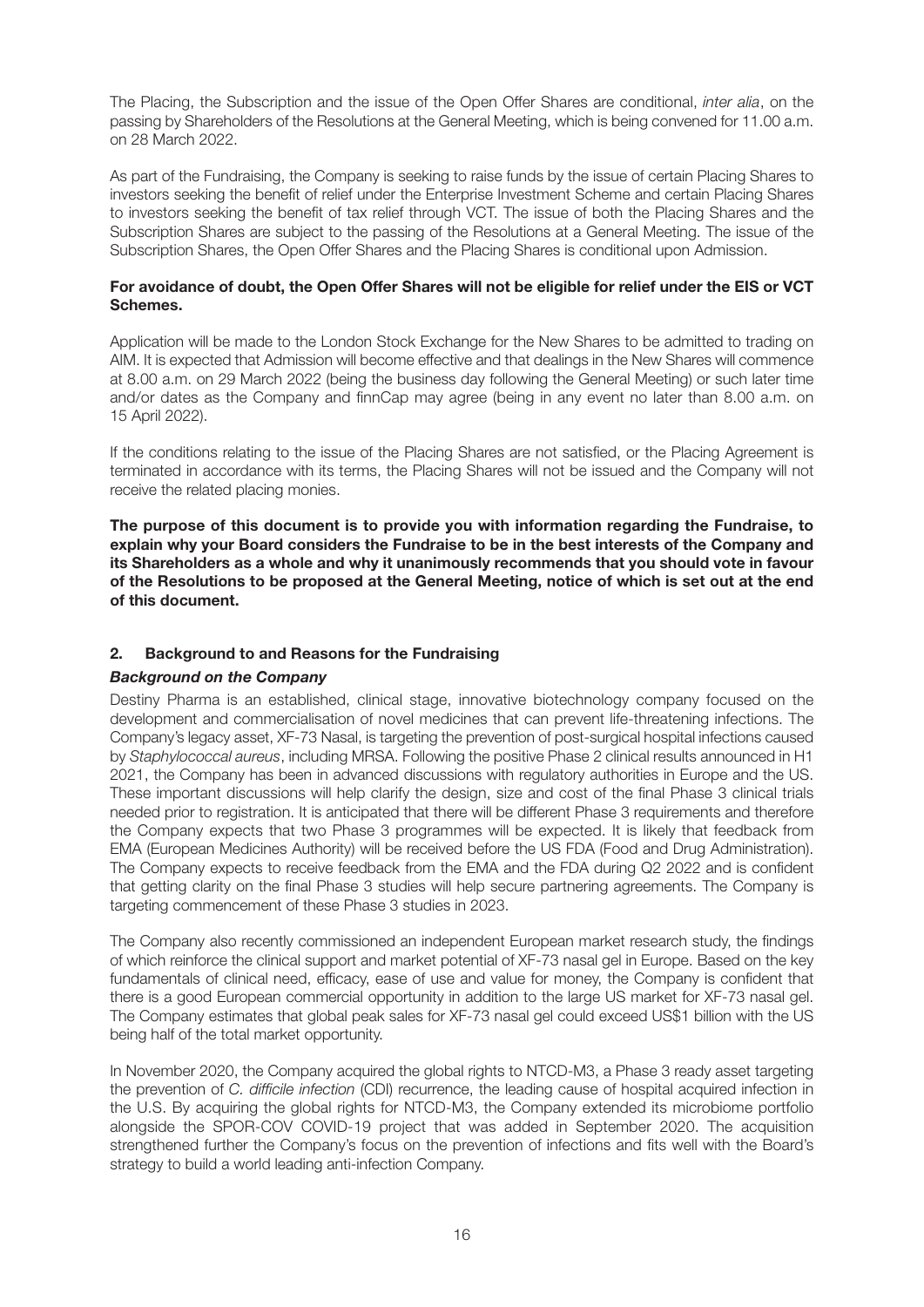NTCD-M3 is the world's first, single strain, live biotherapeutic product being developed to reduce the recurrence of CDI in the gut which is targeted to start Phase 3 trials by the end of 2022. Good progress was made in 2021 with the transfer and commencement of the manufacturing scale up process for NTCD-M3. This is a key project requirement and needs to be delivered to a high standard at high volumes. The Company's clinical team is also finalising the detail of the Phase 3 clinical trial design and expects to conclude discussions with US and European regulators during the first half of 2022. Additionally, supportive microbiological research studies using NTCD-M3 are also underway, and positive results were announced in the first quarter of 2022.

A number of competitor CDI projects delivered clinical trial results in 2021 including companies using faecal matter, bacterial consortia and antibiotic approaches. The results and data reported were encouraging for the Company and the Company remains confident in the superior profile and potential positioning of NTCD-M3 as a targeted, safe, effective and easy to use biotherapeutic preventive treatment. NTCD-M3 has delivered excellent clinical data from previously reported Phase 2 studies showing that it significantly reduces the levels of recurrence in CDI patients. The Company remains very positive that when the planned Phase 3 trials deliver similar results that NTCD-M3 can become a breakthrough product to prevent the recurrence of CDI. This is a substantial commercial opportunity that the Company estimates could lead to peak sales of up to US\$500 million in the US alone.

The Company is making good progress in discussions with potential licensing partners for NTCD-M3, with several potential partners active in a data room. This is in line with the Company's stated strategy of seeking partners to help co-fund the required Phase 3 trials and lead commercialisation.

Good progress has also been made with the Company's joint partner SporeGen Limited in carrying out the pre-clinical work on SPOR-COV, the novel bacterial formulation designed to prevent coronavirus and other viral respiratory infections (including COVID-19 and influenza) by stimulating the innate immune system using a simple nasal spray. The work is largely funded by an £800,000 Innovate UK grant. SPOR-COV is being tested in COVID-19 and influenza infection models and the project is due to complete in Q1 2022. Plans for the next stage of development are being progressed to maintain momentum in the project after the grant funded work is completed.

The Company has two active dermal infection research programmes using new XF-73 formulations that are continuing in 2022; one is funded by a US government group and the other by CMS in China.

The Company also has several XF platform research projects that are progressing well and are largely funded by grants and non-dilutive funding.

#### **3. Use of Proceeds**

Use of Proceeds

| USE OI PIOCEEUS                |                                          |                      |
|--------------------------------|------------------------------------------|----------------------|
| NTCD-M3                        | CMC manufacturing/                       | £3.0 million         |
|                                | final Phase 3 clinical trial preparation |                      |
| XF-73 Nasal                    | CMC manufacturing/                       | £1.0 million         |
|                                | Phase 3 clinical trial preparation       |                      |
| XF-73 Dermal                   | Second stage of CF-73 dermal project     | £0.5 million         |
|                                | (accesses \$1m NDF from NIAID)/support   |                      |
|                                | transition of SPOR-COV project           |                      |
|                                | into human studies                       |                      |
| General working capital/       |                                          | $£1.5 - 2.5$ million |
| strengthening of balance sheet |                                          |                      |
| <b>Total</b>                   |                                          | £6.0 million         |
|                                |                                          | (plus up to          |
|                                |                                          | £1.0 million in      |
|                                |                                          | Open Offer)          |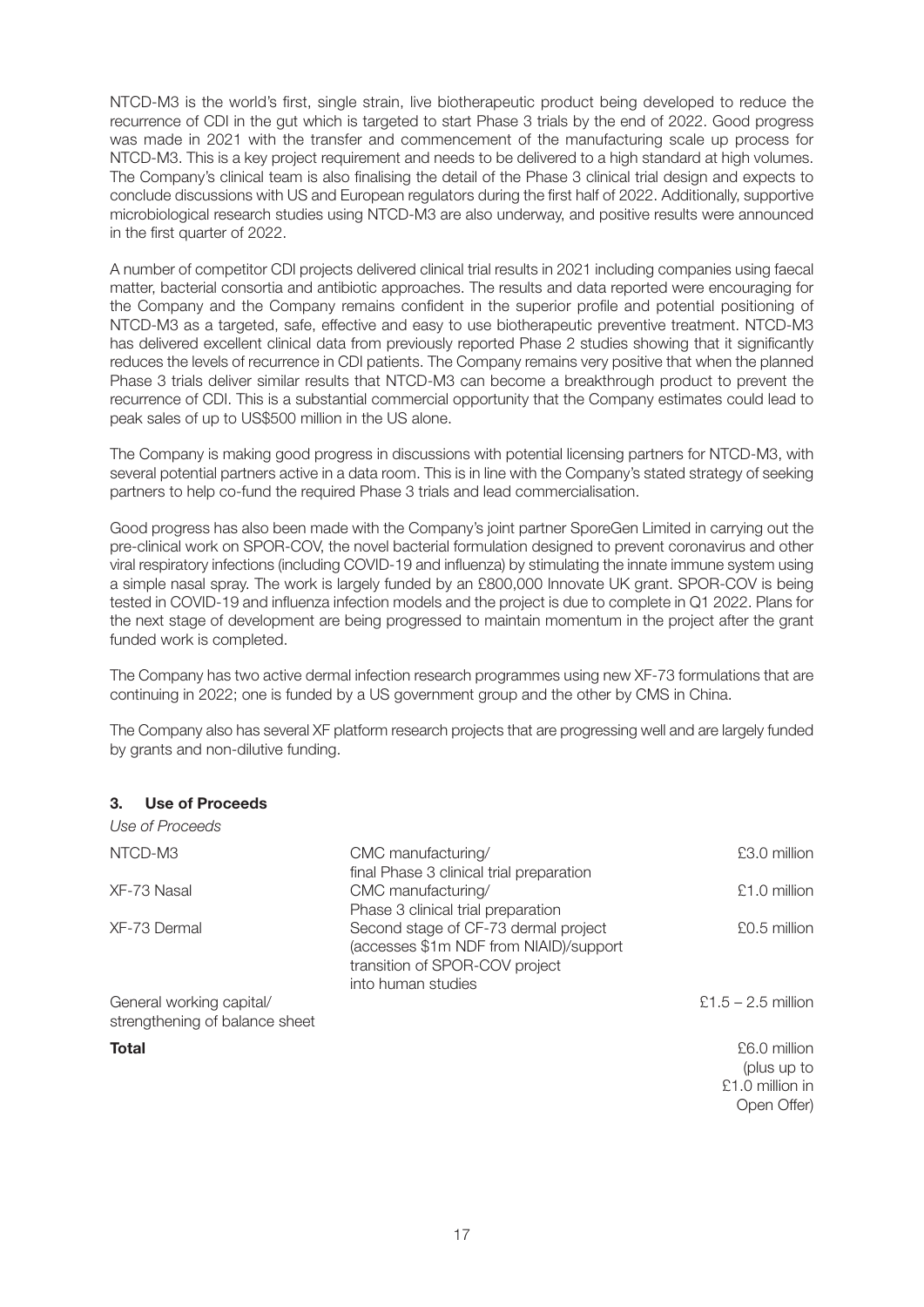# **4. Current Trading**

As announced on 17 January 2022, the Company continues to make considerable progress with its late-stage clinical assets and earlier research programmes. The Company remains focused on finalising the Phase 3 trial plans for its two late-stage clinical assets and closing partnering deals. Further details on this can be found in paragraph 2 of this document.

#### **5. Details of the Fundraise**

The Company has conditionally placed 11,860,000 Placing Shares pursuant to the Placing at the Issue Price, which represents a discount of approximately 28 per cent. to the closing mid-market price of 69 pence per Existing Ordinary Share on 7 March 2022, being the latest practicable date prior to the date of the announcement of the Fundraise.

In addition, each of Neil Clark, Shaun Claydon, Nick Rodgers and Debra Barker are participating in the Fundraise and have agreed to subscribe for 140,000 Subscription Shares in aggregate at the Issue Price.

Alongside the Placing, the Company is making an Open Offer pursuant to which it may raise a further amount of up to approximately £1.0 million (before expenses). The proposed issue price of 50 pence per Open Offer Share is the same price as the price at which New Shares are being issued pursuant to the Placing.

The maximum aggregate number of New Shares that may be issued pursuant to the Fundraise is 14,012,269 new Ordinary Shares, representing approximately 18.8 per cent of the Enlarged Share Capital following Admission.

#### *Details of the Placing*

finnCap, as agent of the Company, has conditionally placed the Placing Shares at the Issue Price with existing Shareholders and other institutional investors, representing gross proceeds of £5.9 million. The Placing will comprise 11,860,000 Placing Shares.

As part of the Fundraising, the Company is seeking to raise funds by the issue of certain Placing Shares to investors seeking the benefit of relief under the Enterprise Investment Scheme and certain Placing Shares to investors seeking the benefit of tax relief through VCT. The issue of both the Placing Shares and the Subscription Shares are subject to the passing of the Resolutions at a General Meeting. The issue of the Subscription Shares, the Open Offer Shares and the Placing Shares are conditional upon Admission.

The Placing Shares will, when issued and fully paid, rank pari passu in all respects with the Ordinary Shares in issue at that time, including the right to receive all dividends and other distributions declared, made or paid after the date of Admission. The Placing Shares are not subject to clawback and are not part of the Open Offer. The Placing is not underwritten.

#### *The Placing Agreement*

Pursuant to the terms of the Placing Agreement, finnCap, as agent of the Company, has conditionally agreed to use its reasonable endeavours to procure subscribers for the Placing Shares at the Issue Price. The Placing Agreement is conditional upon, inter alia, the Resolutions being duly passed at the General Meeting, and Admission becoming effective on or before 8.00 a.m. on 29 March 2022 (or such later time and/or date as the Company and finnCap may agree, but in any event by no later than 8.00 a.m. on 15 April 2022).

The Placing Agreement contains customary warranties from the Company in favour of finnCap in relation to, inter alia, the accuracy of the information in this document and other matters relating to the Company and its business. In addition, the Company has agreed to indemnify finnCap in relation to certain defined liabilities that it may incur in respect of the Fundraising.

finnCap has the right to terminate the Placing Agreement in certain circumstances prior to Admission. in particular, in the event of a material breach of the warranties given to finnCap in the Placing Agreement or a material adverse change affecting the business, financial trading position or prospects of the Company.

The Placing Agreement also provides for the Company to pay all costs, charges and expenses of, or incidental to, the Placing and Admission including all legal fees (up to an agreed cap) and other professional fees and expenses.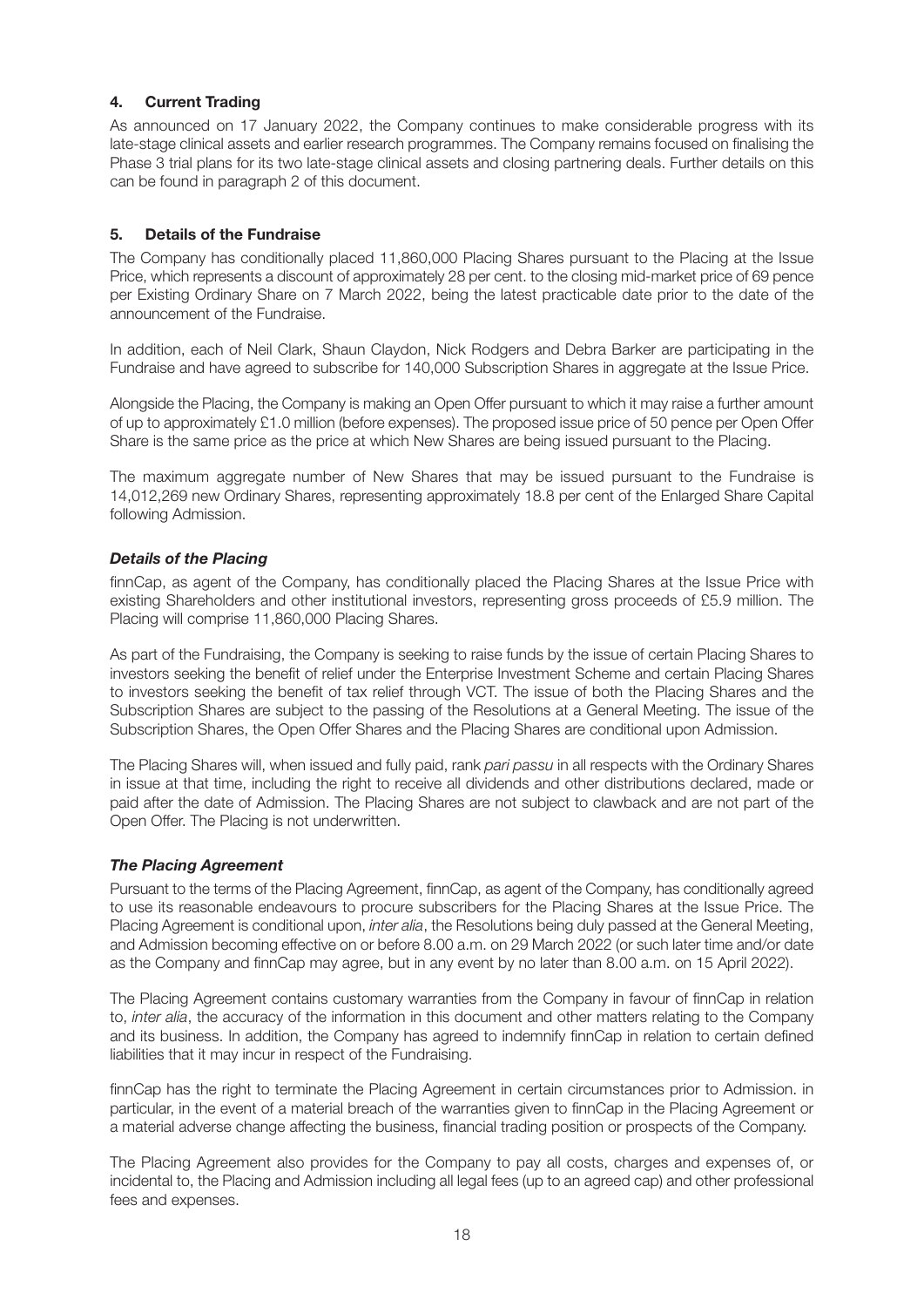The Placing Shares have not been made available to the public and have not been offered or sold in any jurisdiction where it would be unlawful to do so.

#### *Details of the Subscription and Directors' participation*

The Company has conditionally raised approximately £70,000 (before expenses) through the issue of 140,000 new Ordinary Shares at the Issue Price, pursuant to the Subscription.

The Subscription has not been underwritten and, pursuant to the Subscription Letters, is conditional, inter alia, upon:

- i. the Placing Agreement having become unconditional in all respects (save for the conditions relating to the Subscription) and not having been terminated;
- ii. Admission occurring by not later than 8.00 a.m. on 29 March 2022 (or such later time and/or date as the Company and finnCap may agree, not being later than 15 April 2022).

Accordingly, if any such conditions are not satisfied or, if applicable, waived (if capable of waiver), the Subscription will not proceed.

Directors Neil Clark, Shaun Claydon, Nick Rodgers and Debra Barker have conditionally agreed to subscribe for an aggregate of 140,000 Subscription Shares as set out below.

| Director                    | Position                                                         | Current<br>Number<br>of Ordinary<br><b>Shares</b> | Current %<br>Holding | Number<br>of Shares<br>subscribed for<br>in the Fundraising | Resultant<br>holding of the<br><b>Enlarged Share</b><br>Capital %* |
|-----------------------------|------------------------------------------------------------------|---------------------------------------------------|----------------------|-------------------------------------------------------------|--------------------------------------------------------------------|
| Neil Clark<br>Shaun Claydon | <b>Chief Executive Officer</b><br><b>Chief Financial Officer</b> | 38,462                                            | 0.06%                | 50,000                                                      | 0.12%                                                              |
|                             | and Company Secretary                                            |                                                   |                      | 10,000                                                      | 0.01%                                                              |
| <b>Nick Rodgers</b>         | Chairman                                                         | 56,073                                            | 0.09%                | 50,000                                                      | 0.14%                                                              |
| Debra Barker                | Non-Executive Director                                           | 38,461                                            | $0.06\%$             | 30,000                                                      | 0.09%                                                              |

assuming full take-up of the Open Offer Shares

#### *Details of the Open Offer*

Subject to the fulfilment of the conditions set out below and in Part IV of this document, Qualifying Shareholders may subscribe for Open Offer Shares in proportion to their holding of Existing Ordinary Shares held on the Record Date. Shareholders subscribing for their full entitlement under the Open Offer may also request additional Open Offer Shares as an Excess Entitlement, up to the total number of Open Offer Shares available to Qualifying Shareholders under the Open Offer.

The Open Offer is conditional, inter alia, on the Placing becoming unconditional in all respects and not being terminated before Admission. The principal term of the Placing are:

- i. the Resolutions being passed at the General Meeting;
- ii. the Placing Agreement having become unconditional (save for Admission) and not having been terminated in accordance with its terms prior to General Admission; and
- iii. Admission becoming effective on or before 8.00 a.m. on 29 March 2022 (or such later date and/or time as the Company and finnCap may agree, being no later than 15 April 2022).

#### Basic Entitlement

On, and subject to the terms and conditions of the Open Offer, the Company invites Qualifying Shareholders to apply for their Basic Entitlement of Open Offer Shares at the Issue Price. Each Qualifying Shareholder's Basic Entitlement has been calculated on the following basis:

#### **1 Open Offer Share for every 30 Existing Ordinary Shares held at the Record Date**

Basic Entitlements will be rounded down to the nearest whole number of Ordinary Shares.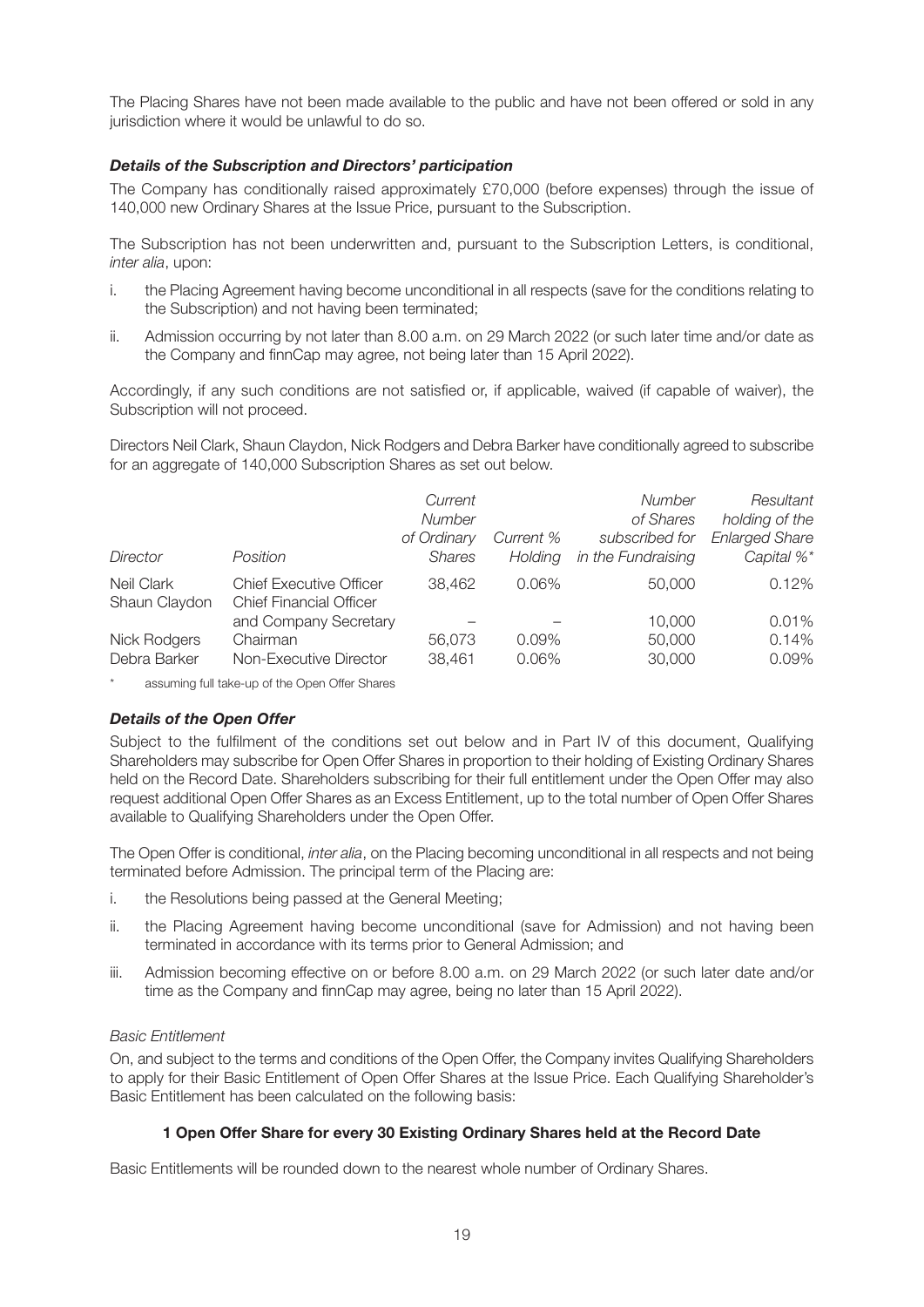#### Excess Entitlement

Qualifying Shareholders are also invited to apply for additional Open Offer Shares (up to the total number of Open Offer Shares available to Qualifying Shareholders under the Open Offer) as an Excess Entitlement. Any Open Offer Shares not issued to a Qualifying Shareholder pursuant to their Basic Entitlement will be apportioned between those Qualifying Shareholders who have applied for an Excess Entitlement at the sole discretion of the Board, provided that no Qualifying Shareholder shall be required to subscribe for more Open Offer Shares than he or she has specified on the Application Form or through CREST.

Qualifying CREST Shareholder stock accounts will be credited as soon as possible after 8.00 a.m. on 10 March 2022 with Basic and Excess Entitlements in such Qualifying CREST Shareholder's name as at the Record Date.

Shareholders with no basic entitlement cannot apply for excess shares.

The Open Offer Shares will, when issued and fully paid, rank pari passu in all respects with the Ordinary Shares in issue at that time, including the right to receive all dividends and other distributions declared, made or paid after the date of Admission. The Open Offer is not underwritten.

**Qualifying Shareholders should note that the Open Offer is not a "rights issue". Invitations to apply under the Open Offer are not transferable unless to satisfy** *bona fide* **market claims. Qualifying non-CREST Shareholders should be aware that the Application Form is not a negotiable document and cannot be traded. Qualifying Shareholders should also be aware that in the Open Offer, unlike in a rights issue, any Open Offer Shares not applied for will not be sold in the market nor will they be placed for the benefit of Qualifying Shareholders who do not apply for Open Offer Shares under the Open Offer.**

#### Settlement and dealings

Application will be made to the London Stock Exchange for the New Shares to be admitted to trading on AIM. It is expected that Admission will become effective at 8.00 a.m. on 29 March 2022.

#### Overseas Shareholders

The Open Offer Shares have not been and are not intended to be registered or qualified for sale in any jurisdiction other than the United Kingdom. Accordingly, unless otherwise determined by the Company and effected by the Company in a lawful manner, the Application Form will not be sent to Shareholders with registered addresses in, or who are resident or located in the United States or another Restricted Jurisdiction since to do so would require compliance with the relevant securities laws of that jurisdiction. The Company reserves the right to treat as invalid any application or purported application for Open Offer Shares which appears to the Company or its agents or professional advisers to have been executed, effected or dispatched in a manner which may involve a breach of the laws or regulations of any jurisdiction or if the Company or its agents or professional advisers believe that the same may violate applicable legal or regulatory requirements or if it provides an address for delivery of share certificates for Open Offer Shares outside the UK, or in the case of a credit of Open Offer Shares in CREST, to a CREST member whose registered address would not be in the UK.

Notwithstanding the foregoing and any other provision of this document or the Application Form, the Company reserves the right to permit any Qualifying Shareholder to apply for Open Offer Shares if the Company, in its sole and absolute discretion, is satisfied that the transaction in question is exempt from, or not subject to, the legislation or regulations giving rise to the restrictions in question.

Part IV of this document together with the accompanying Application Form, in the case of Qualifying non-CREST Shareholders, contains the terms and conditions of the Open Offer.

If a Qualifying Shareholder does not wish to apply for Open Offer Shares he should not complete or return the Application Form or send a USE message through CREST.

#### Qualifying non-CREST Shareholders

If you are a Qualifying non-CREST Shareholder you will have received a personalised Application Form, which accompanies this document and which gives details of your Basic Entitlement (as shown by the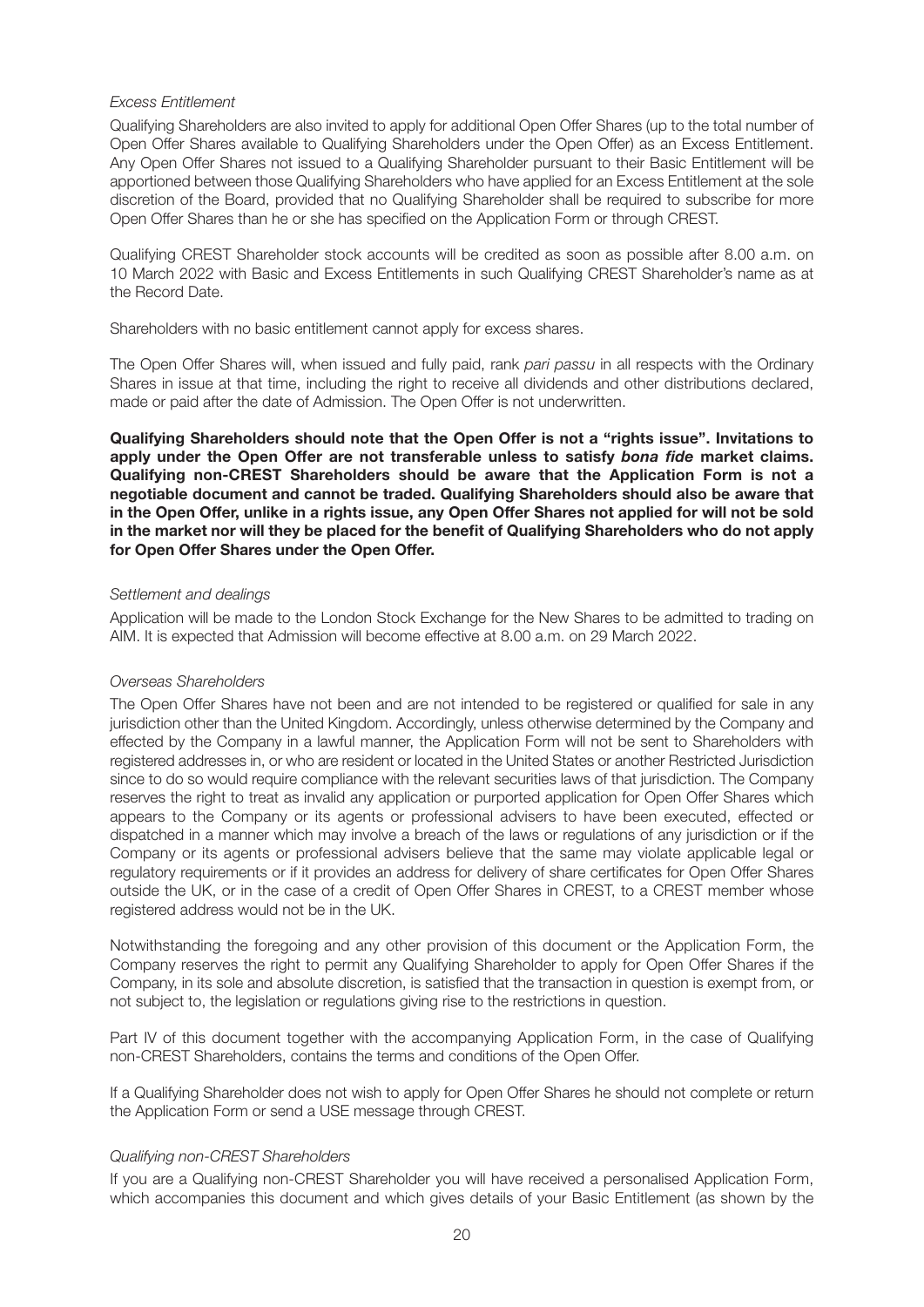number of the Open Offer Shares allocated to you). If you wish to apply for Open Offer Shares under the Open Offer you should complete the accompanying Application Form in accordance with the procedure for application set out in paragraph 4 of Part IV of this document and on the Application Form itself. The completed Application Form, accompanied by full payment, should be returned by post, or by hand (during normal business hours only), to the receiving agent Link Group Link Group, Corporate Actions, 10th Floor, Central Square, 29 Wellington Street, Leeds, LS1 4DL, so as to arrive as soon as possible and in any event no later than 11.00 a.m. on 24 March 2022.

#### Qualifying CREST Shareholders

Application will be made for the Open Offer Entitlements of Qualifying CREST Shareholders to be credited to stock accounts in CREST. It is expected that the Open Offer Entitlements will be credited to stock accounts in CREST on 10 March 2022. Applications through the CREST system may only be made by the Qualifying CREST Shareholder originally entitled or by a person entitled by virtue of a bona fide market claim. If you are a Qualifying CREST Shareholder, no Application Form is enclosed but you will receive credits to your appropriate stock account in CREST in respect of the Basic Entitlements to which you are entitled. You should refer to the procedure for application set out in paragraph 4 of Part IV of this document. The relevant CREST instruction must have settled by no later than 11.00 a.m. on 24 March 2022.

#### **6. Related Party Transactions**

The issue of Subscription Shares to Neil Clark, Shaun Claydon, Nick Rodgers and Debra Barker constitutes a related party transaction pursuant to Rule 13 of the AIM Rules by virtue of their status as Directors of the Company. William Love, Peter Morgan and Huaizheng Peng, being the independent directors for this purpose, consider, having consulted with the Company's nominated adviser, finnCap, that the terms of the Subscription with such related parties is fair and reasonable insofar as the Company's Shareholders are concerned.

# **7. General Meeting**

You will find set out at the end of this document a notice convening the General Meeting to be held at the offices of finnCap Ltd, 1 Bartholomew Close, London, EC1A 7BL on 28 March 2022 at 11.00 a.m. where the following Resolutions will be proposed:

**Resolution 1** – An ordinary resolution, which is conditional upon the passing of Resolution 2, to authorise the Directors to allot the New Shares in connection with the Fundraise.

*Resolution 2* – A special resolution, which is conditional upon the passing of Resolution 1, which dis-applies statutory pre-emption rights in respect of the allotment of the New Shares in connection with the Fundraise.

The authorities and the powers described in Resolutions 1 and 2 above will (unless previously revoked or varied by the Company in general meeting) expire on the date 3 months from the passing of such Resolutions or at the conclusion of the next annual general meeting of the Company following the passing of the Resolutions, whichever occurs first. The authority and the power described in Resolutions 1 and 2 above are in addition to any like authority or power previously conferred on the Directors.

# **8. Risk Factors and Additional Information**

The attention of Shareholders is drawn to the risk factors set out in Part II and the information contained in Part IV of this document, which provide additional information on the Open Offer and the Company.

# **9. Action to be taken**

#### *In respect of the General Meeting*

A Form of Proxy for use at the General Meeting accompanies this document. The Form of Proxy should be completed in accordance with the instructions printed thereon and returned to Link Group PXS1, Central Square, 29 Wellington Street, Leeds, LS1 4DL, as soon as possible, but in any event so as to be received by no later than 11.00 a.m. on 24 March 2022.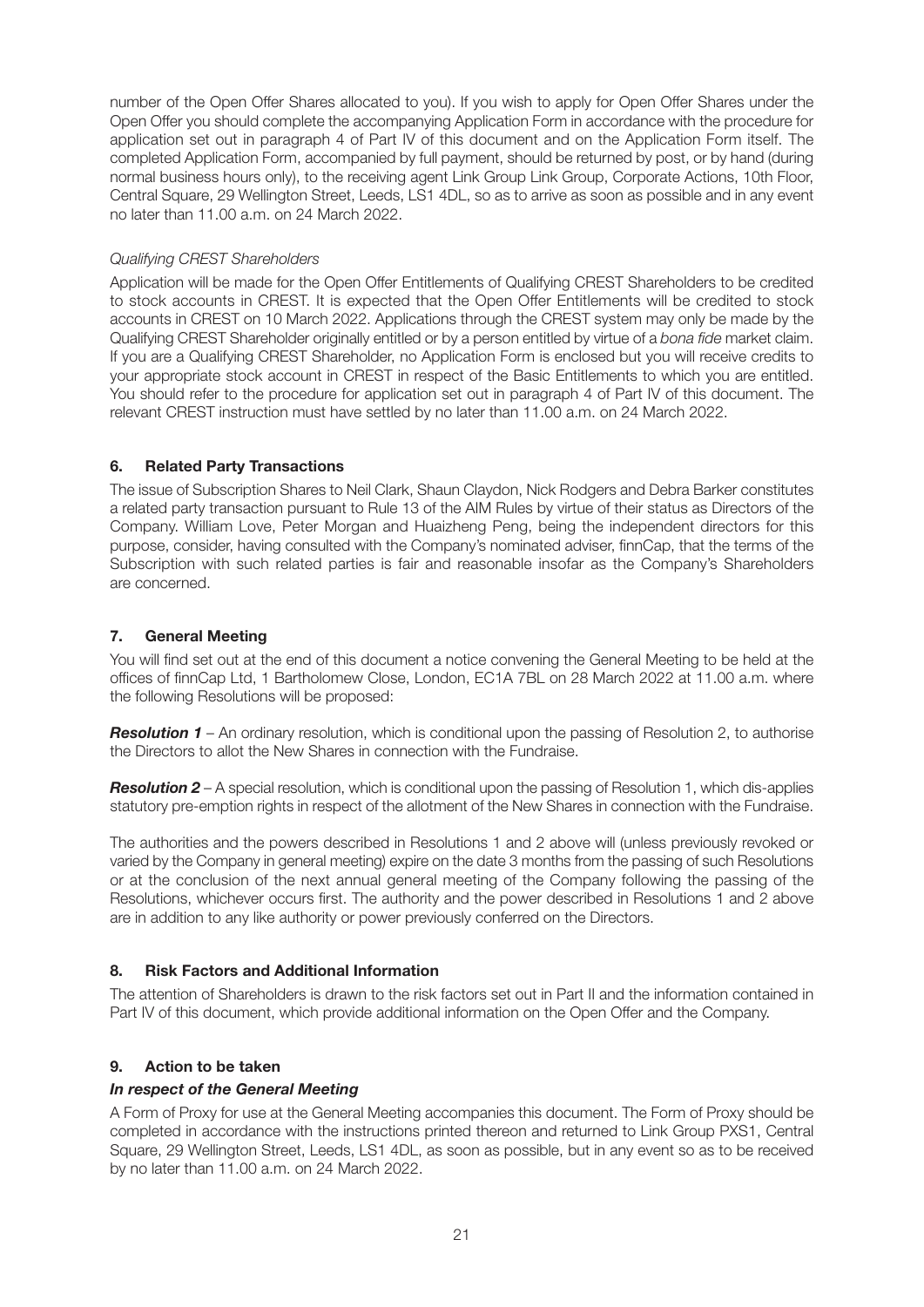If you hold your Existing Ordinary Shares in uncertificated form in CREST, you may vote using the CREST Proxy Voting service in accordance with the procedures set out in the CREST Manual. Further details are also set out in the notes accompanying the Notice of General Meeting at the end of this document. Proxies submitted via CREST must be received by the issuer's agent (ID: RA10) by no later than 11.00 a.m. on 24 March 2022 (or, if the General Meeting is adjourned, 48 hours (excluding any part of a day that is not a working day) before the time fixed for the adjourned meeting).

### *In respect of the Open Offer*

Qualifying non-CREST Shareholders wishing to apply for Open Offer Shares or the Excess Shares must complete the accompanying Application Form in accordance with the instructions set out in paragraph 4 of Part IV of this document and on the accompanying Application Form and return it with the appropriate payment to Link Group, Corporate Actions, 10th Floor, Central Square, 29 Wellington Street, Leeds, LS1 4DL, so as to arrive no later than 11.00 a.m. on 24 March 2022. If you do not wish to apply for any Open Offer Shares under the Open Offer, you should not complete or return the Application Form. If you are a Qualifying CREST Shareholder, no Application Form will be sent to you. Qualifying CREST Shareholders will have Open Offer Entitlements and Excess CREST Open Offer Entitlements credited to their stock accounts in CREST. You should refer to the procedure for application set out in paragraph 4 of Part IV of this document. The relevant CREST instructions must have settled in accordance with the instructions in paragraph 4 of Part IV of this document by no later than 11.00 a.m.

Qualifying CREST Shareholders who are CREST sponsored members should refer to their CREST sponsors regarding the action to be taken in connection with this document and the Open Offer.

#### **10. Recommendation**

Your Directors consider that the Fundraise and the authorities granted by the Resolutions are in the best interests of the Company and its Shareholders as a whole. Accordingly, your Directors unanimously recommend that you vote in favour of the Resolutions as they intend to do in respect of their own shareholdings of 7,667,996 Ordinary Shares, representing approximately 12.7 per cent. of the Company's current issued share capital.

Yours faithfully

Nick Rodgers Chairman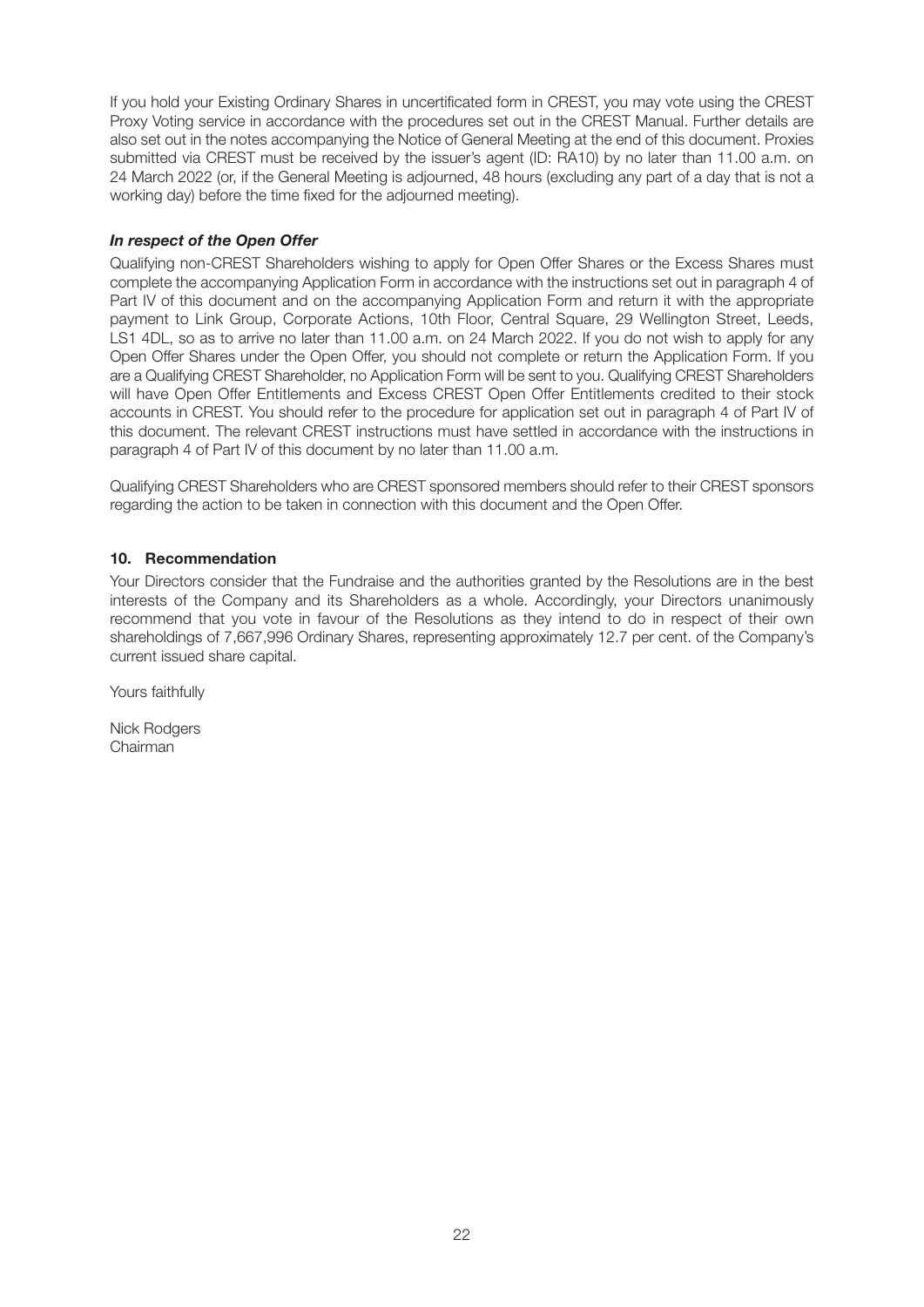#### **PART II**

#### **RISK FACTORS**

**Shareholders should be aware that an investment in the Company is highly speculative and involves a high degree of risk. Before making any investment decision, prospective investors should carefully consider all the information contained in this document including, in particular, the risk factors described below, which are not presented in any order of priority and may not be exhaustive.**

**The following risk factors are all those known by the Directors which are considered to be material in their opinion. Additional risks and uncertainties not currently known to the Directors, or that the Directors currently deem immaterial, may also have an adverse effect on the Company's business, financial condition and results of operations.**

**An investment in the Company may not be suitable for all recipients of this document. Qualifying Shareholders are advised to consult an independent financial adviser duly authorised under FSMA who specialises in advising on the acquisition of shares and other securities before making a decision to invest.**

#### **1. Risk Factors Relating to the Business and Operations of the Company**

#### *The Company will require additional financing in the long-term and may be unable to raise sufficient capital, which could lead it to delay, reduce or abandon development programmes for some of its product candidates.*

The Company expects to incur further significant expenses in connection with its ongoing development activities in relation to its product candidates, including for funding pre-clinical and clinical studies, registration, manufacturing, business development, marketing, sales and distribution. As at 30 June 2021, the Company had unaudited capital resources consisting of cash and cash equivalents of approximately £7.1 million. Research and development expenses, administrative expenses and payables are expected to increase significantly as the Company progresses its product candidates through clinical studies.

The Company does not expect to earn revenues from product sales unless and until its product candidates become commercially available. Because the outcome of any clinical trial is uncertain, the Company cannot reasonably estimate the actual costs involved in completing the development of any of its product candidates, including any future trials.

The Company does not anticipate requiring additional funding prior to completion of Phase III preparation work for NTCD-M3. The Directors believe the proceeds from the Placing, together with the Company's existing cash resources, are sufficient to fund NTCD-M3 to a clinical Phase 3 ready status.

The Company's future capital requirements depend on many factors, including:

- the results of the clinical trials for the Company's product candidates;
- $\bullet$  the timing of, and the costs involved in, obtaining regulatory approvals for the Company's product candidates;
- l the number and characteristics of any additional product candidates the Company develops or acquires;
- l the scope, progress, results and costs of developing the Company's product candidates, and conducting pre-clinical and clinical trials;
- l the cost of selling, partnering, commercialising or otherwise realising value on any product candidates approved for sale, including marketing, sales and distribution costs;
- l the cost of manufacturing any product candidates the Company commercialises;
- the Company's ability to establish and maintain strategic collaborations, licensing or other arrangements and the terms of and timing of such arrangements;
- the degree and rate of market acceptance of any future approved products;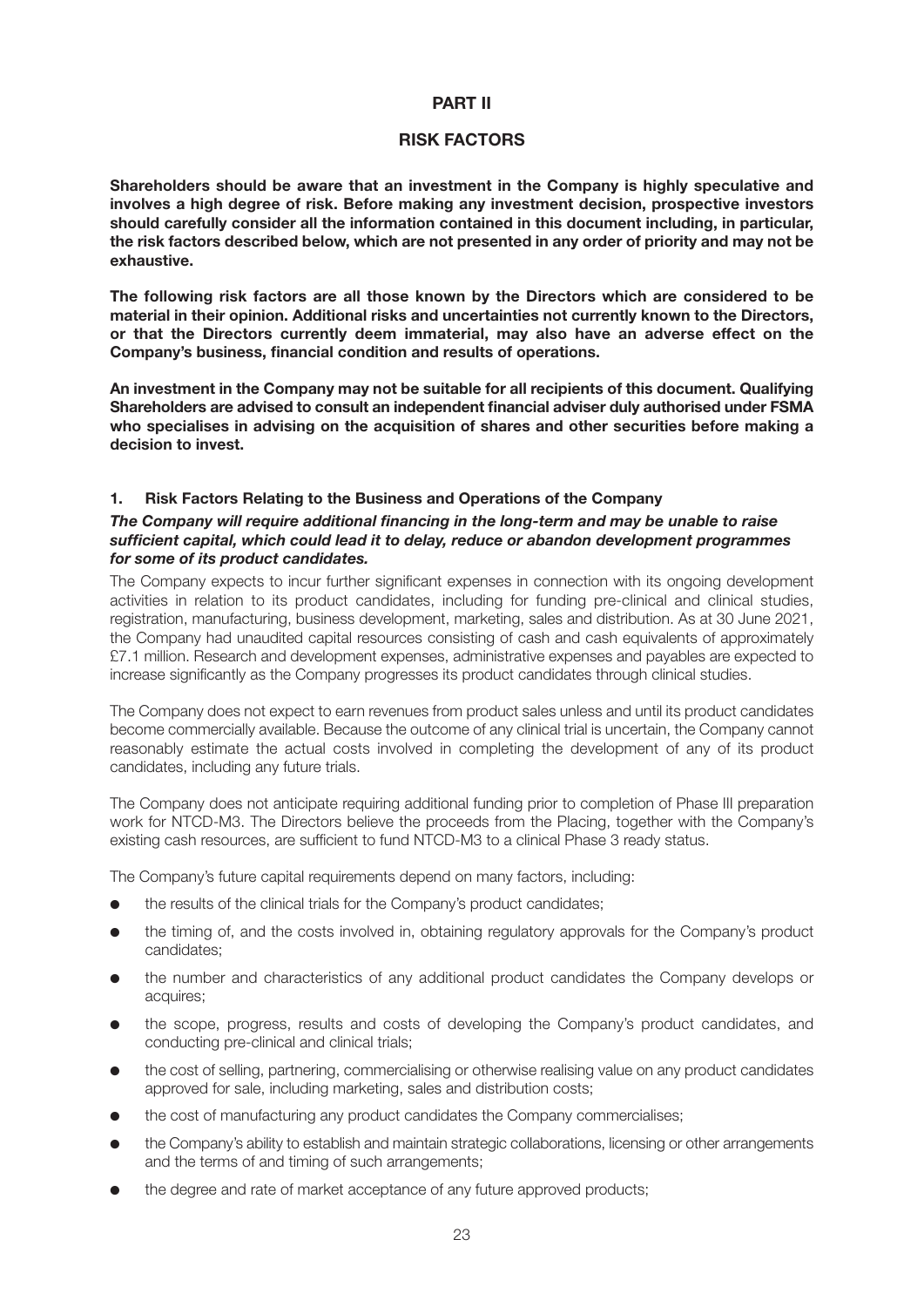- $\bullet$  the emergence, approval, availability, perceived advantages, relative cost, relative safety and relative efficacy of alternative and competing products or treatments;
- any product liability or other lawsuits related to the Company's product candidates;
- the expenses needed to attract and retain skilled personnel;
- $\bullet$  the costs associated with being a public company:
- the costs associated with evaluation of the Company's product candidates;
- $\bullet$  the costs associated with evaluation of third-party intellectual property;
- $\bullet$  the costs associated with obtaining and maintaining licences;
- the costs associated with obtaining, protecting and enforcing intellectual property, such as costs involved in preparing, filing, prosecuting, maintaining, defending and enforcing patent claims, litigation costs and the outcome of such litigation; and
- l the timing, receipt and amount of sales of, or royalties on, future approved products, if any.

Adequate additional financing may not be available to the Company when needed, on acceptable terms, or at all. If the Company is unable to raise capital when needed, or on attractive terms, the Company could be forced to delay, reduce or eliminate its development programmes. Any additional fundraising through marketing and distribution arrangements or other collaborations, strategic alliances or licensing arrangements with third parties, may force the Company to relinquish certain valuable rights to its product candidates or future revenue streams or grant licences on terms that may not be favourable; any of which could restrict the Company's ability to realise value on a product candidate or operate as a business.

#### *Risks associated with drug chemical synthesis, formulation, stability, toxicology, microbiology and other scientific, clinical and technical aspects of developing a pharmaceutical*

Whilst the Company believes the necessary scientific and technical aspects required for successful product development are in place, there can be no assurance that future technical and clinical milestones can be delivered, including;

- $\bullet$  Drug substance and formulated product scale up, stability and specification;
- **In Microbiological activity and no resistance profile;**
- **•** Toxicological evaluations;
- Regulatory acceptability of drug substance and formulated product; and
- Clinical safety and efficacy.

#### *The Company's success depends on the market acceptance of current and new products*

Whilst the Directors believe that a viable market for the Company's products exists, there can be no assurance that it will prove to be an attractive addition or alternative to existing market offerings. The development of a market for the Company's products is affected by many factors, some of which are beyond the Company's control, including: (i) the emergence of newer, more competitive products; (ii) the cost of the Company's products themselves; (iii) regulatory requirements; (iv) customer perceptions of the efficacy and effectiveness of its products; and (v) customer reluctance to buy a new product. If a market fails to develop or develops more slowly than anticipated, the Company may be unable to achieve profitability.

#### *The Company's license partners may not be successful in their efforts to develop marketable products*

Revenue from licensing and collaboration deals is dependent on future progression of programmes from the development stages and into the market. Once these programmes transfer to a partner for progression, there is a risk that a licensing deal may not deliver all the indicated milestones and terms due to product failure or a partner de-prioritising a product.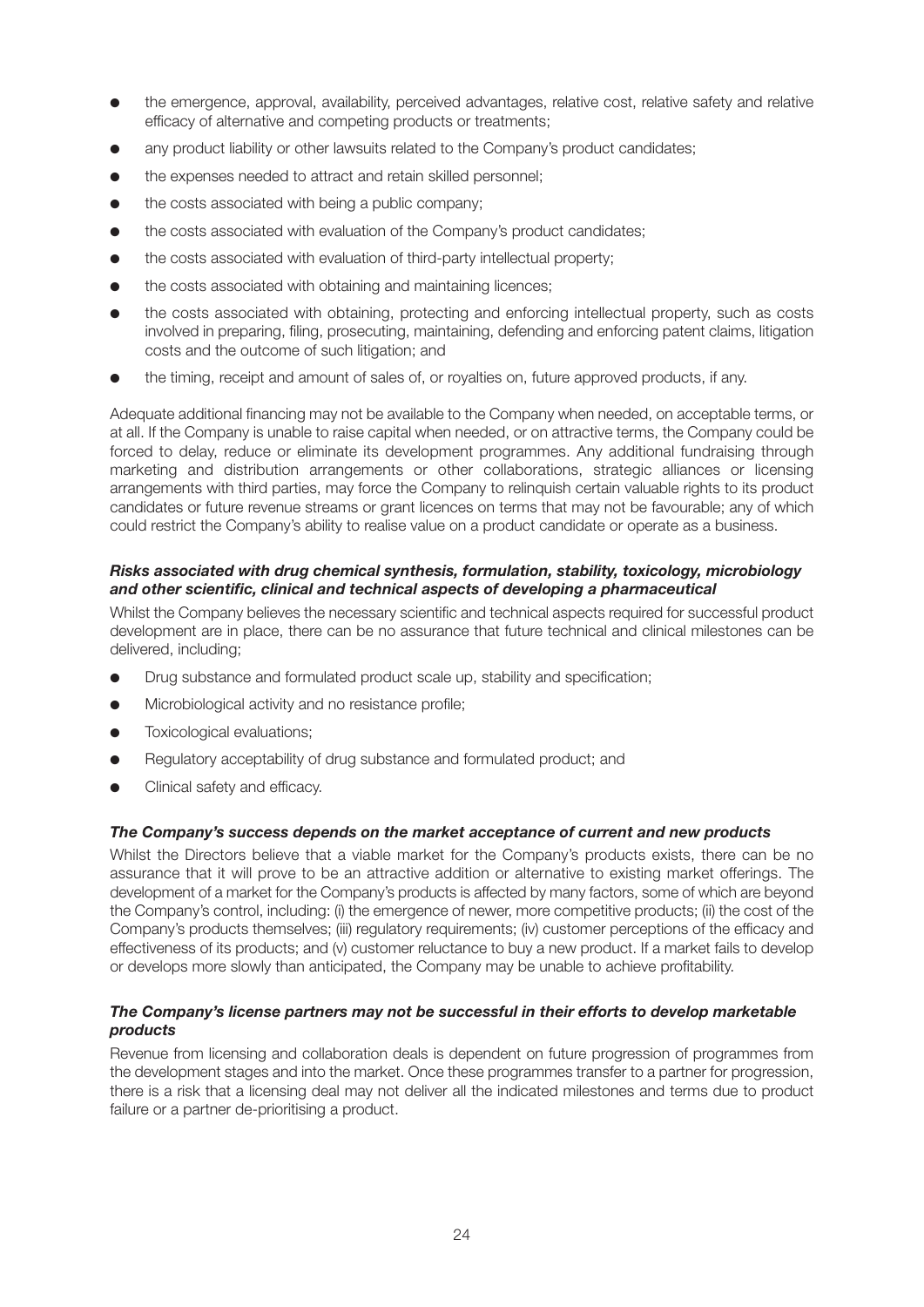#### *The Company may not be successful in its efforts to build a further pipeline of product candidates and develop marketable products*

The Company is at the clinical and research stage of development and may not be successful in its efforts to use and to build a pipeline of product candidates and develop approved or marketable products. Technical risk is present at each stage of the discovery and development process with challenges in both chemistry and biology (including the ability to produce candidate drugs with appropriate safety, efficacy and usability characteristics). Additionally, drug development is a highly regulated environment which itself presents technical risk through the need for study designs and data to be accepted by regulatory agencies. Furthermore, there can be no guarantee that the Company will be able to, or that it will be commercially advantageous for the Company to, develop its intellectual property through entering into licensing deals with emerging, mid-size and large pharmaceutical companies.

#### *If the Company experiences delays or difficulties in clinical studies, its receipt of necessary regulatory approvals could be delayed or prevented*

The Company may encounter delays if a clinical trial is suspended or terminated by it, by the IRB of the institutions in which such trials are being conducted, by the trial's data safety monitoring board, or by the FDA, the EMA or other applicable regulatory authorities. Such authorities may suspend or terminate one or more of the Company's clinical trials due to a number of factors, including the Company's failure to conduct the clinical trial in accordance with relevant regulatory requirements or clinical protocols, inspection of the clinical trial operations or trial site by the FDA, the EMA or other regulatory authorities resulting in the imposition of a clinical hold, unforeseen safety issues or adverse side effects, failure to demonstrate a benefit from using a drug, changes in governmental regulations or administrative actions or lack of adequate funding to continue the clinical trial.

If the Company experiences delays in carrying out or completing any clinical trial of its product candidates, the commercial prospects of its product candidates may be harmed, and its ability to generate product revenues from any of these product candidates will be delayed. In addition, any delays in completing clinical trials will increase the Company's costs, slow down product candidate development and approval process and jeopardise the Company's ability to commence product sales and generate revenues. Any of these occurrences may significantly harm the Company's business and financial condition, and there can be no assurance that any such development problems can be solved. In addition, many of the factors that cause, or lead to, a delay in the completion of clinical trials may also ultimately lead to the denial of regulatory approval of the Company's product candidates.

#### *Positive results from early clinical studies in the Company's products are not necessarily predictive of the results of later clinical studies. If the Company cannot replicate the positive results from earlier clinical studies in its later-stage clinical studies, it may be unable to successfully develop, obtain regulatory approval for and commercialise its products*

Positive results from early stage clinical studies may not necessarily be predictive of the results from later-stage clinical studies. Many companies in the pharmaceutical and biotechnology industries have suffered significant setbacks in later-stage clinical trials after achieving positive results in early-stage development, and the Company cannot be certain that it will not face similar setbacks. These setbacks have been caused by, among other things, pre-clinical findings made while clinical trials were underway or safety or efficacy observations made in clinical trials, including previously unreported adverse events. Moreover, pre-clinical and clinical data is often susceptible to varying interpretations and analyses, and many companies that believed their product candidates performed satisfactorily in pre-clinical studies and clinical trials nonetheless failed to obtain regulatory approval. If the Company fails to produce positive results in future clinical trials, the development timeline and regulatory approval and commercialisation prospects for its product candidates, and, correspondingly, its business and financial prospects, would be materially adversely affected.

#### *The Company operates in a competitive environment*

The antimicrobials market is highly competitive and rapidly changing. Competitors may have access to considerably greater financial, technical and marketing resources. New products may enter the market and make the Company's products obsolete or a competitor's products may be more effective, cheaper or more effectively marketed than the Company's products. A substantial increase in competition for any of these reasons could require the Company to, for example, increase its marketing or capital expenditure or require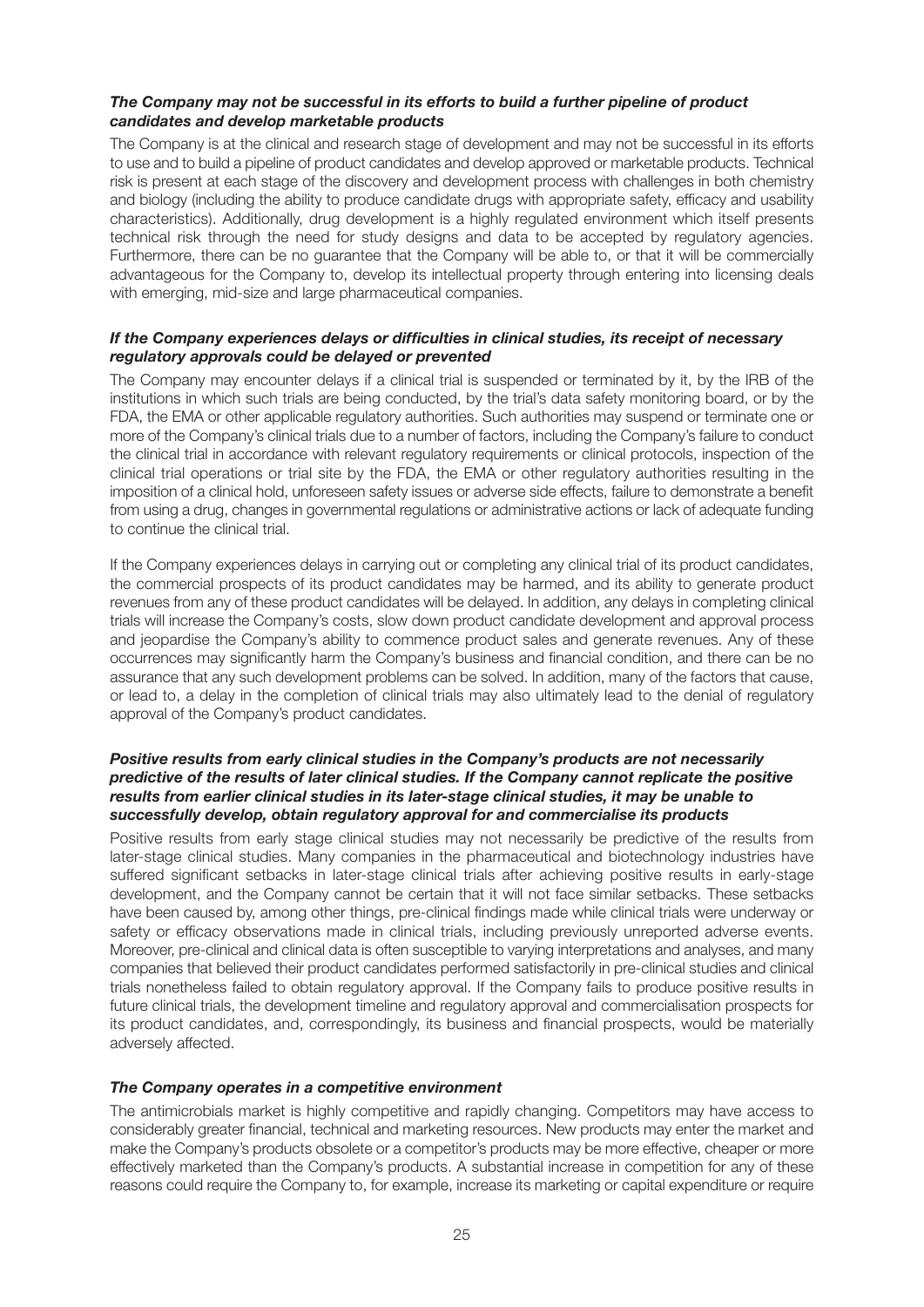the Company to alter its business model to remain competitive, either of which may have an adverse impact on the Company's business including its profitability and/or financial condition.

#### *Acceptance of the Company's products in clinical settings*

If the Company is unable to convince opinion leaders and health professionals of the benefits of its products, there could be weak penetration of the market, which might have a material adverse effect on the Company, its business, financial situation, growth and prospects. The slow adoption of new methods and treatments could result in timeframes being longer than anticipated by the Company.

#### *Risks of medical change and medical obsolescence*

The Company's products could be adversely impacted by the development of alternative medicines. There can be no assurance that the Company's products will not be rendered obsolete. In addition, there is no guarantee that the Company will be able to adapt existing medicines for future clinical applications and may not be able to gain traction, which will limit market potential.

#### *Risks relating to IP and proprietary rights*

The Company relies primarily on a combination of patents and proprietary knowledge, as well as confidentiality procedures and contractual restrictions to establish and protect its proprietary IP rights.

Whilst the Company seeks patent protection, where appropriate for its products and their uses, there can be no assurance that any existing patents, or patents which may be issued, will provide the Company with sufficient protection in the case of an infringement of its knowledge or that others will not independently develop medicines comparable or superior to that employed by the Company. There can be no assurance regarding the degree and range of protection any patents will afford against competitors and competing medicines, that any existing patents or patents which may be issued will provide any competitive advantage to the Company or that they will not be successfully challenged, invalidated, found unenforceable or circumvented in the future. In addition, there can be no assurance that competitors do not own and/or will not seek to apply for and obtain patents that will prevent, limit or interfere with the Company's ability to make, use and sell its potential products. The Company cannot predict whether the Company will need to initiate litigation or administrative proceedings, or whether such litigation or proceedings will be initiated by third parties against the Company, which may be costly and time-consuming, regardless of whether the Company wins or loses, and whether third parties claim that the Company's products infringes upon their rights.

The Company has entered into consultancy agreements with certain third parties. Although the Company has and will continue to take reasonable steps to ensure that any intellectual property created, designed or produced in the course of the delivery of the consultancy services will belong exclusively to the Company, there can be no assurance that third parties will not seek to claim rights over intellectual property developed by the Company and/or that disputes will not arise as to the proprietary rights to intellectual property that has been developed by the Company with the assistance of third parties.

The complexity and uncertainty of European patent laws has also increased in recent years. In addition, the European patent system is relatively stringent in the type of amendments that are allowed during prosecution and opposition proceedings. Changes in patent law or patent jurisprudence could limit the Company's ability to obtain new patents in the future that may be important for its business.

#### *Risks relating to the protection and infringement of the Company's IP*

If the Company is unable to obtain, maintain, defend or enforce the intellectual property rights covering its products, third parties may be able to make, dispose (or offer to dispose) of, use, import or keep products that would otherwise infringe the Company's patents and which would materially adversely affect the Company's ability to compete in the market. The Company cannot guarantee the degree of future protection that it will have in respect of its product candidates and technology. Patent protection is deemed by the Company to be of importance to its competitive position in its planned product lines and a failure to obtain or retain adequate protection could have a material adverse effect on the Company's business, prospects, financial condition and/or results of operations.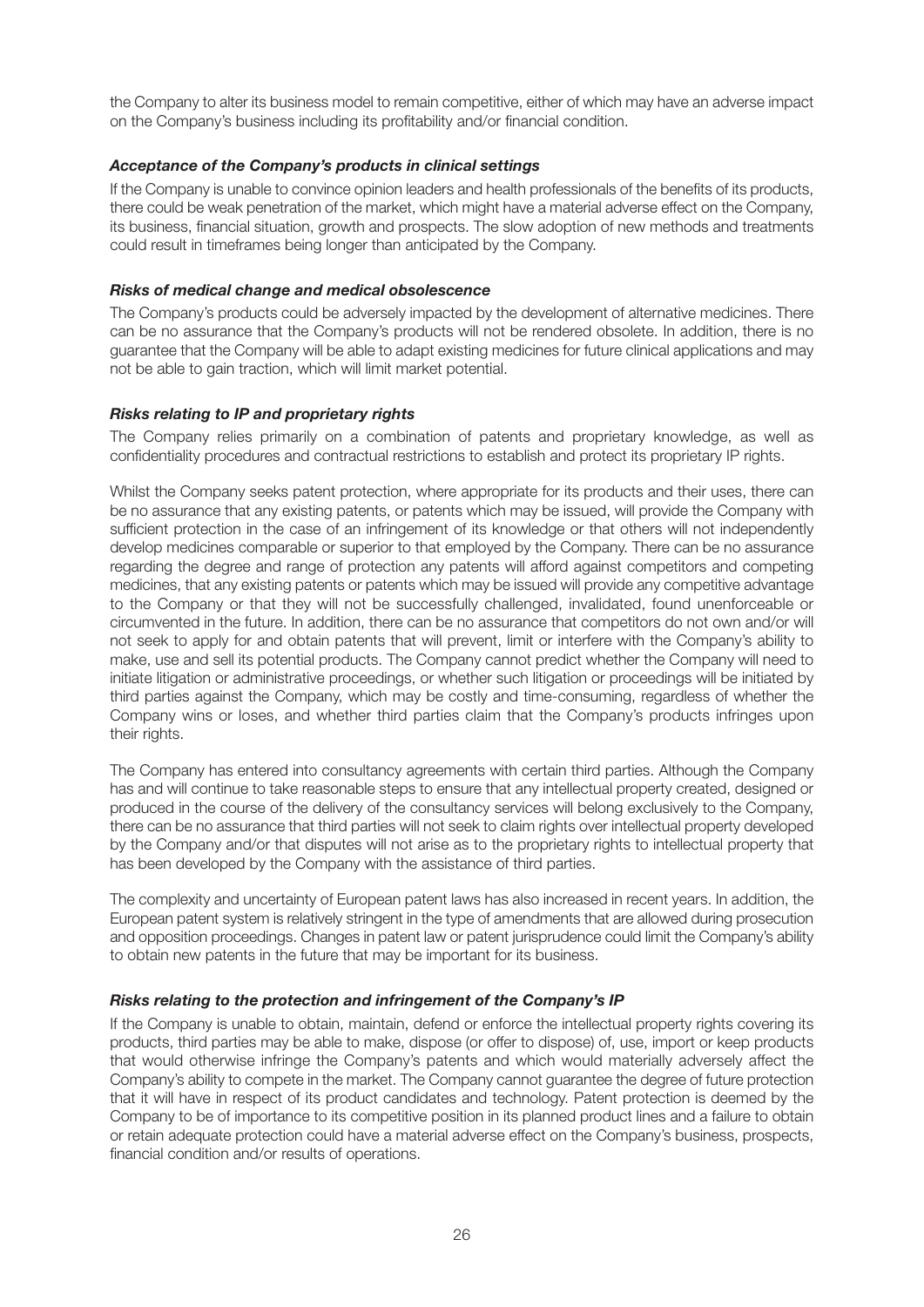The Company's product candidates may infringe or may be alleged to infringe existing patents or patents that may be granted in the future. Neither the Company nor its patent advisors, Potter Clarkson LLP, has as yet conducted any comprehensive searches for third party patent rights of potential relevance to the Company's proposed commercial activities; the Company intends to commission such searches, and obtain formal freedom-to-operate (FTO) opinions, prior to launching its products on the market. As some patent applications in Europe and the US may be maintained in secrecy until the patents are issued, patent applications in Europe, the US and many foreign jurisdictions are typically not published until 18 months after filing, and publications in the scientific literature often lag behind actual discoveries, the Company cannot be certain that others have not filed patents that may cover its technologies, its product candidates or the use of its product candidates.

Additionally, pending patent applications which have been published can, subject to certain limitations, be later amended in a manner that could cover the Company's technologies, its product candidates or the use of its product candidates. As a result, the Company may become party to, or threatened with, future adversarial proceedings or litigation regarding patents with respect to its product candidates and technology.

If the Company is sued for patent infringement, the Company would need to demonstrate that its product candidates or methods either do not infringe the patent claims of the relevant patent or that the patent claims are invalid, and the Company may not be able to do this. If the Company is found to infringe a third party's patent, the Company could be required to obtain a licence from such third party to continue developing and marketing its product candidates and technology or the Company may elect to enter into such a licence in order to settle litigation or in order to resolve disputes prior to litigation. However, the Company may not be able to obtain any required licence on commercially reasonable terms or at all. Even if the Company is able to obtain a licence, it could be non-exclusive, thereby giving its competitors access to the same technologies licensed to the Company, and could require the Company to make substantial royalty payments.

The Company could also be forced, including by court order, to cease commercialising the infringing technology or product candidate. If the Company is found to infringe a third party's patent, the Company may also have to pay damages and/or redesign any infringing products, and redesigning any infringing products may be impossible or require substantial time and monetary expenditure. A finding of infringement could prevent the Company from commercialising its product candidates or force the Company to cease some of its business operations, which could materially harm its business. Further, if a patent infringement suit were brought against the Company, it could be forced to stop or delay research, development, manufacturing and/or sales of the product or product candidate that is the subject of the suit. Claims that the Company has misappropriated the confidential information or trade secrets of third parties could have a similarly negative impact on its business.

Any such claims, with or without merit, could be time consuming and expensive to defend or settle and could divert management resources and attention, which could materially adversely affect the Company's business, results of operations and/or financial condition. There may also be related costs implications and/or potential monetary damages to be paid and/or implications for the products marketed by the Company. Some of its competitors may be able to sustain the costs of complex patent or other litigation more effectively than the Company can because they have substantially greater resources.

Competitors may infringe the Company's patents. To counter infringement or unauthorised use, the Company may be required to file infringement claims, which can be expensive and time-consuming. In addition, in a patent infringement proceeding, a court may decide that a patent of the Company is invalid, unenforceable, and/or has not been infringed. An adverse result in any litigation or defence proceedings could put one or more of the Company's patents at risk of being invalidated or interpreted narrowly and could put any other of the Company's patent applications at risk of not issuing.

The Directors are not aware of any infringement by the Company's products and services of the intellectual property rights of any third parties. However, it is not possible to be aware of all third party intellectual property rights and limited freedom to operate searches have been conducted on behalf of the Company. Third parties may assert claims that the Company and/or the products or services it supplies infringe intellectual property rights or misuse confidential information belonging to them.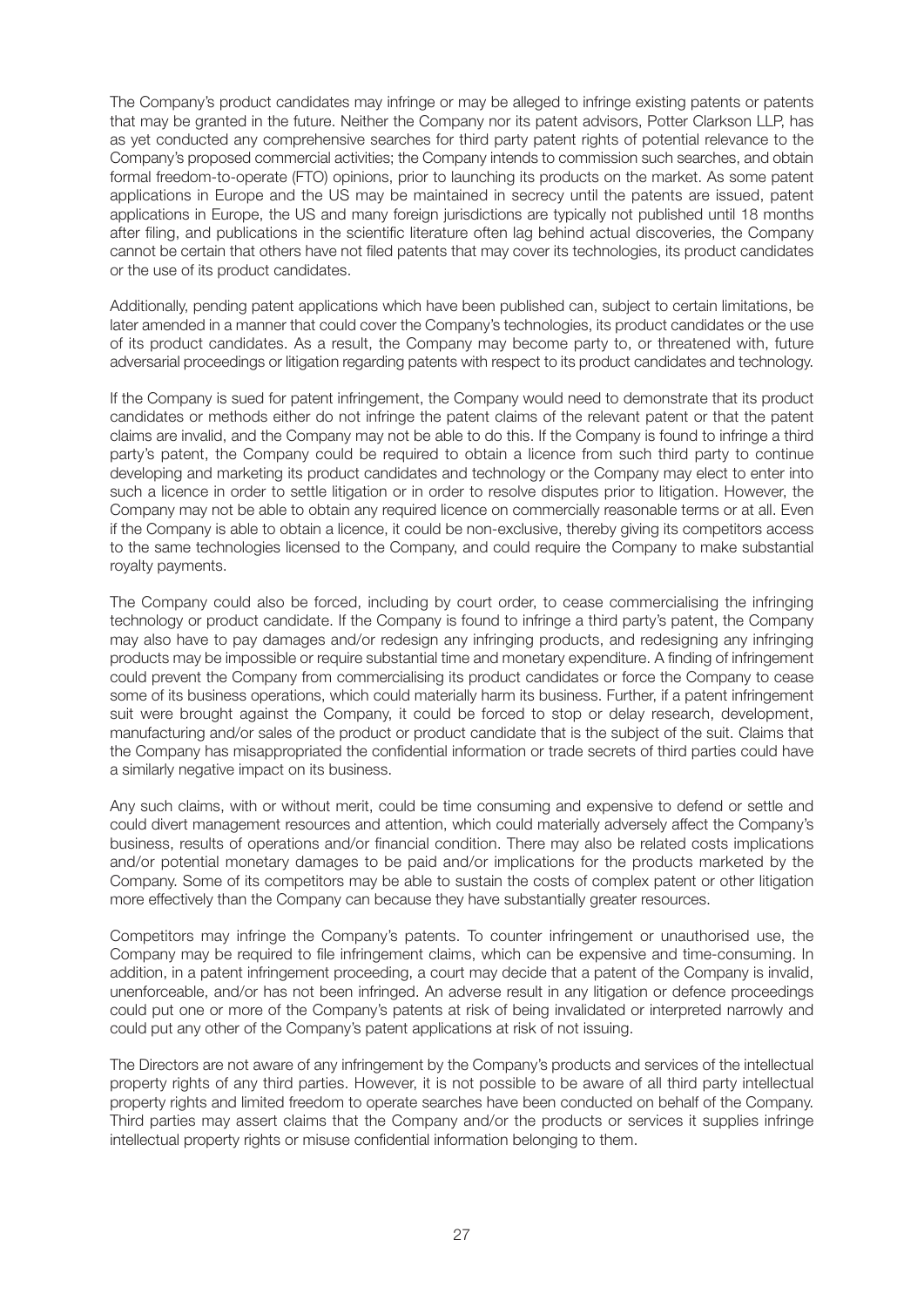#### *Risks relating to the disclosure of confidential information*

The Company relies on trade secrets, confidential information and proprietary know-how, which it seeks to protect, in part, through confidentiality and proprietary information agreements. The Company has a policy of requiring advisers, contractors and third-party partners to enter into confidentiality agreements and its employees to enter into invention, non-disclosure and non-compete agreements. The Company may not be able to protect its trade secrets, confidential information and proprietary know-how adequately. There can be no assurance that such confidentiality or proprietary information agreements will not be breached, that the Company would have adequate remedies for any breach (in the event of any unauthorised use or disclosure of information, for example), or that the Company's trade secrets will not otherwise become known to or be independently developed by competitors. If any of the Company's trade secrets were to be independently developed by a competitor, the Company would have no right to prevent them, or those to whom they disclose such trade secrets, from using that technology or information to compete with the Company. If any of the Company's trade secrets were to be unlawfully disclosed to, or independently developed by a competitor or other third-party, relief may not be obtained and the Company's competitive position would be harmed. It may be possible for competitors or customers to copy one or more aspects of the products marketed by the Company or obtain information that the Company regards as proprietary.

No assurance can be given that the Company has entered into appropriate agreements with all parties that have had access to its trade secrets, confidential information and proprietary know-how. Furthermore, the Company cannot provide assurance that any of its employees, consultants, contract personnel or third-party partners, either accidentally or through wilful misconduct, will not cause serious damage to its programmes and/or its strategy, by, for example, disclosing trade secrets, proprietary know-how or confidential information to its competitors. It is also possible that trade secrets, proprietary know-how or confidential information could be obtained by third parties as a result of breaches of its physical or electronic security systems. Any disclosure of confidential data into the public domain or to third parties could allow the Company's competitors to learn confidential information and use it in competition against the Company. Any action to enforce the Company's rights against any misappropriation or unauthorised use and/or disclosure of trade secrets, proprietary know-how or confidential information is likely to be time-consuming and expensive, and may ultimately be unsuccessful, or may result in a remedy that is not commercially valuable.

The Company may be subject to claims that its employees, consultants or independent contractors have wrongfully used or disclosed confidential information of third parties. The Company employs individuals who were previously employed at other companies. The Company may be subject to claims that it or its employees, consultants and/or independent contractors have inadvertently or otherwise used or disclosed confidential information of its employees' former employers or other third parties. Litigation may be necessary to defend against these claims. There is no guarantee of success in defending these claims, and if the Company does not prevail, the Company could be required to pay substantial damages and could lose rights to important intellectual property. Even if the Company is successful, litigation could result in substantial cost and be a distraction to its management and other employees.

#### *Risks relating to the compatibility of the Company's products with third party products*

The Company's products are being designed and developed with the intention that they are compatible with other medicines on the market such that the Company's products will be inserted within the working channel of the relevant scope. There can be no assurance that the Company's products will be compatible with existing and/or future medicines. If the Company's products are not compatible, the Company will be unable to generate product revenues, which would materially adversely affect its business, financial condition and/or result of operations.

#### *Adverse decisions of a regulator, including tax authorities, or changes in tax treaties, laws, rules or interpretations could reduce or eliminate research and development tax relief that the Company may be eligible for in the UK*

The Company carries out research and development activities in the U.K. and seeks to benefit from the U.K. research and development tax relief schemes: either the small and medium sized enterprise R&D tax relief, or the SME scheme, or the Research and Development Expenditure Credit, or the RDEC. Where available, under the SME scheme, the Company may (provided the Company is loss making) be able to surrender the trading losses that arise from its qualifying research and development activities for a payable credit of up to 33.35 per cent. of qualifying expenditure or carry forward such losses for potential offset against future profits (subject to relevant restrictions). From 1 April 2021, for credit claims in excess of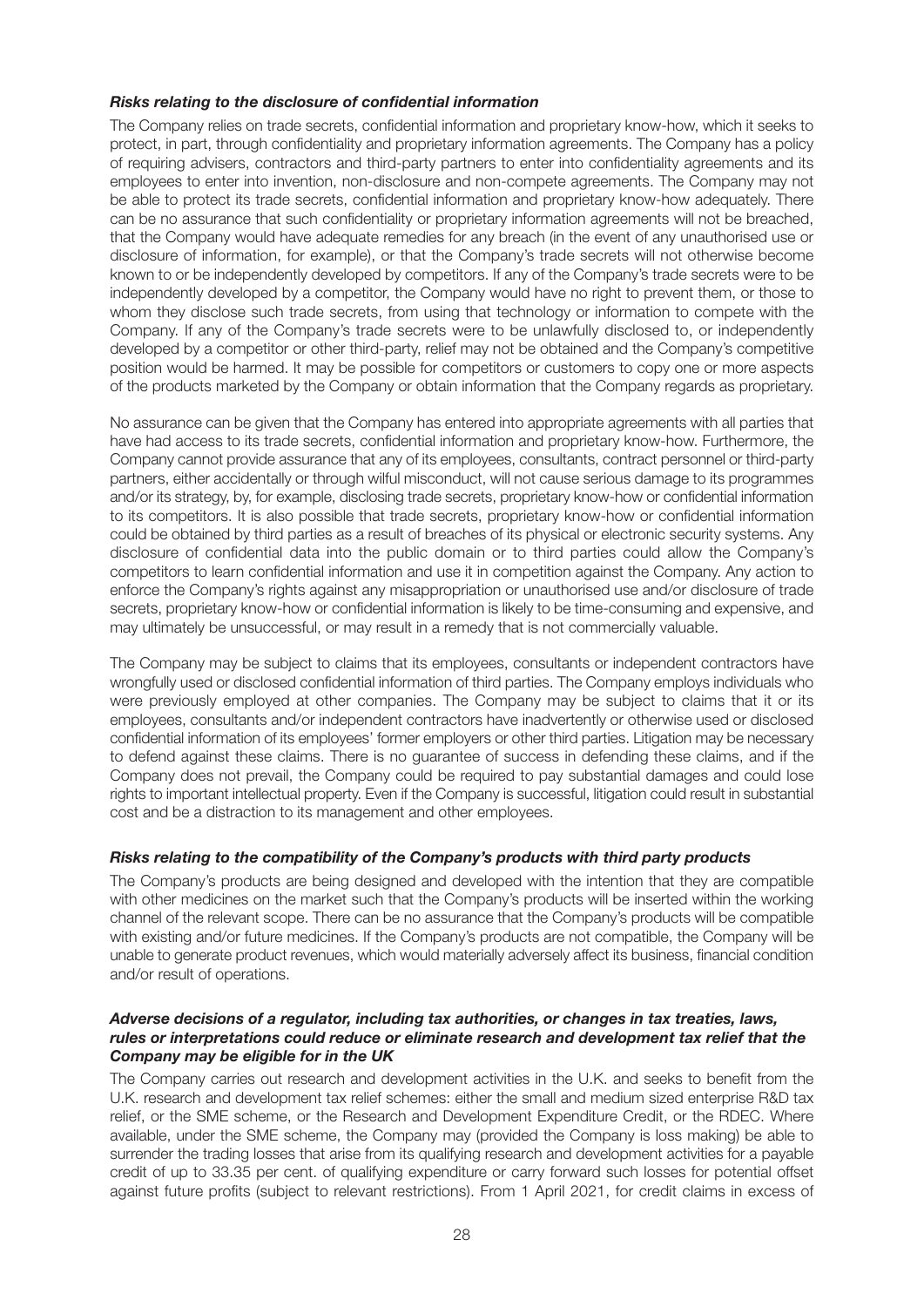£20,000, the amount of payable credit that a qualifying loss-making SME business can receive through SME R&D relief in any one year will be capped at £20,000 plus three times the company's and certain connected parties' total pay-as-you-earn and National Insurance Contributions liability for that year, unless the company actively manages its intellectual property and does not outsource more than 15 per cent. of its R&D to a related party. Where available, under the RDEC, the Company may (provided the Company is loss making) be able to claim a taxable credit at a rate of 13 per cent. of qualifying research and development expenditure. Qualifying expenditures largely comprise employment costs for research staff who are directly and actively involved in the R&D, consumables stores directly employed by the R&D activity and certain internal overhead costs incurred as part of research projects. The majority of the Company's research and development activities are eligible for inclusion within these R&D relief claims. The Company's ability to continue to claim U.K. research and development tax relief in the future may be restricted because it may no longer qualify as a small or medium-sized company.

The Company may benefit in the future from the U.K.'s "patent box" regime, which allows certain profits attributable to revenues from patented products (and other qualifying income) to be taxed at an effective rate of 10 per cent. The Company is the exclusive licensee or owner of qualifying intellectual property which could be taxed at this tax rate. When taken in combination with the enhanced relief available on its research and development expenditures, the Company expects a long-term lower rate of U.K. corporation tax to apply to it. If, however, there are unexpected adverse changes to the U.K. research and development tax relief schemes or the "patent box" regime, or for any reason the Company is unable to qualify for such advantageous tax legislation, or it is unable to use net operating loss and tax credit carry forwards and certain built-in losses to reduce future tax payments then its business, results of operations and financial condition may be adversely affected.

#### *Changes in taxation legislation or practice may adversely affect the Company and the tax treatment for Shareholders investing in the Company*

Any change in the Company's tax status or in taxation legislation in any jurisdiction in which the Company operates could affect the Company's financial condition and results and its ability (if any) to provide returns to Shareholders. Statements in this document concerning the taxation of investors in Ordinary Shares are based on current UK tax law and practice which is subject to change. The taxation of an investment in the Company depends on the individual circumstances of investors.

#### *Requirement for additional financing to develop platform technology*

The Company's financing requirements depend on numerous factors, including the rate of market acceptance of its technologies and its ability to attract customers. Some factors are outside of the Company's control. The Company may be unable to obtain adequate financing on acceptable terms, if at all, which could cause the Company to delay, reduce or abandon research and development programmes or hinder commercialisation of some or all of its products.

The Company may, in the medium term, need to raise additional capital, whether from equity or debt sources, to finance working capital requirements or to finance its growth through future stages of development. Any additional share issue may have a dilutive effect on Shareholders, particularly if they are unable or choose not to subscribe. Debt funding may require assets of the Company to be secured in favour of the lender, which security may be exercised if the Company were to be unable to comply with the terms of the relevant debt facility agreement. Further, there can be no guarantee or assurance that additional funding will be forthcoming when required, nor as to the terms and price on which such funds would be available. Any of the foregoing could have a material adverse effect on the Company's business, financial condition or operating results.

#### *Dependence on key executives and personnel*

The Directors believe that the future success of the Company will depend in part upon the expertise and continued service of certain key executives and technical personnel, including the Directors. Furthermore, the Company's ability to successfully develop commercial products will also depend on its ability to attract, retain and motivate suitable management, engineering, marketing and sales personnel.

Competition for these types of employees is often intense due to the limited number of qualified professionals. The departure of any of the Company's relatively small number of executive officers or other key employees could have a negative impact on its operations. In the event that future departures of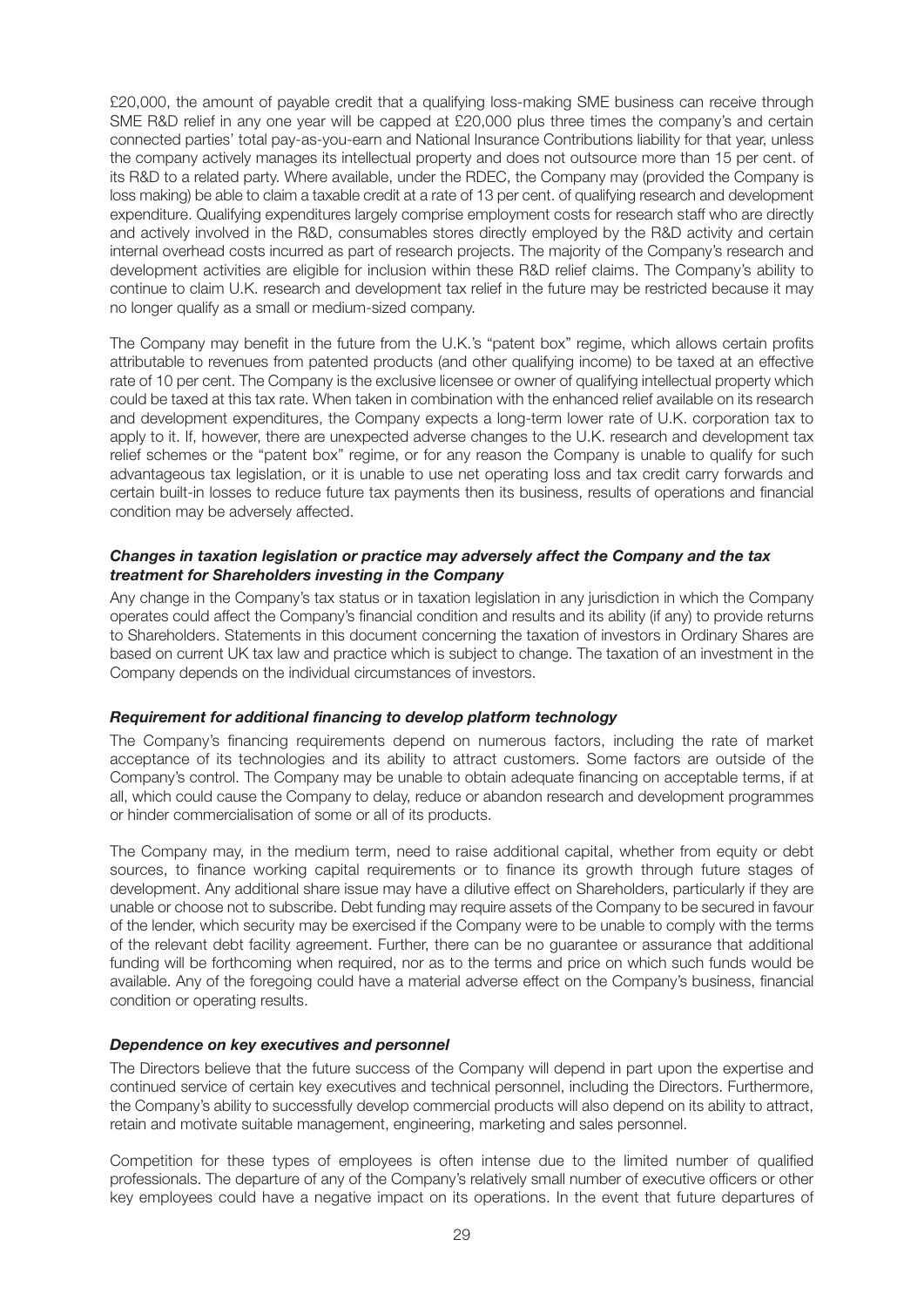employees occur, the Company's ability to execute its business strategy successfully or to continue to develop its products could be adversely affected. The performance of the Company depends, to a significant extent, upon the abilities and continued efforts of its existing senior management. The loss of the services of any of the key management personnel or the failure to retain key employees could adversely affect the Company's ability to maintain and/or improve its operating and financial performance. The Company has attempted to reduce this risk by implementing share option schemes and entering into contracts, which contain limited non-competition provisions with key personnel. However, these measures do not guarantee that key personnel will stay employed with the Company.

#### *Litigation and other adversarial actions in the ordinary course of business could materially adversely affect the Company*

Although the Company is not currently subject to any material litigation, it may be subject to such litigation in the future. In addition, the Company may be subject to other disputes, claims and complaints, including adversarial actions, by customers, employees, suppliers, insurers and others in the ordinary course of business. Significant claims or a substantial number of small claims may be expensive to defend, may divert the time and focus of management away from the Company's operations and may result in the Company having to pay monetary damages, any of which could have a material adverse effect on the Company's results of operations and financial condition. In addition, adverse legal publicity or substantial litigation against the Company could negatively impact its reputation, even if the Company is not found liable, which could also adversely impact the Company's business, prospects, results of operations and financial condition.

#### *The Company's risk management procedures may fail to identify or anticipate future risks*

Although the Directors believe that the Company's risk management procedures are adequate, the methods used to manage risk may not identify or anticipate current or future risks or the extent of future exposures, which could be significantly greater than historical measures indicate. Risk management methods depend on the evaluation of information regarding markets or other matters that is publicly available or otherwise accessible to the Company. Failure (or the perception that the Company has failed) to develop, implement and monitor the Company's risk management policies and procedures and, when necessary, pre-emptively upgrade them could give rise to reputational and trading issues which could have a material adverse effect on the Company's business, prospects, results of operations and/or financial condition.

#### *If the Company is unable to establish sales, marketing and distribution capabilities, or enter into relationships for sales, marketing and distribution capabilities, the Company may be unable to realise value on its product candidates*

Given the Company's stage of product development, it does not have any internal sales, marketing or distribution infrastructure or capabilities. For the Company to realise value on a product candidate, it must develop or acquire a sales and marketing organisation, outsource these functions to third parties or out-license to a partner with sales and marketing capabilities.

The Company may establish its own sales and marketing capabilities to promote a product candidate in the US, the European Union and other markets if and when such product is approved. Even if the Company establishes sales and marketing capabilities, it may fail to launch a product effectively or to market a product effectively given its limited experience in the sales and marketing of pharmaceutical products. In addition, recruiting and training a sales force is expensive and time-consuming and could delay any product launch. In the event that any such launch is delayed or does not occur for any reason, the Company may have prematurely or unnecessarily incurred these commercialisation expenses, and the Company's investment in such product may be lost if it cannot retain or reposition its sales and marketing personnel until they are needed.

Factors that may inhibit the Company's efforts to commercialise its product candidates on its own include:

- l the Company's inability to recruit, train and retain adequate numbers of effective sales and marketing personnel;
- the lack of complementary products to be offered by sales personnel, which may put the Company at a competitive disadvantage relative to companies with more extensive product lines;
- unforeseen costs and expenses associated with creating an independent sales and marketing organisation; and
- costs of marketing and promotion above those anticipated by the Company.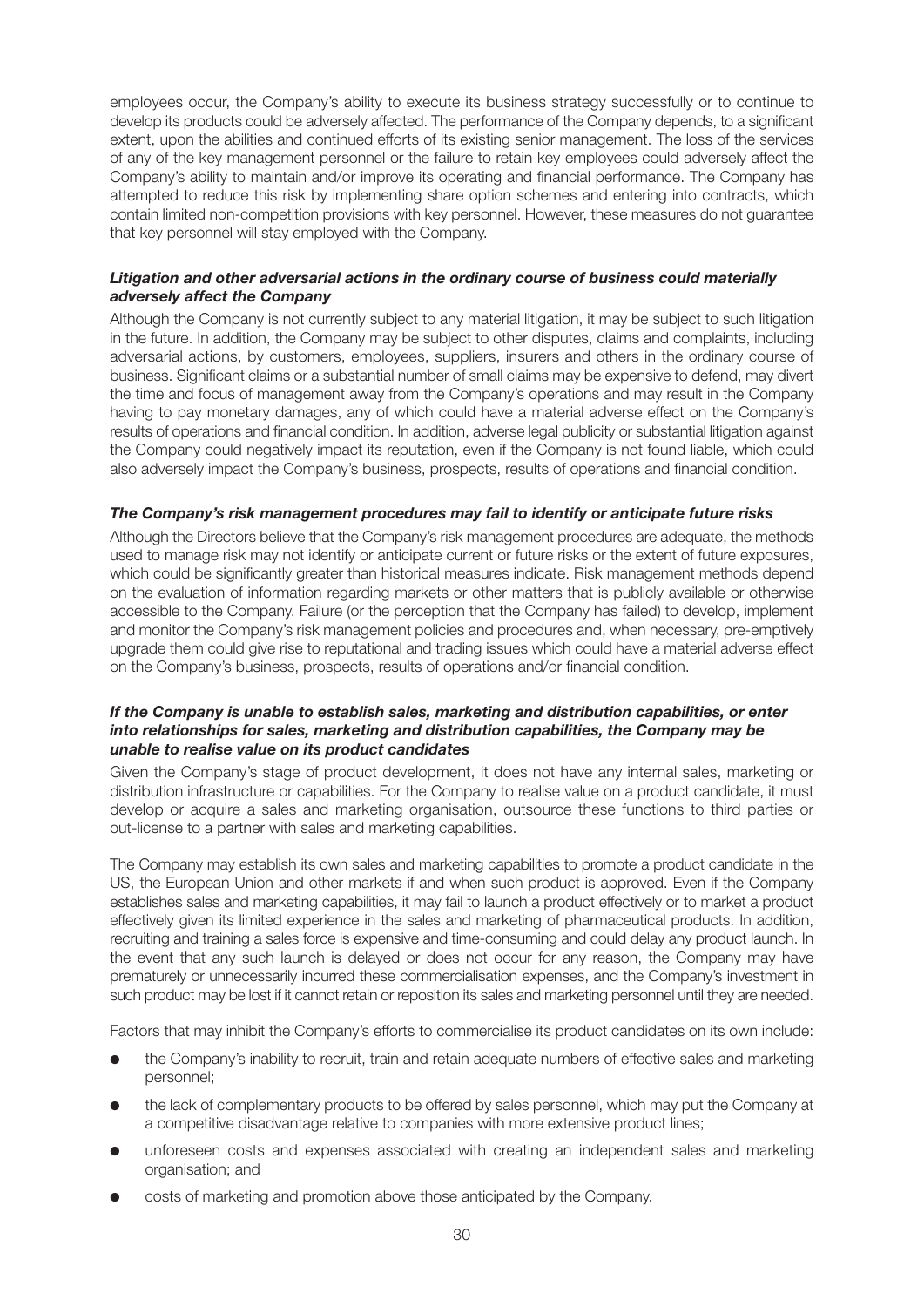If the Company enters into arrangements with third parties to perform sales and marketing services, the Company's product revenues or the profitability of these product revenues for the Company could be lower than if the Company were to market and sell or commercialise any products that it develops itself. In addition, the Company may not be successful in entering into arrangements with third parties to sell, commercialise or market its products or may be unable to do so on favourable terms. Acceptable third parties may fail to devote the necessary resources and attention to sell, commercialise and/or market the Company's products effectively.

If the Company does not establish sales and marketing capabilities successfully, either on its own or with third parties, it may not be successful in realising value on its product candidates.

#### *The Company's product candidates may fail to achieve the broad degree of physician adoption and use and market acceptance necessary for commercial success*

Even if the Company obtains FDA, EMA or other regulatory approvals for its product candidates, the commercial success of such products will depend significantly on their broad adoption and use by physicians and other medical professionals for approved indications.

The degree and rate of physician and patient adoption of a product candidate, if approved, will depend on a number of factors, including:

- the clinical indications for which the product candidate is approved;
- $\bullet$  the safety and efficacy of the Company's product candidate as compared to existing therapies or newly developed therapies for those indications;
- the prevalence and severity of adverse side effects;
- l patient satisfaction with the results and administration of the Company's product candidates and overall treatment experience, including relative convenience, ease of use and avoidance of, or reduction in, adverse side effects;
- patient demand for the treatment for approved indications;
- physician and patient willingness to adopt new therapies for approved indications;
- the cost of treatment in relation to alternative treatments, the extent to which these costs are reimbursed by third-party payers, and patients' willingness to pay for the Company's product candidates; and
- proper training and administration of the Company's products by medical staff.

If any of the Company's product candidates are approved for use but fail to achieve the broad degree of physician adoption and market acceptance necessary for commercial success, the Company's operating results and financial condition will be adversely affected.

#### *Product development*

Much of the Company's future revenues depend on its ability to continue to develop new products. All new product development has an inherent level of risk. New products may take longer to develop than planned, impacting potential future revenue, may require more resources than planned which will increase development costs and may pose technical challenges that the Company cannot solve.

#### *Regulatory risk*

The Company's products are regulated by national and regional medical regulations. Additionally, the Company is required to comply with ongoing regulatory requirements such as to maintain a quality system pursuant to these regulations which subjects it to periodic inspections, scheduled and unscheduled. Failure to pass an inspection, recall or the loss of clearance to market a particular product, could have an immediate and negative impact on the Company's revenues, prospects and its share price. The Company's prospects for the foreseeable future will depend heavily on its ability to successfully obtain regulatory approval for its products in multiple jurisdictions (if regulatory approval can be obtained at all).

Following regulatory approval of the products, the products will be subject to post-market safety surveillance programmes and adverse event reporting in the relevant countries. Failure by the Company to comply with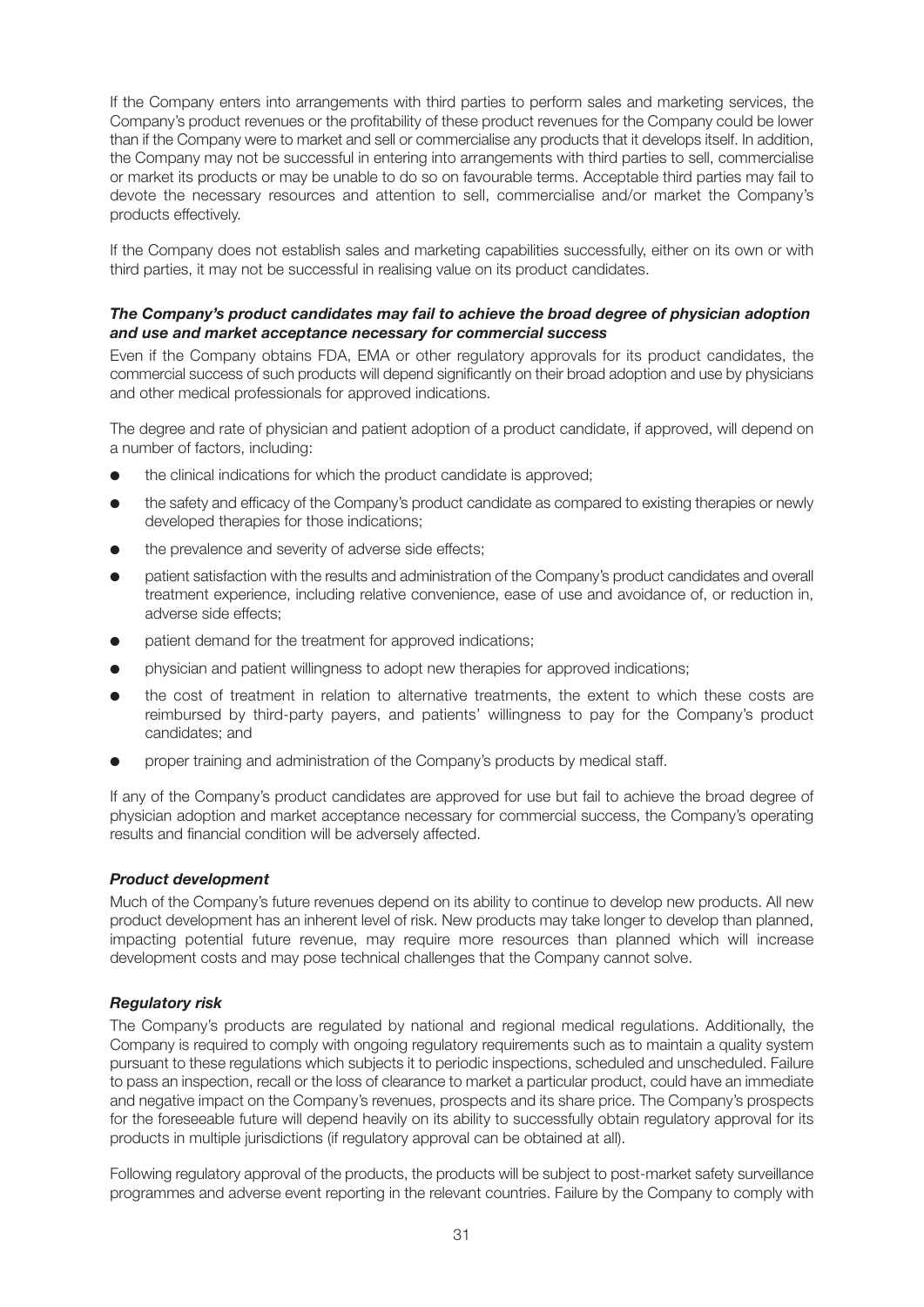post-marketing regulatory requirements may result in the suspension of a regulatory approval, as well as civil and criminal sanctions. If there are potential safety concerns in relation to a product, the Company may be required to take further action to improve product safety, or even to remove the relevant product from the market.

The applicable rules, regulations and guidance in the various countries also change frequently and are subject to interpretation. Change of rules applicable to a new product filing or as related to a currently marketed product (including substantial changes to devices) could mean that the Company needs to conduct additional studies and re-submit products to the regulatory authorities for re-examination/re-assessment, which may impact the Company's ability to generate revenue in certain markets and the costs, timing or successful completion of a clinical study. Furthermore, if any examination/assessment is not favourable, the Company may not be able to continue to market and sell the product.

There is a risk that the Company's employees, principal investigators, consultants and commercial partners may engage in misconduct or other improper activities, including non-compliance with regulatory standards and/or applicable law. It is not always possible to identify and deter misconduct by employees, independent contractors, principal investigators, consultants, suppliers, commercial partners and vendors, and the precautions the Company takes to detect and prevent this activity may not be effective in controlling unknown or unmanaged risks or losses, or in protecting the Company from governmental investigations or other actions or claims stemming from a failure to be in compliance with such laws or regulations. If any such actions are initiated against the Company, and the Company is not successful in defending itself or asserting its rights, those actions could have a significant adverse impact on its business, including the imposition of significant fines or other sanctions, and its reputation.

#### *Insurance*

The Company's business will expose it to potential product liability and other legal risks related to its operations. Criminal and/or civil proceedings might be filed against the Company by study subjects, patients, the regulatory authorities, other companies and any other third party using or marketing its products. These actions could include claims resulting from acts by its partners, licensees (if any) and subcontractors, over which the Company has little or no control. Any such product liability claims may include allegations of manufacturing or quality defects in drug product, a failure to warn of dangers inherent in the products, negligence, strict liability and a breach of warranties. If the Company cannot successfully defend itself against product liability claims, it may incur substantial liabilities or be required to limit commercialisation of its products if approved. Even successful defence could require significant financial and management resources. Regardless of the merits or eventual outcome, liability claims may result in: decreased demand for its products due to negative public perception; injury to the Company's reputation or brands; withdrawal of clinical study participants or difficulties in recruiting new study participants; initiation of investigations by regulators; costs to defend or settle the related litigation; a diversion of management's time and its resources; substantial monetary awards to patients, study participants or subjects; product recalls, or withdrawals; labelling, and marketing or promotional restrictions; loss of revenues from product sales; and/or the inability to commercialise any of the Company's products, if approved.

There can be no assurance that product liability or other claims would not materially and adversely affect the business. Certain products planned for development by the Company and certain uses of these products may present greater risks than that presented by the Company's present product line.

While the Company maintains commercial insurance at a level it believes is appropriate against certain risks commonly insured in the industry, there is no guarantee that it will be able to obtain the desired level of cover on acceptable terms in the future. Furthermore, the nature of these risks is such that liabilities could exceed policy limits or that certain risks could be excluded from the Company's insurance coverage. There are also risks against which the Company cannot insure or against which it may elect not to insure. The potential costs that could be associated with any liabilities not covered by insurance or in excess of insurance coverage may cause substantial delays and require significant capital outlays, adversely affecting the Company's earnings and competitive position in the future and, potentially, its financial position. The Company's operations could suffer losses which may not be fully compensated by insurance. In addition, certain types of risk may, or may become, either uninsurable or not economically insurable, or may not be currently or in the future covered by the Company's insurance policies. Any of the foregoing could have a material adverse effect on the Company's business, financial condition or operating results.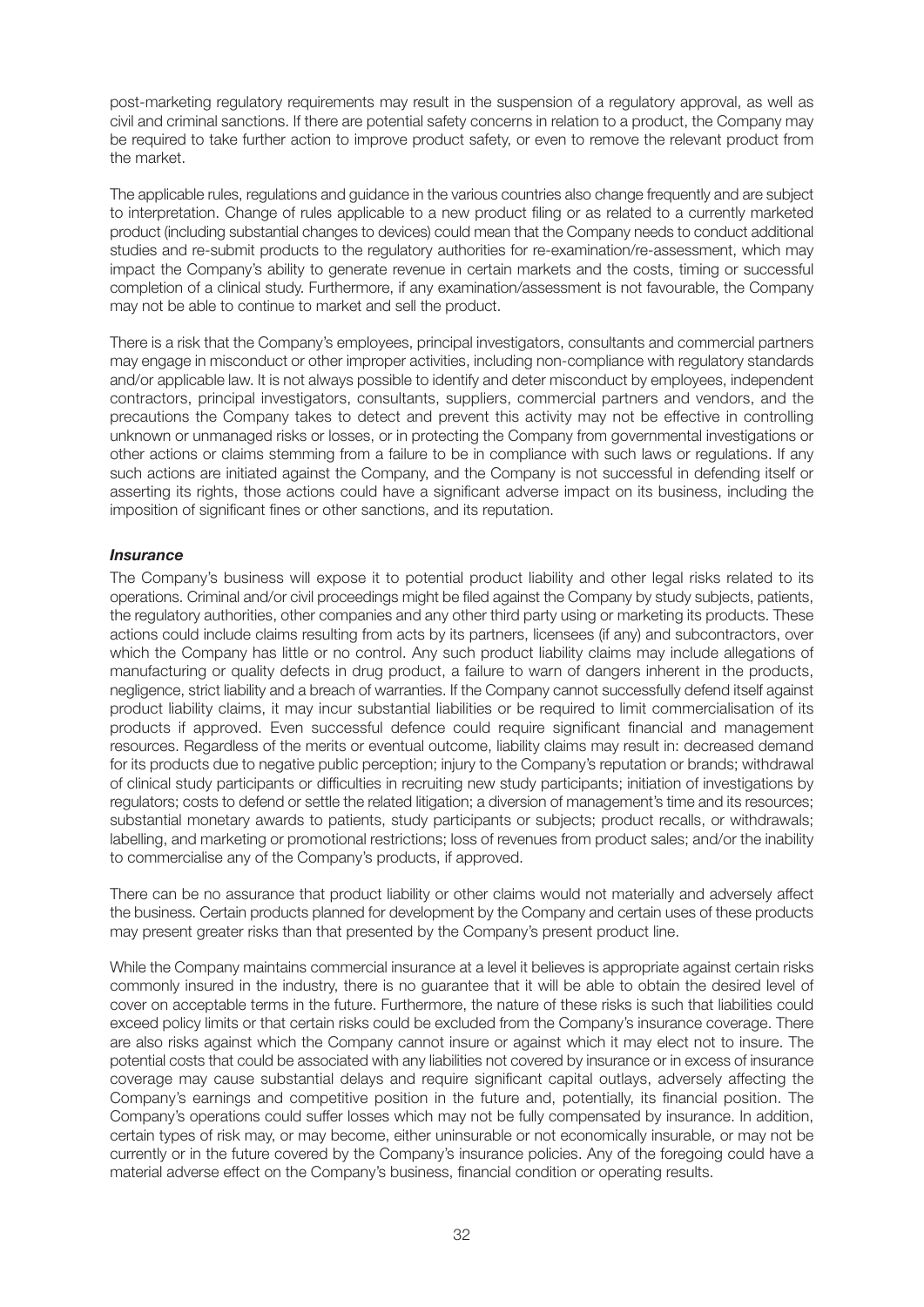#### *Health and safety and environmental issues ("HSE")*

The Company's operations are, and will remain, subject to HSE requirements in the jurisdictions in which the Company conducts its business. Such HSE laws and regulations govern, among other matters, air emissions, wastewater discharges, solid and hazardous waste management and the use, composition, handling, distribution and transportation of hazardous materials. The cost of compliance with these requirements is expected to increase. These activities are mostly outsourced to third party contractors under the Company's virtual business model. Although the Directors believe that the Company's procedures comply with applicable regulations, any failure to comply with HSE laws and regulations could result in the Company incurring costs and/or liabilities, including as a result of regulatory enforcement, personal injury, property damage and claims and litigation resulting from such events, which could adversely affect the Company's results of operations and financial condition. Accidents or mishandling involving hazardous substances could cause severe or critical damage or injury to property and human health. Such an event could result in civil lawsuits and/or regulator enforcement proceedings, both of which could lead to significant liabilities. Any damage to persons, equipment or property or other disruption of the Company's business could result in significant additional costs to replace, repair and insure the Company's assets, which could negatively affect the Company's business, prospects, operating results and financial condition. The Company cannot predict the impact of new or changed HSE laws or regulations or other concerns or changes in the ways that such laws or regulations are administered, interpreted or enforced.

To the extent that any of the requirements impose substantial costs or constrain the Company's ability to expand or change its processes, the Company's business, prospects, operating results and financial condition may suffer as a result.

#### *Reputation risk*

The Company's reputation is central to its future success in terms of the services and products it provides, the way in which it conducts its business and the financial results which it achieves. Issues that may give rise to reputational risk include, but are not limited to, failure to deal appropriately with legal and regulatory requirements, money-laundering, fraud prevention, privacy, record-keeping, sales and trading practices and the credit, liquidity, and market risks inherent in the Company's business. If the Company fails, or appears to fail, to deal with various issues that may give rise to reputational risk or if it fails to retain customers for any other reason, this could materially harm its business prospects.

Also, failure to meet the expectations of its customers, suppliers, employees, shareholders and other business partners may have a material adverse effect on the Company's reputation and future revenue.

#### *Market risks and economic conditions*

The Company may be affected by general market trends which are unrelated to the performance of the Company itself. The Company's success depends on market acceptance of the Company's solutions and services and there can be no guarantee that this acceptance will continue to be forthcoming. Market opportunities targeted by the Company may change and this could lead to an adverse effect upon its revenue and earnings.

Any economic downturn either globally or locally in any area in which the Company operates may have an adverse effect on the demand for the Company's products or services.

#### *The Company has incurred losses since its inception and anticipates that it may continue to incur losses*

To date, the Company has no positive operating cash flow and its ultimate success will depend on the Board's ability to implement the Company's strategy, generate cash flow and access sources of funding including equity markets. Whilst the Board is optimistic about the Company's prospects, there is no certainty that anticipated outcomes and sustainable revenue streams will be achieved. The Company does not expect to generate any material income until its pipeline of programmes are further progressed commercially or it completes partnering agreements with third parties and, in the meantime, the Company will continue to expend its cash reserves. There can be no assurance that the Company's proposed operations will be profitable or produce a reasonable return, if any, on investment.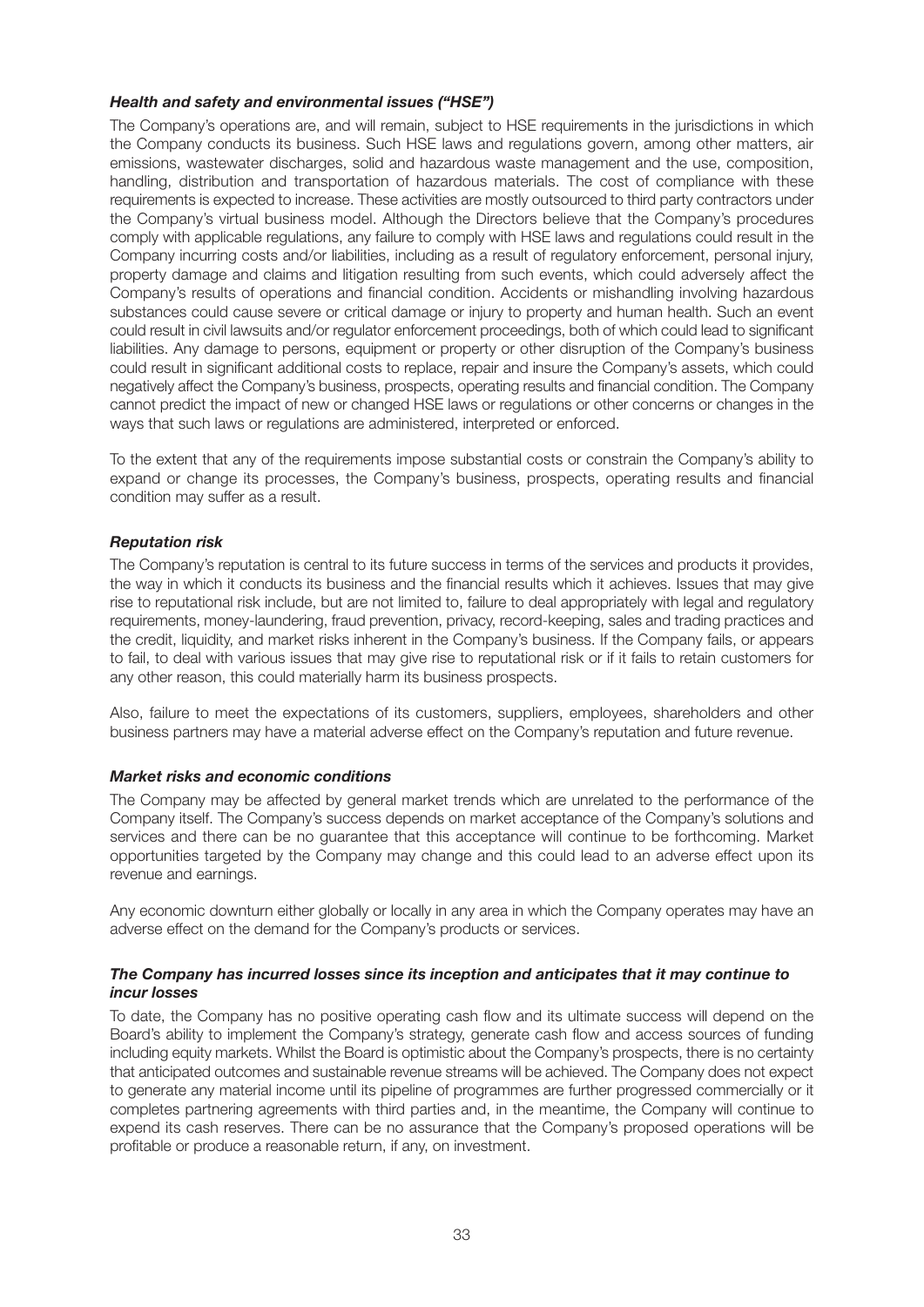#### *Failure or delay in completing clinical studies for any of the Company's product candidates may delay or even prevent it from obtaining regulatory approval or commercialising its product candidates*

Clinical studies are typically expensive, complex and time-consuming, and have uncertain outcomes. Conditions in which clinical studies are conducted differ and results achieved in one set of conditions could be different from the results achieved in different conditions or with different subject populations. The Company, the FDA, the EMA and other applicable regulatory authorities or IRBs may suspend or terminate clinical studies of product candidates at any time if the subjects participating in such clinical studies are being exposed to unacceptable health risks or for other reasons.

Failure can occur at any stage of the testing and the Company may experience unforeseen events during, or as a result of, the clinical study process. Several factors could result in the failure or delay in completion of a clinical study, including but not limited to the following:

- **e** delays or failures to raise additional funding;
- **e** delays in securing clinical investigators or clinical study sites;
- **•** delays or failures in obtaining sufficient clinical materials (for example, due to potential supply chain disruptions resulting from the COVID-19 pandemic and measures implemented by governmental authorities around the world to limit the transmission of the virus);
- $\bullet$  delays in obtaining institutional review board or other regulatory approvals to commence a clinical study;
- inability to monitor subjects adequately during or after treatment;
- inability to replicate or confirm in larger studies (such as Phase III studies) the safety and efficacy data obtained in studies to date;
- inability to agree upon protocols with the FDA, the EMA or other regulatory authorities;
- inability or unwillingness of patients or clinical investigators to follow its clinical protocols; and
- **.** unexpected adverse events or results, or other safety issues.

Any such factors leading to a delay in the completion of a clinical study could require the Company to incur additional costs and would also delay receipt of any product revenues. Any failure to complete successfully a clinical study could result in the Company not receiving any product revenues with respect to the relevant product candidate at all.

The Company relies on third parties to enrol qualified subjects and conduct, supervise and monitor its clinical studies. Its reliance on these third parties for clinical development activities reduces its control over these activities. However, it does not relieve the Company of its regulatory responsibilities, including ensuring that its clinical studies are conducted in accordance with relevant regulations. Pre-clinical or clinical studies may not be performed or completed in accordance with relevant regulatory requirements or its study design.

Even if Phase II and Phase III clinical trials are completed in accordance with relevant regulatory requirements, the Company would not be permitted to market any product candidate in the US until it received approval of a new drug application (NDA) or Biologics License Application (BLA) from the FDA, or in any other countries until the Company receives the requisite approval from the respective regulatory agencies in such countries, and the Company may never obtain regulatory approval for its product candidates in any jurisdiction. To gain approval of an NDA or other equivalent regulatory approval, the Company must provide the FDA or other relevant regulatory authority with clinical data that demonstrates, among other things, the safety, efficacy, purity and potency of the product for the intended indication. The Company also may be required to perform additional or unanticipated clinical trials to obtain approval or be subject to additional post-marketing testing requirements to maintain regulatory approval. In addition, regulatory authorities may withdraw their approval of the product or impose restrictions on its distribution in the form of a modified risk evaluation and mitigation strategy.

The Company's current plans for commercialising its product candidates depend on it meeting current estimates for the timing of completing clinical studies.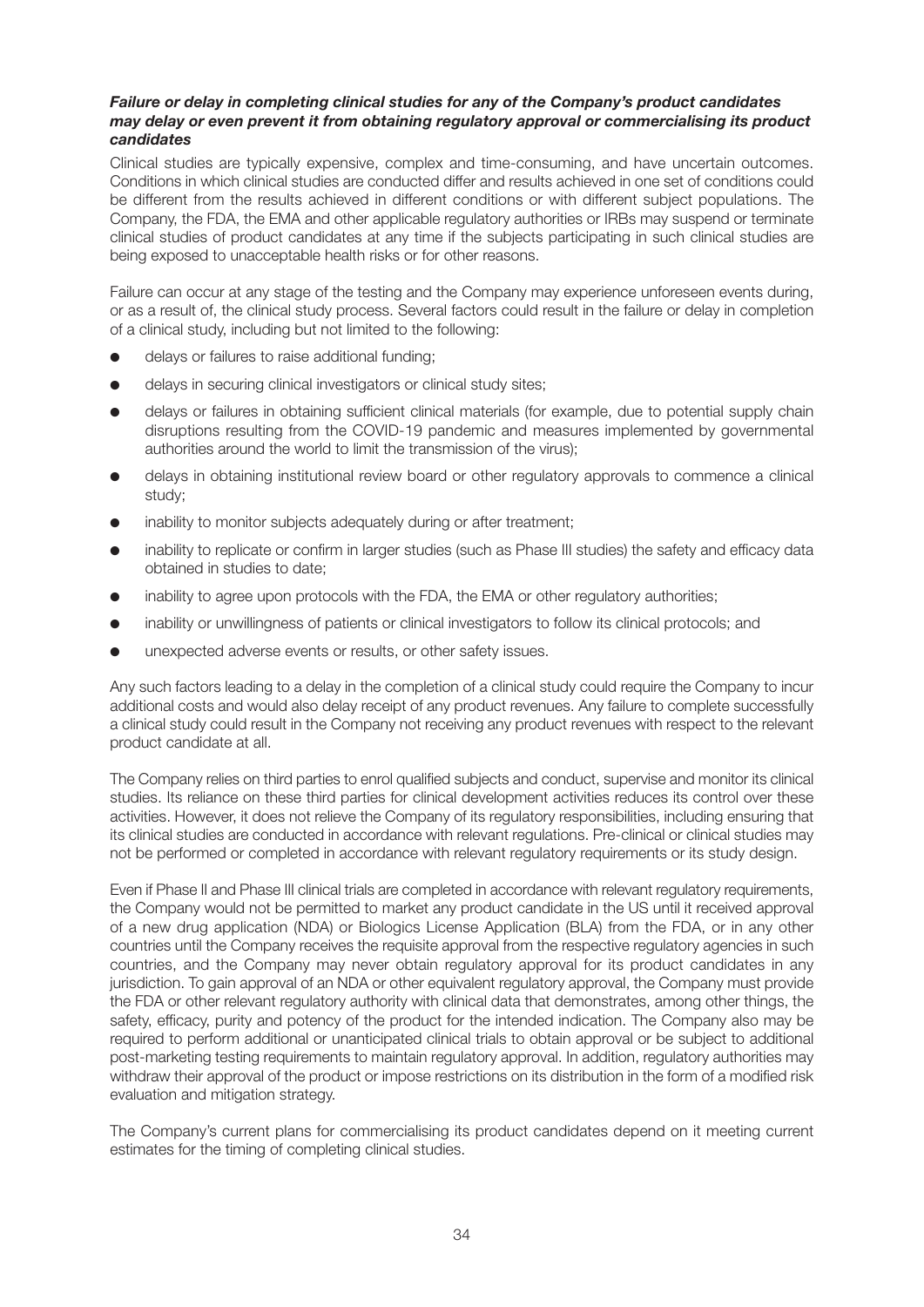#### *United Kingdom exit from the European Union*

Following the United Kingdom's exit from the European Union on 31 January 2020 ("Brexit"), there are still many uncertainties regarding the United Kingdom's future relationship with the EU which could have a significant negative impact on the Company. In addition, the macroeconomic effect of Brexit on the Company's business is unknown. As such, it is not possible to state the impact that Brexit would have on the Company. It could also potentially make it more difficult for the Company to operate its business in the EU as a result of the increase in tariffs or taxes and/or more burdensome regulations being imposed on UK companies (such as changes in applicable legislation affecting the regulatory pathway of the Company's products, both in Europe and in the UK). This could restrict the Company's future prospects and adversely impact its financial condition.

#### *COVID-19*

The global economic outlook is still facing uncertainty due to the current COVID-19 pandemic. To date, the COVID-19 pandemic has not had any material impact on the Company's operations apart from delaying recruitment in the Phase IIb clinical study for XF-73 Nasal which completed recruitment in 2020 with data published in 2021. However, any infections occurring on the Company's premises could result in the Company's operations being suspended, which may have an adverse impact on the Company's operations as well as adverse implications on the Company's future cash flows, profitability and financial condition. Supply chain disruptions resulting from the COVID-19 pandemic and measures implemented by governmental authorities around the world to limit the transmission of the virus (such as travel bans and quarantining) may, in addition to the general level of economic uncertainty caused by the COVID-19 pandemic, also adversely impact the Company's operations, financial position and prospects. The Company has implemented a COVID-19 mitigation plan in order to minimise the risk of infection for individuals and will continue to review and update its COVID-19 mitigation plan based on the latest guidance from health professionals and the government as the situation changes.

#### *Force majeure*

The Company's operations now or in the future may be adversely affected by risks outside the control of the Company, including labour unrest, civil disorder, war, terrorist attacks, computer viruses, telecommunications failures, power loss, subversive activities or sabotage, fires, floods, explosions or other catastrophes, epidemics or quarantine restrictions.

# **2. Risks Relating to the Company's Securities**

#### *General*

An investment in the Ordinary Shares is only suitable for investors capable of evaluating the risks (including the risk of capital loss) and merits of such investment and who have sufficient resources to sustain a total loss of their investment. An investment in the Ordinary Shares should be seen as long-term in nature and complementary to investments in a range of other financial assets as part of a diversified investment portfolio. Accordingly, typical investors in the Company are expected to be institutional investors, private client fund managers and private client brokers, as well as private individuals who have received advice from their professional advisers regarding investment in the Ordinary Shares and/or who have sufficient experience to enable them to evaluate the risks and merits of such investment themselves.

# *Conditionality of the Placing*

The Placing is conditional, inter alia, upon the new Ordinary Shares having being allotted, Admission becoming effective and the Placing Agreement becoming unconditional in all respects. In the event that certain conditions to which Admission are subject are not satisfied or, if capable of waiver, waived, then such Admission will not occur.

# *VCT*

The qualifying status for VCT purposes will be contingent upon certain conditions being met by both the Company and the relevant VCT investor throughout the relevant period (generally five years from the date of the issue of the VCT qualifying Placing Shares). Neither the Company, its directors nor the Company's advisers give any warranties, representations or undertakings that VCT qualifying status will be available or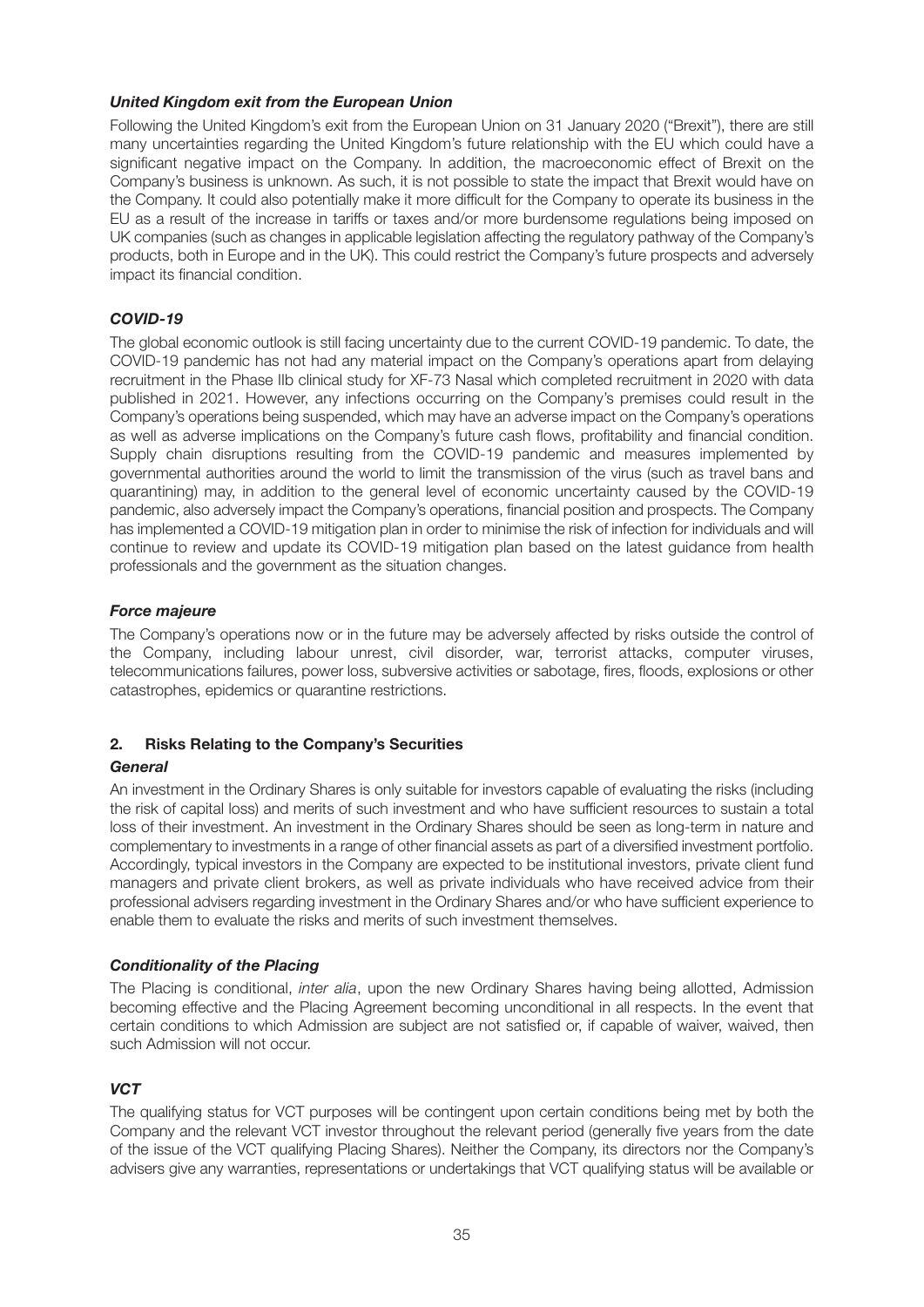that, if initially available, such status will not be subsequently withdrawn. Should the law change, then any qualifying status previously obtained may be lost.

Circumstances may arise (which may include the sale of the Company) where the Directors believe that the interests of the Company are not best served by acting in a way that preserves VCT qualifying status. In such circumstances, the Company cannot undertake to conduct its activities in a way designed to secure or preserve any such status claimed by any Shareholder.

If the Company does not employ the proceeds of a VCT share issue for qualifying purposes within 24 months, the funds invested by the VCT would be apportioned pro rata and its qualifying holding would be equal to the VCT's funds that had been employed for qualifying trading purposes within the above time limits. Any remaining element of the VCT's investment would comprise part of its non-qualifying holdings.

The information in this document is based upon current tax law and practice and other legislation and any changes in the legislation or in the levels and bases of, and reliefs from, taxation may affect the value of an investment in the Company.

If the Company ceases to carry on the business outlined in this document or acquires or commences a business which is not insubstantial to the Company's activities and which is a non-qualifying trade for VCT purposes, this could prejudice the qualifying status of the Company (as referred to above) under the VCT scheme. This situation will be monitored by the Directors with a view to preserving the Company's qualifying status but this cannot be guaranteed.

Where the European Commission believes that state aid (which would include VCT and EIS investment in the Company) has been provided prior to 1 January 2021 which is not in accordance with the guidance on state aid to promote risk finance investments (2014/C 19/04) ("**Risk Finance Guidelines**"), it may require that the UK Government recovers that state aid. There is currently no mechanism in place for this but this may have an adverse effect on Shareholder returns. From 1 January 2021, the requirement to recover unlawful state aid will be the remit of the UK Government (in compliance with its ongoing arrangements with the EU). On 30 June 2021, the UK Government introduced the Subsidy Control Bill to Parliament and published its response to the consultation on the topic of subsidy control in a paper entitled 'Government response to the consultation on subsidy control'. As at the date of this document, the parliamentary approval process of the Subsidy Control Bill is ongoing and it is unclear whether and how the proposals, if made into law, will affect the Company and VCTs in general.

#### *Enterprise Investment Scheme*

The Company has received advance assurance from HMRC that the certain of the Placing Shares will be eligible for EIS purposes, subject to the submission of the relevant claim form in due course. The obtaining of such provisional advance assurance and submission of such a claim by the Company does not guarantee EIS qualification for an individual, whose claim for relief will be conditional upon his or her own circumstances and is subject to holding the EIS Placing Shares throughout the relevant three year period.

The continuing status of certain of the Placing Shares as qualifying for EIS purposes will be conditional on certain qualifying conditions being satisfied throughout the relevant statutory periods.

Neither the Company, the Directors nor the Company's advisers give any warranty, representation or undertaking in this Circular that any investment in the Company by way of certain of the Placing Shares will remain a qualifying investment for EIS purposes. Investors must take their own advice and rely on it. If the Company carries on activities beyond those disclosed to HMRC, then EIS investors may cease to qualify for the tax benefits. Circumstances may arise (which may include the sale of the Company) where the Directors believe that the interests of the Company are not best served by acting in a way that preserves EIS qualifying status. The Company cannot undertake to conduct its activities in a way designed to secure or preserve any such status claimed by any Shareholder.

#### **3. General Market Risks**

#### *Share price volatility and liquidity*

The share price of quoted emerging companies can be highly volatile and shareholding illiquid. Investors should be aware that, following Admission, the market price of the Ordinary Shares may be subject to wide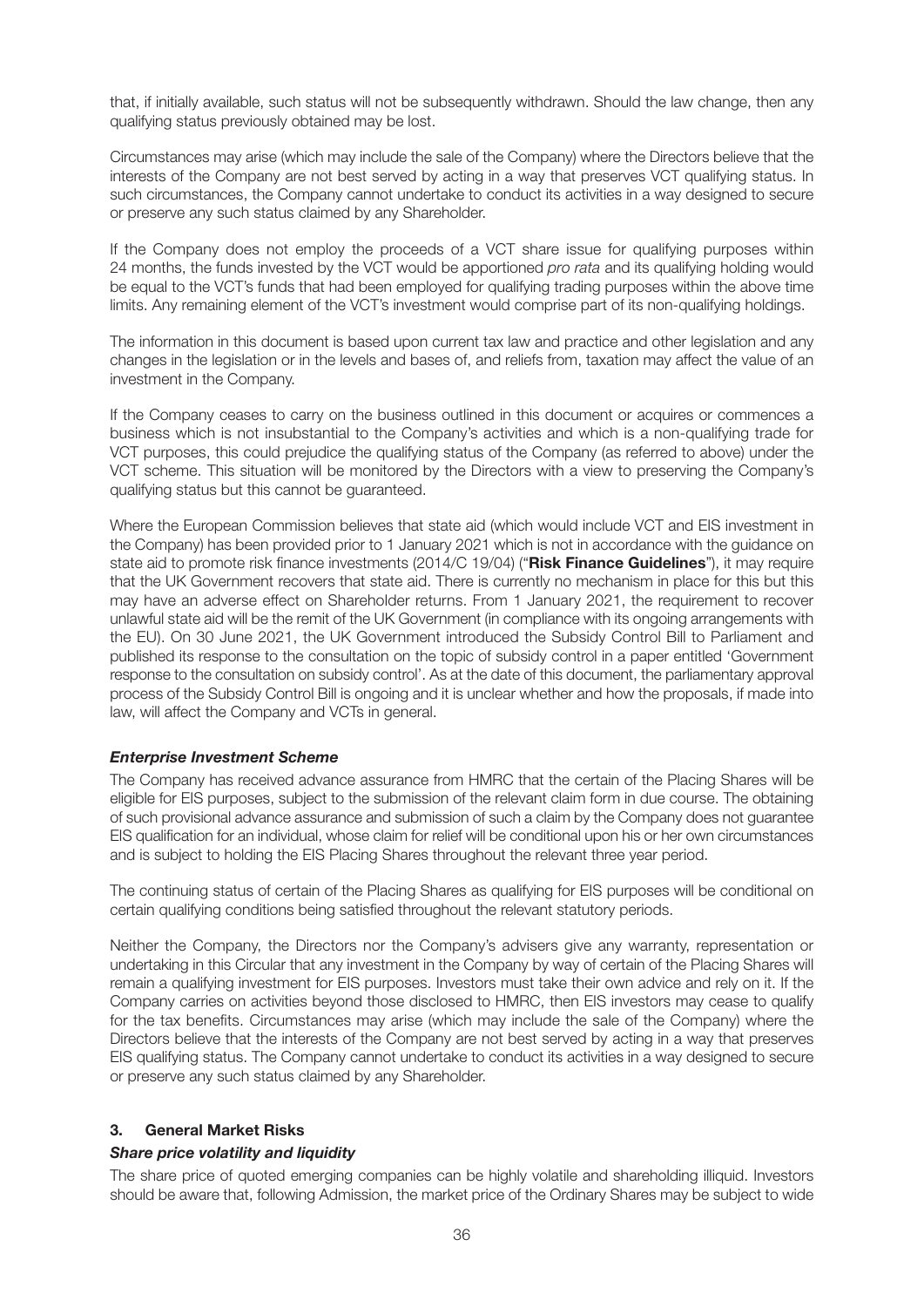fluctuations in response to many factors, including stock market fluctuations and general economic conditions or changes in political sentiment that may substantially affect the market price of the Ordinary Shares irrespective of the Company's actual financial, trading or operational performance. These factors could include the performance of the Company, large purchases or sales of the Ordinary Shares (or the perception that the same may occur), legislative changes and market, economic, political or regulatory conditions. The share price for publicly traded companies can be highly volatile and may go down as well as up and the market price of the Ordinary Shares may not reflect the underlying value of the Company. Admission to AIM should not be taken as implying that a liquid market for the Ordinary Shares will either develop or be sustained following Admission. Active, liquid trading markets generally result in lower price volatility and more efficient execution of buy and sell orders for investors. The liquidity of a securities market is often a function of the volume of the underlying shares that are publicly held by unrelated parties. If a liquid trading market for the Ordinary Shares does not develop, the price of the Ordinary Shares may become more volatile and it may be more difficult to complete a buy or sell order for such Ordinary Shares.

#### *Investment in AIM traded securities*

The Ordinary Shares will be traded on AIM rather than admitted to the Official List. An investment in shares quoted on AIM may carry a higher risk than an investment in shares quoted on the Official List. AIM has been in existence since June 1995 but its future success and liquidity in the market for the Company's securities cannot be guaranteed.

The AIM market is designed primarily for emerging or smaller companies to which a higher investment risk tends to be attached than to larger or more established companies.

The rules of AIM are less demanding than those of the Official List. Neither the FCA nor the London Stock Exchange has examined or approved the contents of this document. In addition, the market in shares traded on AIM may have limited liquidity, making it more difficult for an investor to realise its investment on AIM than to realise an investment in a company whose shares are admitted to the Official List. Prospective investors should, therefore, be aware that the market price of the Ordinary Shares may be more volatile than that of shares admitted to the Official List and may not reflect the underlying value of the net assets of the Company. Investors may, therefore, not be able to sell at a price which permits them to recover their original investment and could lose their entire investment. A prospective investor should be aware of the risks of investing in such companies and should make the decision to invest only after careful consideration and, if appropriate, consultation with an independent financial adviser authorised under FSMA who specialises in advising on the acquisition of shares and other securities.

#### *Current operating results as an indication of future results*

The Company's operating results may fluctuate significantly in the future due to a variety of factors, many of which are outside its control. Accordingly, investors should not rely on comparisons with the Company's results to date as an indication of future performance. Factors that may affect the Company's operating results include increased competition, an increased level of expenses, technological change necessitating additional capital expenditure, slower than expected sales and changes to the statutory and regulatory regime in which it operates. It is possible that, in the future, the Company's operating results may fall below the expectations of market analysts or investors. If this occurs, the trading price of the Ordinary Shares may decline significantly.

#### *Dilution of ownership of Ordinary Shares*

Shareholders' (who are not Placees) proportionate ownership and voting interest in the Company will be reduced pursuant to the Placing. In addition, to the extent that Shareholders do not take up the offer of Open Offer Shares under the Open Offer, their proportionate ownership and voting interest in the Company will be further reduced and the percentage that their shareholdings represent of the ordinary share capital of the Company will, following Admission, be reduced accordingly. Subject to certain exceptions, Shareholders with registered addresses in, or who are resident or located in, the United States and other Restricted Jurisdictions will not be able to participate in the Open Offer.

#### *Dividends*

There can be no assurance as to the level of future dividends (if any). The declaration, payment and amount of any future dividends of the Company are subject to the discretion of the Directors and Shareholders and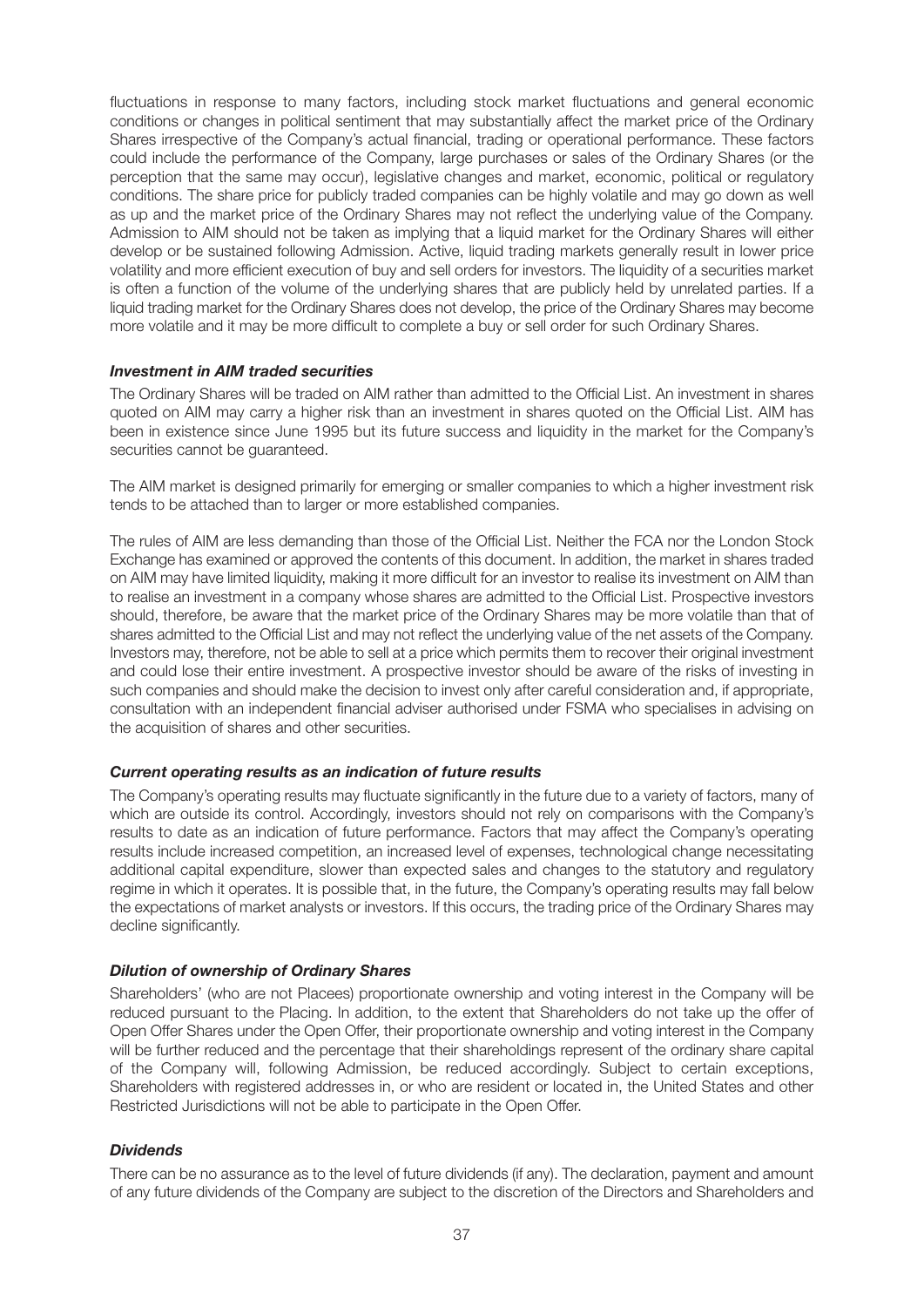will depend upon, inter alia, the Company's earnings, financial position, cash requirements and availability of profits as well as the provisions of relevant laws and/or generally accepted accounting principles from time to time.

#### *Forward-looking statements*

Some of the statements in this document include forward-looking statements which reflect the Company's or, as appropriate, the Directors' current views with respect to financial performance, business strategy, plans and objectives of management for future operations (including development plans relating to the Company's business). These statements include forward-looking statements both with respect to the Company and the sectors and industry in which the Company operates. All forward looking statements address matters that involve risks and uncertainties. Accordingly, there are or will be important factors that could cause the Company's actual performance to differ materially from those indicated in these statements. These factors include, but are not limited to, those described in this Part II of this document which should be read in conjunction with the other cautionary statements that are included in this document.

Any forward-looking statements in this document reflect the Company's or, as appropriate, the Directors' current views with respect to future events and are subject to these and other risks, uncertainties and assumptions relating to the Company's operations, results of operations, growth strategy and liquidity.

These forward-looking statements speak only as at the date of this document. Subject to any applicable obligations, the Company undertakes no obligation to update publicly or review any forward-looking statement, whether as a result of new information, future developments or otherwise, unless required by the AIM Rules and Disclosure Guidance and Transparency Rules, as appropriate. All subsequent written and oral forward-looking statements attributable to the Company or individuals acting on behalf of the Company are expressly qualified in their entirety by this paragraph. Prospective investors should specifically consider the factors identified in this document which could cause actual results to differ before making an investment decision.

#### *Foreign exchange rate fluctuations may adversely affect the Company's results*

The Company records its transactions and prepares its financial statements in pounds sterling, but substantial proportion of the Company's expenditure is expected to be in US dollars as well as smaller amounts in Euros and other currencies. To the extent that the Company's foreign currency assets and liabilities are not matched, fluctuations in exchange rates between pounds sterling, the US dollar and the Euro and to a lesser extent, other currencies, may result in realised or unrealised exchange gains and losses on translation of the underlying currency into pounds sterling that may increase or decrease the Company's results of operations and may adversely affect the Company's financial condition, each as stated in pounds sterling.

#### *Future capital raisings may not be successful*

If securities or industry analysts do not publish research or publish unfavourable or inaccurate research about the business, the Company's share price and trading volume of the Ordinary Shares could decline. The trading market for the Ordinary Shares will depend, in part, on the research and reports that securities or industry analysts publish about the Company or its business. The Directors may be unable to sustain coverage by well-regarded securities and industry analysts. If either none or only a limited number of securities or industry analysts maintain coverage of the Company, or if these securities or industry analysts are not widely respected within the general investment community, the trading price for the Ordinary Shares could be negatively impacted. In the event that the Company obtains securities or industry analyst coverage, if one or more of the analysts who cover the Company downgrade the Ordinary Shares or publish inaccurate or unfavourable research about the Company's business, the share price would be likely to decline. If one or more of these analysts cease coverage of the Company or fail to publish reports regularly, demand for the Ordinary Shares could decrease, which might cause the share price and trading volume to decline.

#### *Valuation of shares*

The Issue Price has been determined by the Company and may not relate to the Company's net asset value, net worth or any established criteria or value. There can be no guarantee that the Ordinary Shares will be able to achieve higher valuations or, if they do so, that such higher valuations can be maintained.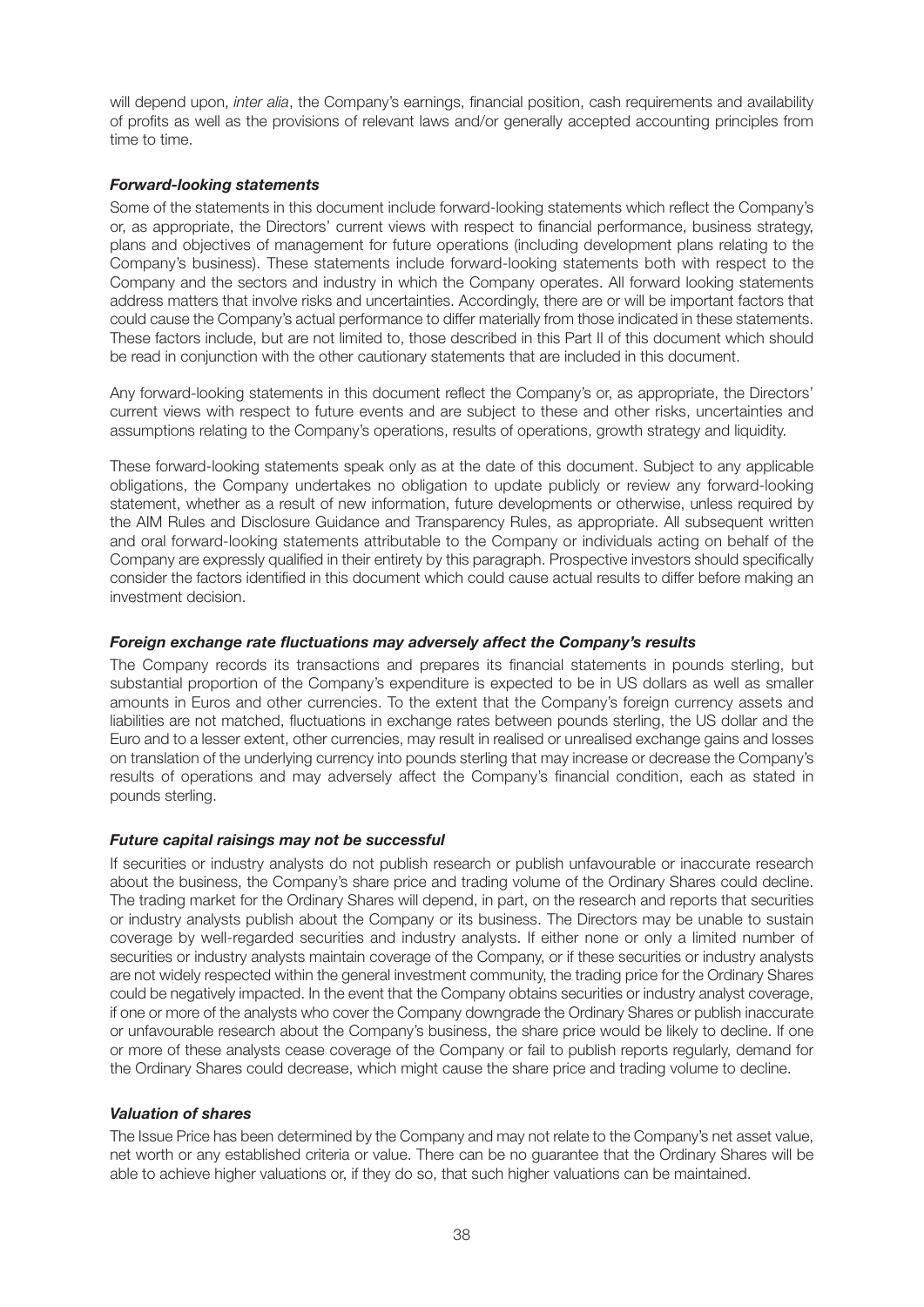#### *Market perception*

Market perception of the Company may change, potentially affecting the value of investors' holdings and the ability of the Company to raise further funds by the issue of further Ordinary Shares or otherwise.

#### *Suitability*

A prospective investor should consider carefully whether an investment in the Company is suitable in the light of his or her personal circumstances and the financial resources available to him or her. An investment in the Company involves a high degree of risk and may not be suitable for all recipients of this document. Prospective investors are advised to consult a person authorised by the FCA (or, if outside the UK, another appropriate regulatory body) before making their decision.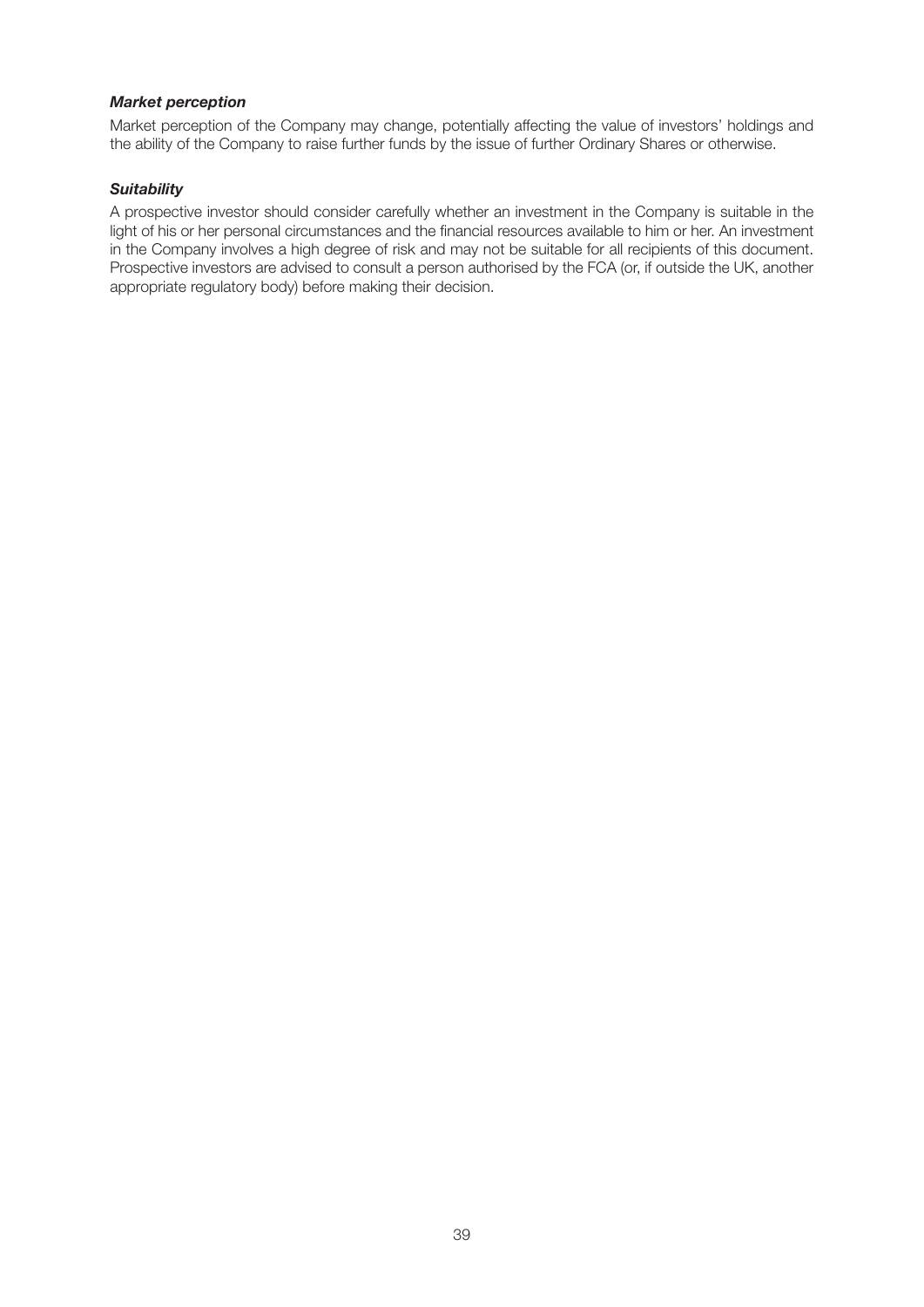#### **PART III**

#### **SOME QUESTIONS AND ANSWERS ON THE FUNDRAISE**

The questions and answers set out in this Part III are intended to be in general terms only and, as such, you should read Part IV of this document for full details of what action you should take. If you are in any doubt as to what action you should take, you are recommended to seek your own personal financial advice immediately from your stockbroker, bank, fund manager, solicitor, accountant or other appropriate independent financial adviser, who is authorised under FSMA if you are resident in the United Kingdom, or, if not, from another appropriately authorised independent financial adviser.

This Part III deals with general questions relating to the Placing and the Open Offer and more specific questions relating principally to Existing Ordinary Shares held by persons resident in the United Kingdom who hold their Existing Ordinary Shares in certificated form only. If you are an Overseas Shareholder, you should read paragraph 6 of Part IV of this document and you should take professional advice as to whether you are eligible and/or you need to observe any formalities to enable you to take up your Open Offer Entitlements. If you hold your Existing Ordinary Shares in uncertificated form (that is, through CREST) you should read Part IV of this document for full details of what action you should take. If you are a CREST sponsored member, you should also consult your CREST sponsor.

**The contents of this document should not be construed as legal, business, accounting, tax, investment or other professional advice. Each prospective investor should consult his, her or its own appropriate professional advisers for advice. This document is for your information only and nothing in this document is intended to endorse or recommend a particular course of action.**

#### **1. What is a placing and an open offer?**

A placing and an open offer are ways for companies to raise money. Companies may do this by giving their existing shareholders a right to acquire further shares at a fixed price in proportion to their existing shareholdings (an open offer) and providing for specifically identified investors also to acquire a certain number of shares at the same price (a placing). The fixed price is normally at a discount to the market price of the existing ordinary shares on the business day prior to the announcement of the placing and the open offer.

The Open Offer is an invitation by the Company to Qualifying Shareholders to apply to acquire, in aggregate, up to 2,012,269 Open Offer Shares at a price of 50 pence per New Share. If you hold Existing Ordinary Shares on the Record Date or have a bona fide market claim, other than, subject to certain exceptions, where you are a Shareholder with a registered address in, or located in, the United States or another Restricted Jurisdiction, you will be entitled to apply for Open Offer Shares under the Open Offer.

#### **The Open Offer is being made on the basis of 1 Open Offer Share for every 30 Existing Ordinary Shares held by Qualifying Shareholders on the Record Date. If your entitlement to Open Offer Shares is not a whole number, you will not be entitled to buy a fraction of an Open Offer Share and your entitlement will be rounded down to the nearest whole number.**

Applications by Qualifying Shareholders will be satisfied in full up to the amount of their individual Basic Entitlements. Qualifying Shareholders are also being given the opportunity, provided that they take up their Open Offer Entitlements in full, to apply for additional Open Offer Shares through the Excess Application Facility.

**Qualifying Shareholders should be aware that the Open Offer is not a rights issue. As such, Qualifying non-CREST Shareholders should also note that the Application Form is not a negotiable document and cannot be traded. Qualifying CREST Shareholders should note that, although the Open Offer Entitlements will be admitted to CREST they will have limited settlement capabilities (for the purposes of market claims only), and the Open Offer Entitlements will not be tradable or listed, and applications in respect of the Open Offer may only be made by the Qualifying Shareholders originally entitled or by a person entitled by virtue of a** *bona fide* **market claim.**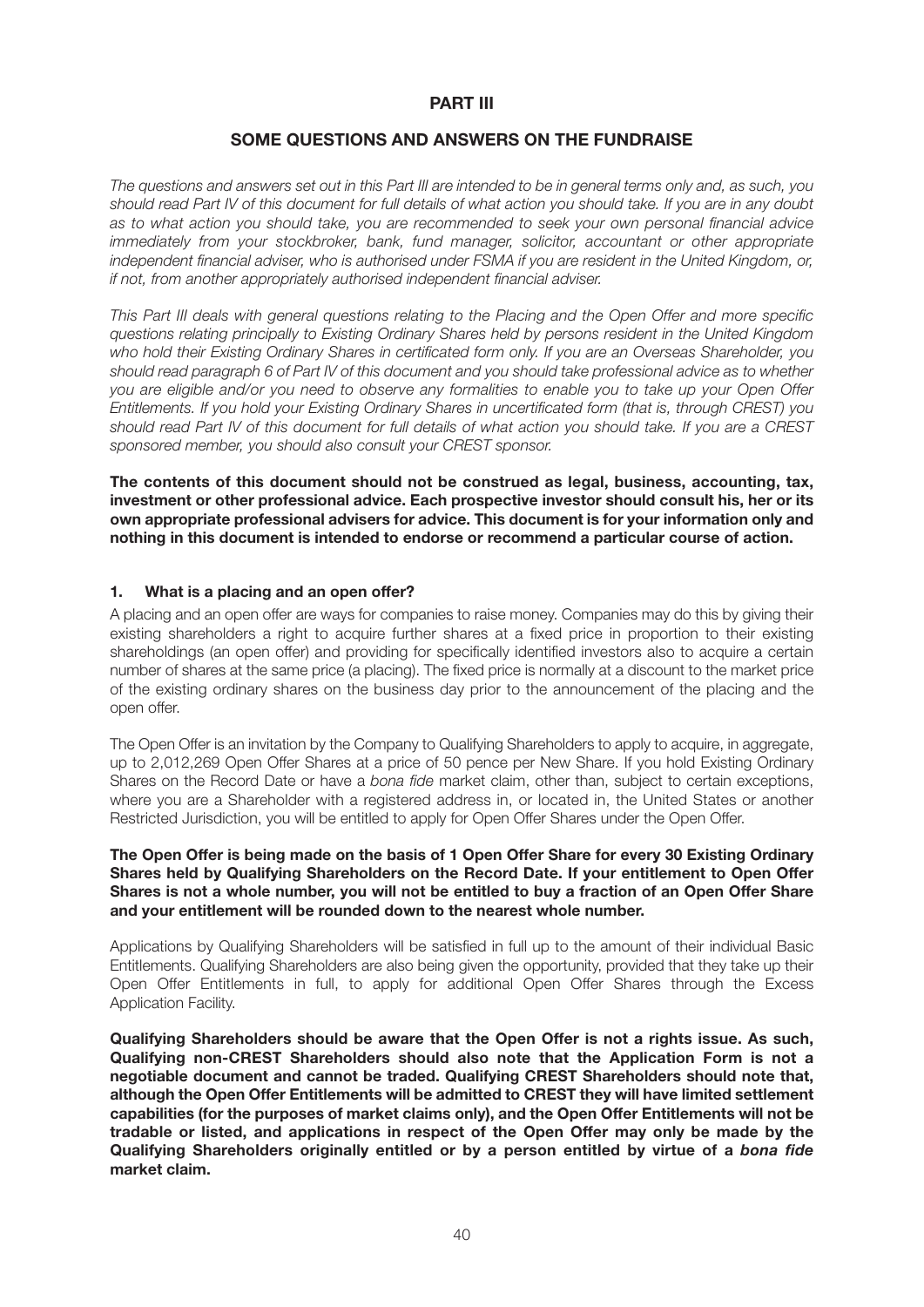# **2. Am I eligible to participate in the Placing?**

Unless you are a Placee, you will not be eligible to participate in the Placing.

#### **3. I hold my Existing Ordinary Shares in certificated form. How do I know if I am able to apply to acquire Open Offer Shares under the Open Offer?**

If you have received an Application Form and, subject to certain exceptions, are not a holder with a registered address in or resident or located in the United States or another Restricted Jurisdiction, then you should be eligible to acquire Open Offer Shares under the Open Offer, as long as you have not sold all of your Existing Ordinary Shares on or before 7.00 a.m. on 9 March 2022 (the Ex-entitlement Date for the Open Offer).

#### **4. I hold my Existing Ordinary Shares in certificated form. How do I know how many Open Offer Shares I am entitled to take up?**

If you hold your Existing Ordinary Shares in certificated form and, subject to certain exceptions, do not have a registered address in and are not resident or located in the United States or another Restricted Jurisdiction, you should have been sent an Application Form with this document.

That Application Form shows:

- how many Existing Ordinary Shares you held at close of business on the Record Date;
- how many Open Offer Shares are comprised in your Basic Entitlement; and
- how much you need to pay if you want to take up your right to subscribe for your Basic Entitlement to the Open Offer Shares.

If you have a registered address or are resident or located in the United States or, subject to certain exceptions, one of the Restricted Jurisdictions, you will not receive an Application Form.

If you would like to apply for any of, all of or more than the Open Offer Shares comprised in your Open Offer Entitlement you should complete the Application Form in accordance with the instructions printed on it and the information provided in this document. Please return the completed application form in the reply-paid envelope provided with the Application Form along with a cheque or banker's draft for the number of Open Offer Shares you want to apply for and allow at least four business days for delivery if sent by first class post from within the United Kingdom. Please also see questions 5 and 11 for further help in completing the Application Form.

#### **5. I am a Qualifying Shareholder with a registered address in the UK and I hold my Existing Ordinary Shares in certificated form. What are my choices in relation to the Open Offer and what should I do with the Application Form?**

#### 5.1 *If you want to take up all of your Basic Entitlement?*

 If you want to take up all of the Open Offer Shares to which you are entitled, all you need to do is send the completed Application Form, together with your cheque or banker's draft for the amount (as indicated in Box 4 of your Application Form), payable to Link Market Services Limited Re Destiny Pharma Plc Open Offer A/C crossed account payee in the reply paid envelope provided, by post, or by hand (during normal business hours only), to Link Group, Corporate Actions, 10th Floor, Central Square, 29 Wellington Street, Leeds, LS1 4DL to arrive by no later than 11.00 a.m. on 24 March 2022. Within the United Kingdom only, you can use the reply-paid envelope which is enclosed with the Application Form. You should allow at least four business days for delivery if using first-class post or the reply-paid envelope within the United Kingdom. If posting from outside the United Kingdom, postage will be payable when using the reply-paid envelope. Full instructions are set out in Part IV of this document and in the Application Form.

#### 5.2 *If you want to take up some but not all of your Basic Entitlement?*

 If you want to take up some but not all of you Basic Entitlement, you should write the number of Open Offer Shares you want to take up in Box 5 of your Application Form; for example, if you are entitled to take up 1,000 shares but you only want to take up 500 shares, then you should write '500' in Box 5.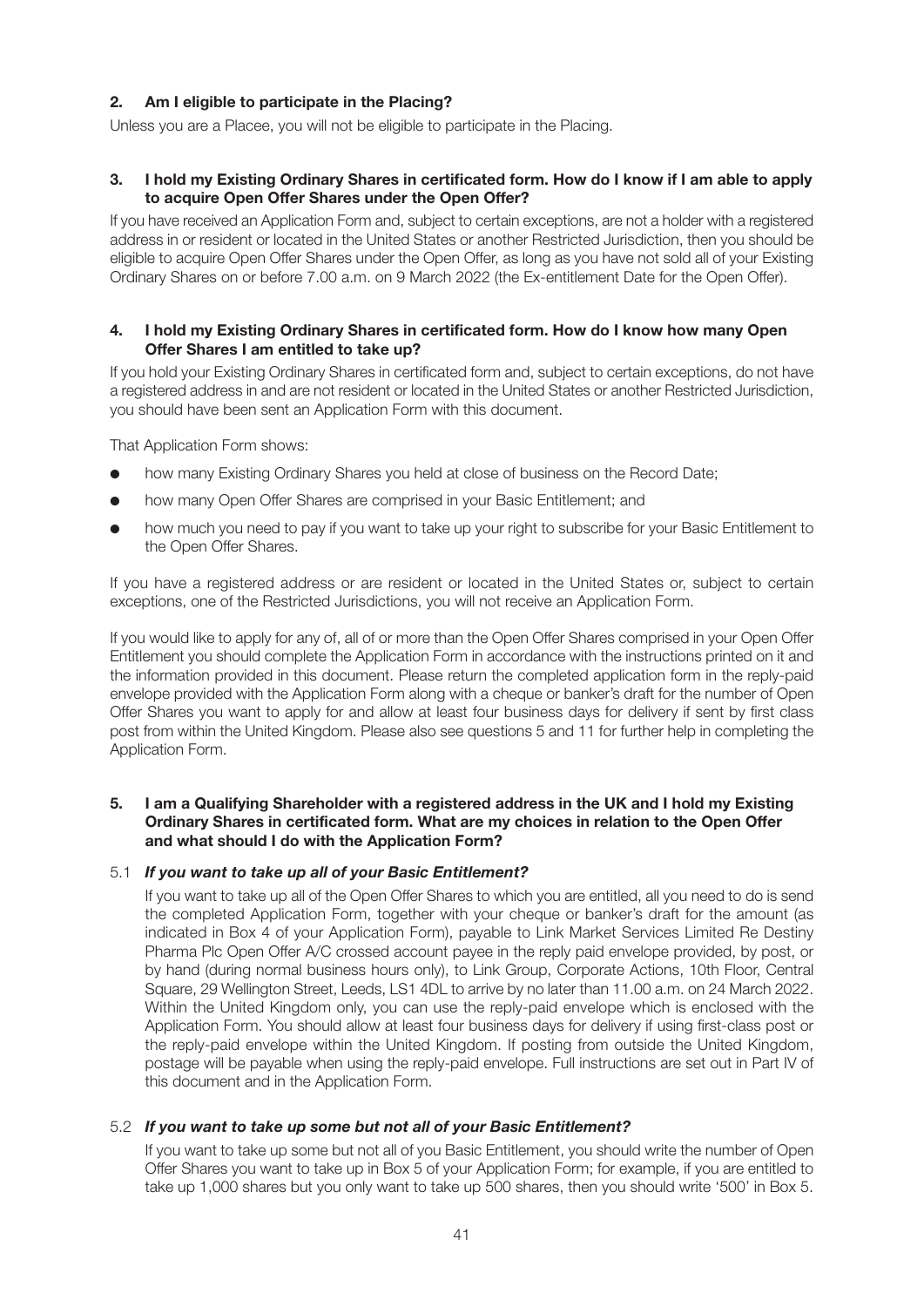To work out how much you need to pay for the Open Offer Shares, you need to multiply the number of Open Offer Shares you want (in this example '500') by 50 pence, which is the price of each Open Offer Share (giving you an amount of £250 in this example). You should write this amount in Box 8, and this should be the amount your cheque or banker's draft is made out for. You should then return your Application Form together with your cheque or banker's draft for that amount, payable to Link Market Service Limited Re Destiny Pharma Plc Open Offer A/C and crossed "A/C payee only", in the reply-paid envelope provided, by post, or by hand (during normal business hours only) to Link Group, Corporate Actions, 10th Floor, Central Square, 29 Wellington Street, Leeds, LS1 4DL to arrive by no later than 11.00 a.m. on 24 March 2022, after which time the Application Form will not be valid. Within the United Kingdom only, you can use the reply-paid envelope which is enclosed with the Application Form. You should allow at least four business days for delivery if using first-class post or the reply-paid envelope within the United Kingdom. If posting from outside the United Kingdom, postage will be payable when using the reply-paid envelope.

 Full instructions are set out in Part IV of this document and in the Application Form. A definitive share certificate will then be sent to you for the Open Offer Shares that you validly take up. Your definitive share certificate for such Open Offer Shares is expected to be dispatched to you by no later than within 5 business days of Admission.

#### 5.3 *If you want to apply for more than your Basic Entitlement?*

 Provided that you have agreed to take up your Basic Entitlement in full, you can apply for further Excess Shares using the Excess Application Facility. You should write the number of Open Offer Shares you wish to take up in Box 5 which must be the number of Open Offer Shares shown in Box 3. You should then write the number of Excess Shares you wish to apply for under the Excess Application Facility in Box 6 and then complete Box 7 by adding together the numbers you have entered in Boxes 5 and 6.

 To work out how much you need to pay for the Open Offer Shares you are applying for, you need to multiply the number of Open Offer Shares shown in Box 7 by the Issue Price, which is the price of each Open Offer Share. You should write this amount in Box 8, rounding up to the nearest whole penny. You should then return your Application Form together with your cheque or banker's draft for that amount payable to Link Market Service Limited Re Destiny Pharma Plc Open Offer A/C and crossed "A/C payee only", in the reply-paid envelope provided, by post, or by hand (during normal business hours only) to Link Group, Link Group, Corporate Actions, 10th Floor, Central Square, 29 Wellington Street, Leeds, LS1 4DL to arrive by no later than 11.00 a.m. on 24 March 2022, after which time the Application Form will not be valid. Within the United Kingdom only, you can use the accompanying reply-paid envelope.

 You should allow at least four business days for delivery if using first-class post or the reply-paid envelope within the United Kingdom. If posting from outside the United Kingdom, postage will be payable when using the reply-paid envelope. Full instructions are set out in the Application Form. If applications under the Excess Application Facility are received for more than the total number of Open Offer Shares available following take-up of Open Offer Entitlements, such applications will be scaled back pro rata to the number of Excess Shares applied for by Qualifying Shareholders under the Excess Application Facility. Therefore, applications under the Excess Application Facility may not be satisfied in full. In this event, Qualifying Shareholders will receive a pounds sterling amount equal to the number of Open Offer Shares applied and paid for by, but not allotted to, the relevant Qualifying Shareholder, multiplied by the Issue Price. Monies will be returned as soon as reasonably practicable, without payment of interest and at the applicant's sole risk.

#### 5.4 *If you do not want to take up your Open Offer Entitlement*

 If you do not want to take up the Open Offer Shares to which you are entitled, you do not need to do anything. In these circumstances, you will not receive any Open Offer Shares. The Open Offer Shares you could have taken up will not be issued by the Company to you or for your benefit. You cannot sell your Application Form or your Open Offer Entitlement to anyone else.

 If you are not a Placee and you do not take up any of your Open Offer Entitlement, then following the Fundraise, your interest in the Company will be diluted, although you should note that even if a Qualifying Shareholder subscribes for his full entitlement to the Open Offer Shares, his proportionate interest in the Company will be diluted by the issue of New Shares pursuant to the Placing.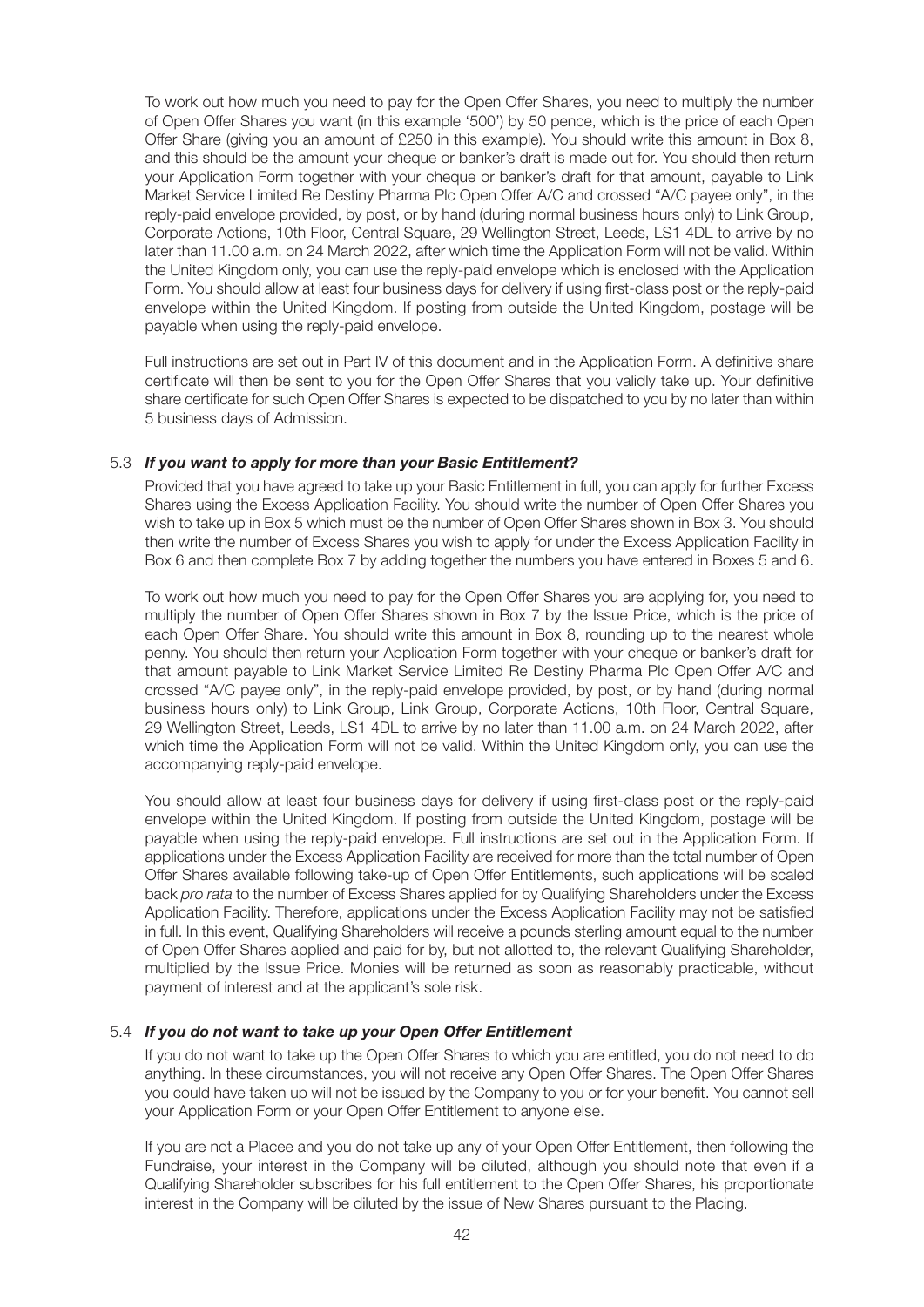#### **6. I hold my Existing Ordinary Shares in uncertificated form in CREST. What do I need to do in relation to the Open Offer?**

CREST members should follow the instructions set out in Part IV of this document. Persons who hold Existing Ordinary Shares through a CREST member should be informed by such CREST member of the number of Open Offer Shares they are entitled to apply for under their Open Offer Entitlement and should contact their CREST member should they not receive this information.

#### **7. I acquired my Existing Ordinary Shares prior to the Record Date and hold my Existing Ordinary Shares in certificated form. What if I do not receive an Application Form or I have lost my Application Form?**

If you do not receive an Application Form, this probably means that you are not eligible to participate in the Open Offer. Some Qualifying non-CREST Shareholders, however, will not receive an Application Form but may still be eligible to participate in the Open Offer, namely:

- l Qualifying CREST Shareholders who held their Existing Ordinary Shares in uncertificated form on 7 March 2022 and who have converted them to certificated form;
- l Qualifying non-CREST Shareholders who bought Existing Ordinary Shares before 7.00 a.m. on 9 March 2022 but were not registered as the holders of those shares at the close of business on 7 March 2022; and
- certain Overseas Shareholders.

If you do not receive an Application Form but think that you should have received one or you have lost your Application Form, please contact Link Group on 0371 664 0321. Calls are charged at the standard geographic rate and will vary by provider. Calls outside the United Kingdom will be charged at the applicable international rate. The helpline is open between 9.00 a.m. – 5.30 p.m., Monday to Friday (excluding public holidays in England and Wales). Please note that Link Group cannot provide any financial, legal or tax advice and calls may be recorded and monitored for security and training purposes.

#### **8. If I buy Existing Ordinary Shares after the Record Date will I be eligible to participate in the Open Offer?**

If you buy or have bought Existing Ordinary Shares after the Record Date but before the ex-entitlement date, you are likely to be able to participate in the Open Offer in respect of those Existing Ordinary Shares.

If you are in any doubt, please consult your stockbroker, bank or other appropriate financial adviser, or whoever arranged your share purchase, to ensure you claim your entitlement.

# **9. What if I change my mind?**

If you are a Qualifying non-CREST Shareholder, once you have sent your Application Form and payment to the Receiving Agent, you cannot withdraw your application or change the number of Open Offer Shares you have applied for, except in the very limited circumstances which are set out in paragraph 4 of Part IV of this document.

#### **10. What if the number of Open Offer Shares to which I am entitled is not a whole number? Am I entitled to fractions of Open Offer Shares?**

Your entitlement to Open Offer Shares will be calculated at the Record Date. If the result is not a whole number, you will not receive an Open Offer Share in respect of the fraction of each Existing Ordinary Share and your entitlement will be rounded down to the nearest whole number.

#### **11. I hold my Existing Ordinary Shares in certificated form. What should I do if I want to spend more or less than the amount set out in Box 8 of the Application Form?**

If you want to spend more than the amount set out in Box 4 you should divide the amount you want to spend by 50 pence (being the price in pence of each Open Offer Share under the Open Offer). This will give you the number of Open Offer Shares for which you should apply. You can only apply for a whole number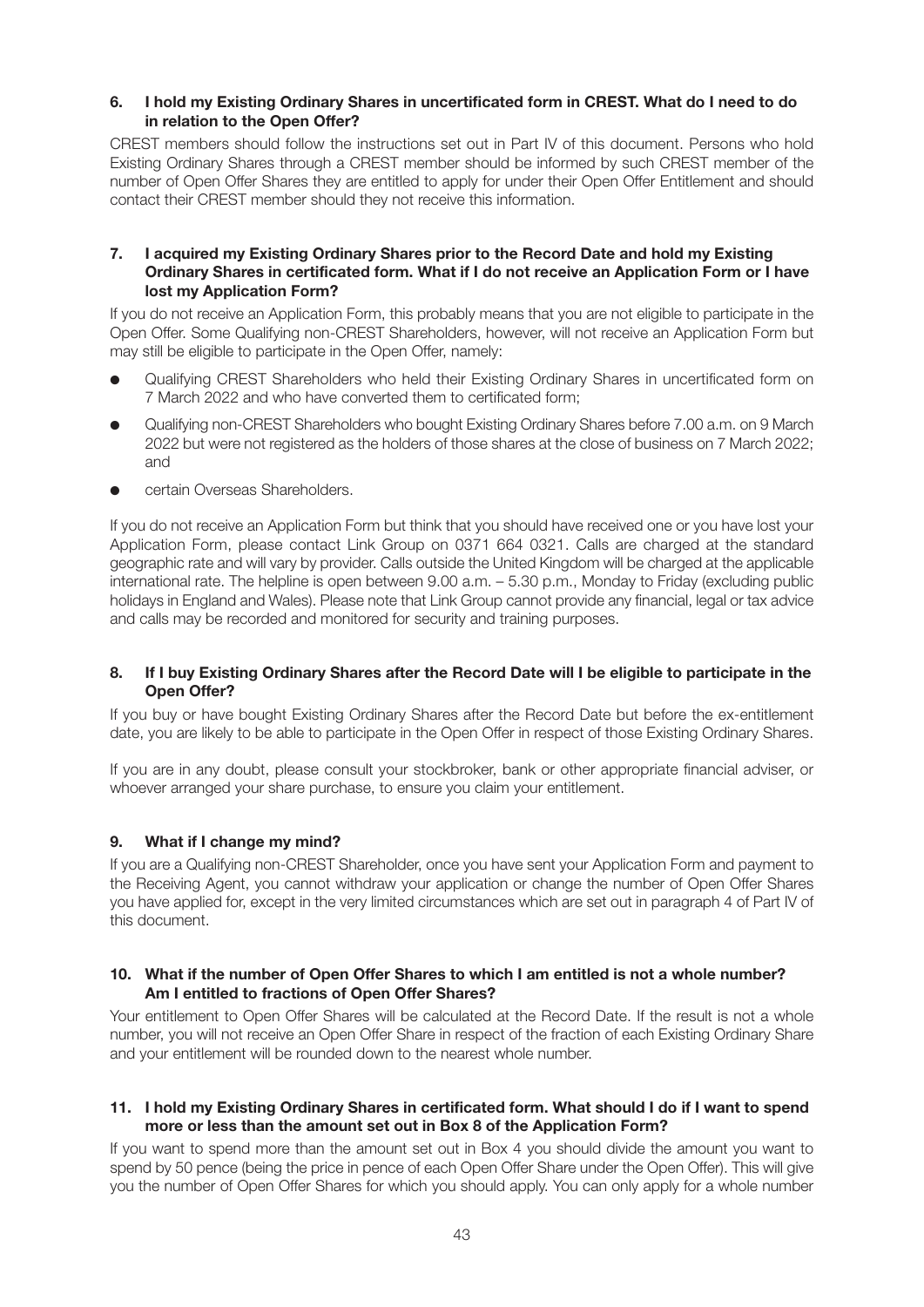of Open Offer Shares. For example, if you want to spend £500 you should divide £500 by 50 pence, which comes to 1,000. You should round that up to 1,000 to give you the number of Open Offer Shares for which, in this example, you can apply without exceeding your chosen amount. Write the total number of Open Offer Shares (in this example 1,000) in Box 7. To get an accurate amount to put on your cheque or banker's draft, you should multiply the whole number of Open Offer Shares you want to apply for (in this example 1,000) by 50 pence and then fill in that amount rounded up to the nearest whole penny (in this example being £500), in Box 8 and on your cheque or banker's draft accordingly.

You should note that the number of available Open Offer Shares under the Excess Application Facility is dependent on the level of take-up of Open Offer Entitlements. If applications are received for more than the available number of Open Offer Shares, applications made under the Excess Application Facility will be scaled back pro rata to the number of Excess Shares applied for by Qualifying Shareholders. Assuming that there are no Overseas Shareholders who have registered addresses in, or are residents in or citizens of a Restricted Jurisdiction, and if every Qualifying Shareholder takes up their Open Offer Entitlements in full there will be no Open Offer Shares available under the Excess Application Facility. Qualifying non-CREST Shareholders whose applications under the Excess Application Facility are so scaled back will receive a pounds sterling amount equal to the number of Open Offer Shares applied and paid for by, but not allotted to, them multiplied by the Issue Price. Monies will be returned as soon as reasonably practicable, without payment of interest and at the Applicant's sole risk.

If you want to spend less than the amount set out in Box 4, you should divide the amount you want to spend by 50 pence (being the price, in pence, of each Open Offer Share under the Open Offer). This will give you the number of Open Offer Shares you should apply for. You can only apply for a whole number of Open Offer Shares. For example, if you want to spend £100 you should divide £100 by 50 pence. You should round that down to the nearest whole number (in this example, 200), to give you the number of shares you want to take up. Write that number (in this example, 200) in Box 5. Then to get an accurate amount to put on your cheque or banker's draft, you should multiply the whole number of Open Offer Shares you want to apply for (in this example, 200) by 50 pence and then fill in that amount rounded up to the nearest whole penny (in this example being £100) in Box 8 and on your cheque or banker's draft accordingly.

#### **12. I hold my Existing Ordinary Shares in certificated form. What should I do if I have sold some or all of my Existing Ordinary Shares?**

If you hold Existing Ordinary Shares directly and you sold some or all of your Existing Ordinary Shares before close of business on 7 March 2022, you should contact the buyer or the person/company through whom you sold your shares. The buyer may be entitled to apply for Open Offer Shares under the Open Offer. If you sold any of your Existing Ordinary Shares before 7.00 a.m. on 9 March 2022, you may still take up and apply for the Open Offer Shares as set out on your Application Form.

# **13. I hold my Existing Ordinary Shares in certificated form. How do I pay?**

You should return your Application Form with a cheque or banker's draft drawn in pounds sterling on a bank or building society account in the UK in the reply-paid envelope enclosed (from within the United Kingdom). You should allow at least four business days for delivery if using first-class post or the reply-paid envelope within the United Kingdom. Cheques should be drawn on a sole or joint personal account of the Qualifying Shareholder who is applying for the Open Offer Shares. The funds should be made payable to Link Market Services Limited Re Destiny Pharma Plc Open offer A/C. In each case, the cheque should be crossed "A/C Payee only". Payments via CHAPS, BACS or electronic transfer will not be accepted. Third party cheques may not be accepted with the exception of banker's drafts or building society cheques where the bank or building society has confirmed the name of the account holder (which must be the same name as appears on page 1 of the Application Form) on the back of the draft or cheque and have added their branch stamp.

#### **14. Will the Existing Ordinary Shares that I hold now be affected by the Open Offer?**

If you decide not to apply for any of the Open Offer Shares to which you are entitled under the Open Offer, or only apply for some of your Open Offer Entitlement, your proportionate ownership and voting interest in the Company will be reduced (in addition to the reduction caused by the Placing).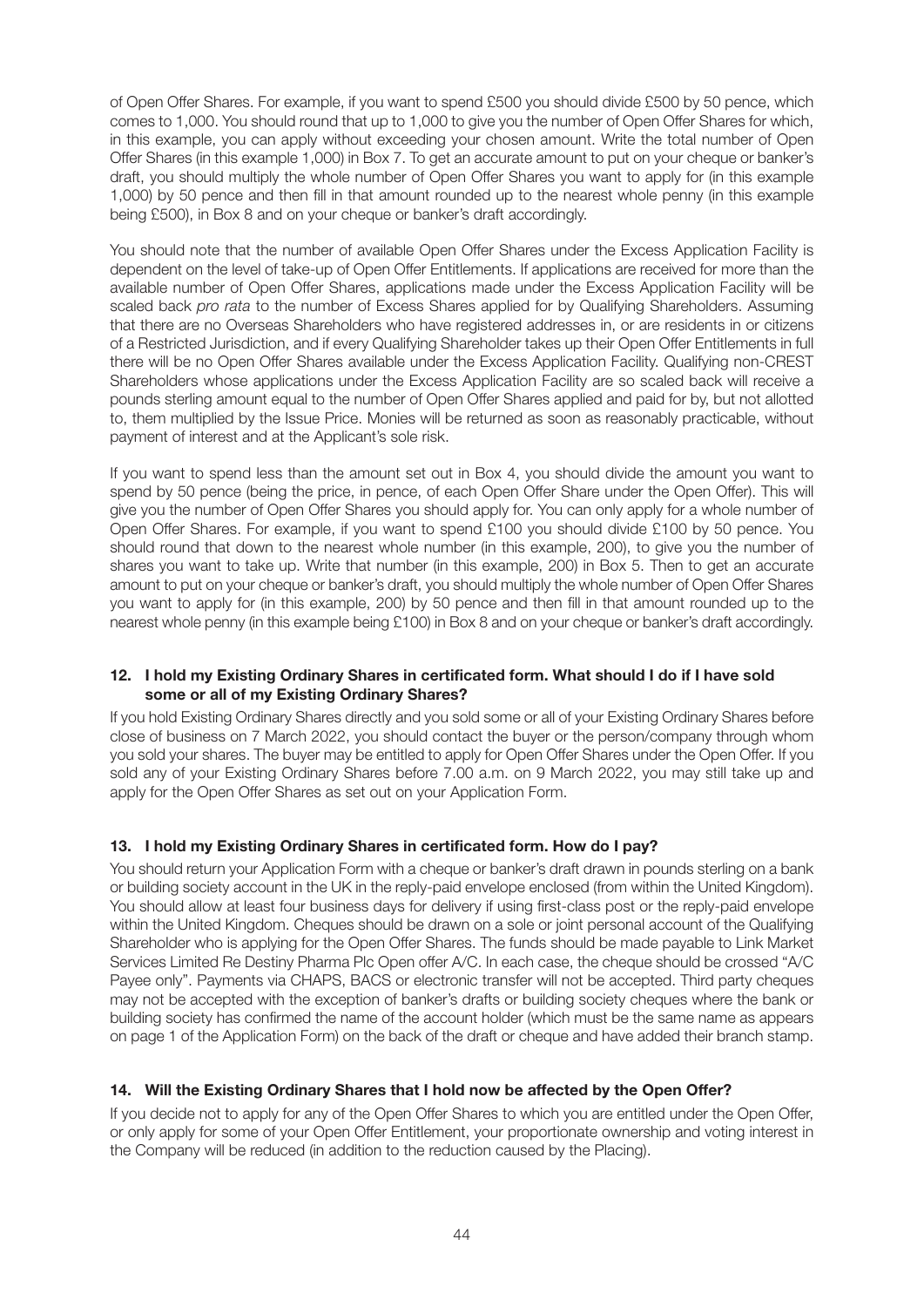#### **15. I hold my Existing Ordinary Shares in certificated form. Where do I send my Application Form?**

You should send your completed Application Form and monies by post in the enclosed reply-paid envelope (from within the United Kingdom) by post or by hand (during normal business hours only) to Link Group, Corporate Actions, 10th Floor, Central Square, 29 Wellington Street, Leeds, LS1 4DL. You should allow at least four business days for delivery if using first class post or the reply-paid envelope within the United Kingdom. If you do not want to take up or apply for Open Offer Shares then you need take no further action.

#### **16. I hold my Existing Ordinary Shares in certificated form. When do I have to decide if I want to apply for Open Offer Shares?**

The Receiving Agent must receive your completed Application Form and cheque or banker's draft by 11.00 a.m. on 24 March 2022. You should allow at least four business days for delivery if using first-class post or the reply-paid envelope included with the Application Form, within the United Kingdom.

#### **17. I hold my Existing Ordinary Shares in certificated form. If I take up my entitlements, when will I receive the certificate representing my Open Offer Shares?**

It is expected that the Registrars will post all Open Offer Share certificates within 5 business days of Admission.

#### **18. What should I do if I think my holding of Existing Ordinary Shares (as shown in Box 2 on page 1 of the Application Form) is incorrect?**

If you bought or sold Existing Ordinary Shares shortly before the Record Date, your transaction may not have been entered on the register of members before the Record Date for the Open Offer. If you bought Existing Ordinary Shares before 7.00 a.m. on 9 March 2022 but were not registered as the holder of those shares on the Record Date for the Open Offer (close of business on 7 March 2022), you may still be eligible to participate in the Open Offer. If you are in any doubt, please contact your stockbroker, bank or other appropriate financial adviser, or whoever arranged your share purchase, to ensure you claim your entitlement. You will not be entitled to Open Offer Entitlements in respect of any Existing Ordinary Shares acquired on or after 7.00 a.m. on 9 March 2022.

#### **19. Will the Fundraise affect dividends (if any) on the Existing Ordinary Shares?**

The New Shares will, when issued and fully paid, rank equally in all respects with Existing Ordinary Shares, including the right to receive all dividends or other distributions made, paid or declared, if any, by reference to a record date after the date of their issue.

#### **20. Will I be taxed if I take up my entitlements?**

Information on taxation in the United Kingdom with regard to the Open Offer is set out in paragraph 7 of Part IV of this document.

#### **21. What should I do if I live outside the United Kingdom?**

Your ability to apply to acquire Open Offer Shares may be affected by the laws of the country in which you live and you should take professional advice as to whether you require any governmental or other consents or need to observe any other formalities to enable you to take up your Open Offer Entitlement. Shareholders with registered addresses or who are resident or located in the United States or another Restricted Jurisdiction are, subject to certain exceptions, not eligible to participate in the Open Offer. Your attention is drawn to the information in paragraph 6 of Part IV of this document.

#### **22. How do I transfer my entitlements into the CREST system?**

If you are a Qualifying non-CREST Shareholder, but are a CREST member and want your Open Offer Shares to be in uncertificated form, you should complete the CREST deposit form (Box 13 on page 4 of the Application Form), and ensure they are delivered to CCSS in accordance with the instructions in the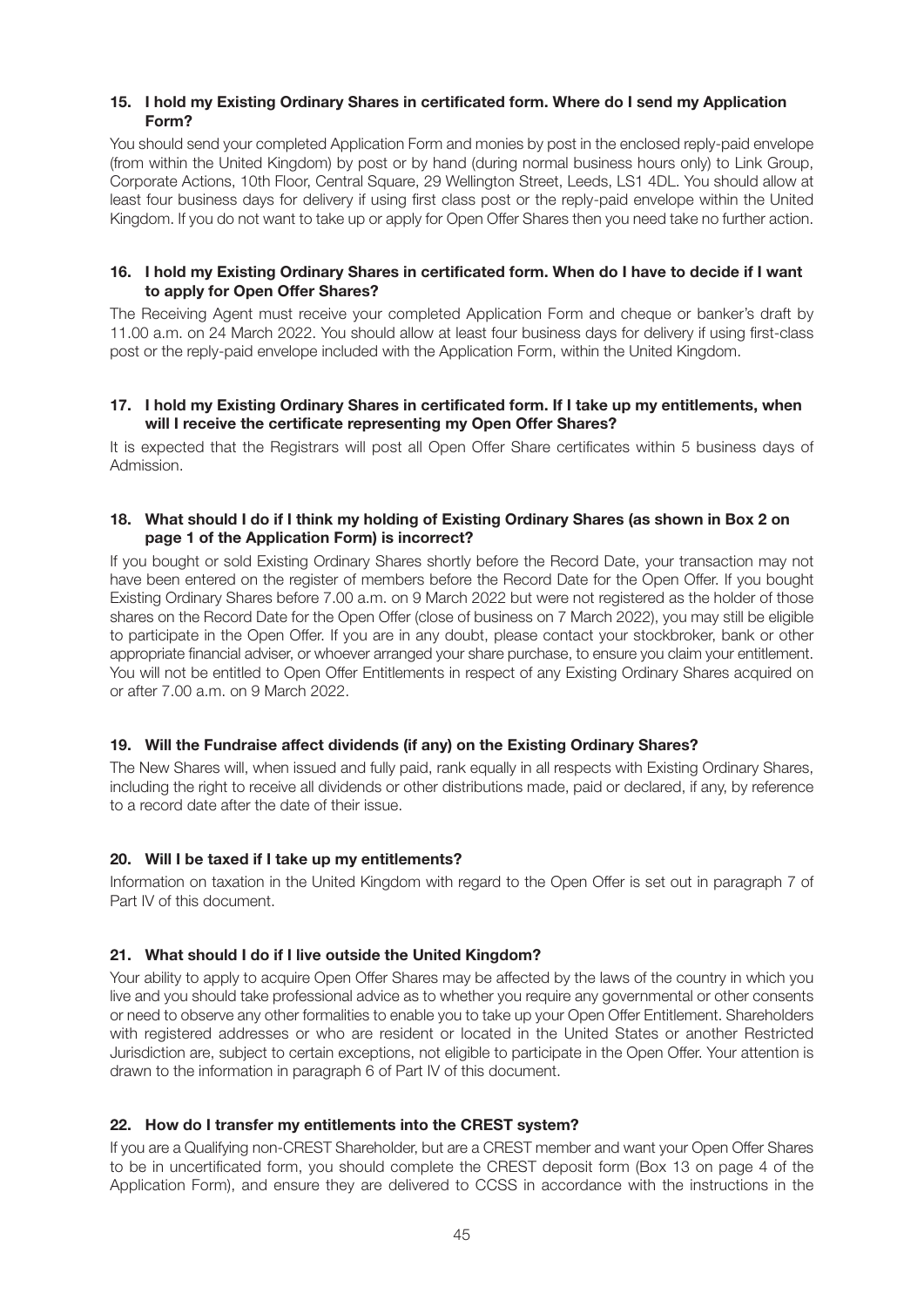Application Form. CREST sponsored members should arrange for their CREST sponsors to do this. If you have transferred your rights into the CREST system, you should refer to paragraph 4.2 of Part IV of this document for details on how to apply and pay for the Open Offer Shares.

#### **23. Do I need to comply with the Money Laundering Regulations (as set out in paragraph 5 of Part IV of this document)?**

If you are a Qualifying non-CREST Shareholder, you may not need to follow these procedures if you pay for them by a cheque drawn on an account in your own name and that account is one which is held with an EU or United Kingdom regulated bank or building society. If you are a Qualifying CREST Shareholder, you will not generally need to comply with the Money Laundering Regulations unless you apply to take up all or some of your entitlement to Open Offer Entitlements as agent for one or more persons and you are not an EU or United Kingdom regulated financial institution. Qualifying non-CREST Shareholders and Qualifying CREST Shareholders should refer to paragraph 5 of Part IV of this document for a fuller description of the requirements of the Money Laundering Regulations.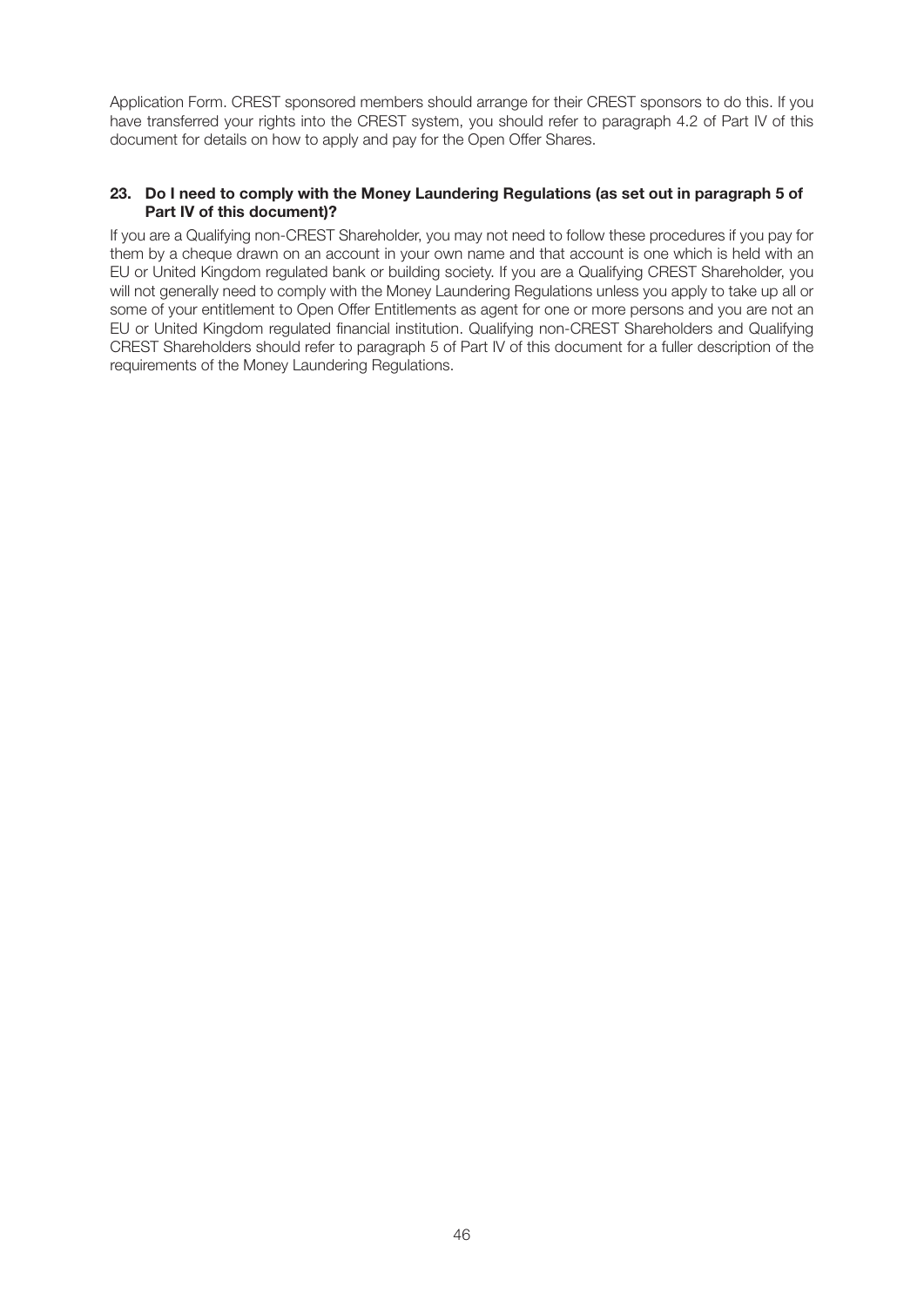# **TERMS AND CONDITIONS OF THE OPEN OFFER**

#### **1. Introduction**

As explained in Part I of this document, the Company is proposing to issue 11,860,000 Placing Shares and 140,000 Subscription Shares pursuant to the Placing and the Subscription and up to a further 2,012,269 Open Offer Shares pursuant to the Open Offer.

Qualifying Shareholders are being offered the opportunity under the Open Offer to acquire Open Offer Shares at 50 pence per share, being the same price per share as in the Placing. The Placing Shares are not subject to clawback and do not form part of the Open Offer.

This document and, where relevant, the Application Form contain the formal terms and conditions of the Open Offer.

# **2. The Open Offer**

Subject to the terms and conditions set out below and in the Application Form, the Company invites Qualifying Shareholders to apply for Open Offer Shares at the Issue Price, payable in full in cash on application, free of all expenses, on the basis of:

#### **1 Open Offer Share for every 30 Existing Ordinary Shares**

held by them and registered in their names at close of business on 7 March 2022, the Record Date, and so in proportion to any other number of Existing Ordinary Shares then held.

A Qualifying Shareholder who holds Existing Ordinary Shares in certificated and uncertificated form will be treated as having separate holdings for the purpose of calculating entitlements under the Open Offer.

Fractions of Open Offer Shares will not be allotted to Qualifying Shareholders and entitlements to apply for Open Offer Shares will be rounded down to the nearest whole number of Open Offer Shares.

Qualifying Shareholders may apply for any whole number of Open Offer Shares up to their Basic Entitlement, which, in the case of Qualifying non-CREST Shareholders, is equal to the number of Open Offer Entitlements as shown in Box 3 on their Application Form or, in the case of Qualifying CREST Shareholders, is equal to the number of Open Offer Entitlements credited to their stock account in CREST. The action to be taken in relation to the Open Offer depends on whether you have received an Application Form in respect of your Open Offer Entitlement under the Open Offer or have your Open Offer Entitlement credited to your stock account in CREST.

Qualifying Shareholders are also invited to apply for additional Open Offer Shares as an Excess Entitlement, up to the total number of Open Offer Shares available under the Open Offer. Any Open Offer Shares not issued to a Qualifying Shareholder pursuant to their Basic Entitlement will be apportioned between those Qualifying Shareholders who have applied for Excess Entitlements at the sole discretion of the Board, provided that no Qualifying Shareholder shall be required to subscribe for more Open Offer Shares than he or she has specified on the Application Form or through CREST.

If you have received an Application Form with this document please refer to paragraph 4.1 of this Part IV.

If you hold your Existing Ordinary Shares in CREST and have received a credit of Open Offer Entitlements to your CREST stock account, please refer to paragraph 4.2 of this Part IV and also to the CREST Manual for further information on the CREST procedures referred to below.

**The Open Offer is not a rights issue. Qualifying CREST Shareholders should note that although the Open Offer Entitlements (in respect of Qualifying CREST Shareholders) may be admitted to CREST and be enabled for settlement, applications in respect of entitlements under the Open Offer may only be made by the Qualifying Shareholder originally entitled or by a person entitled**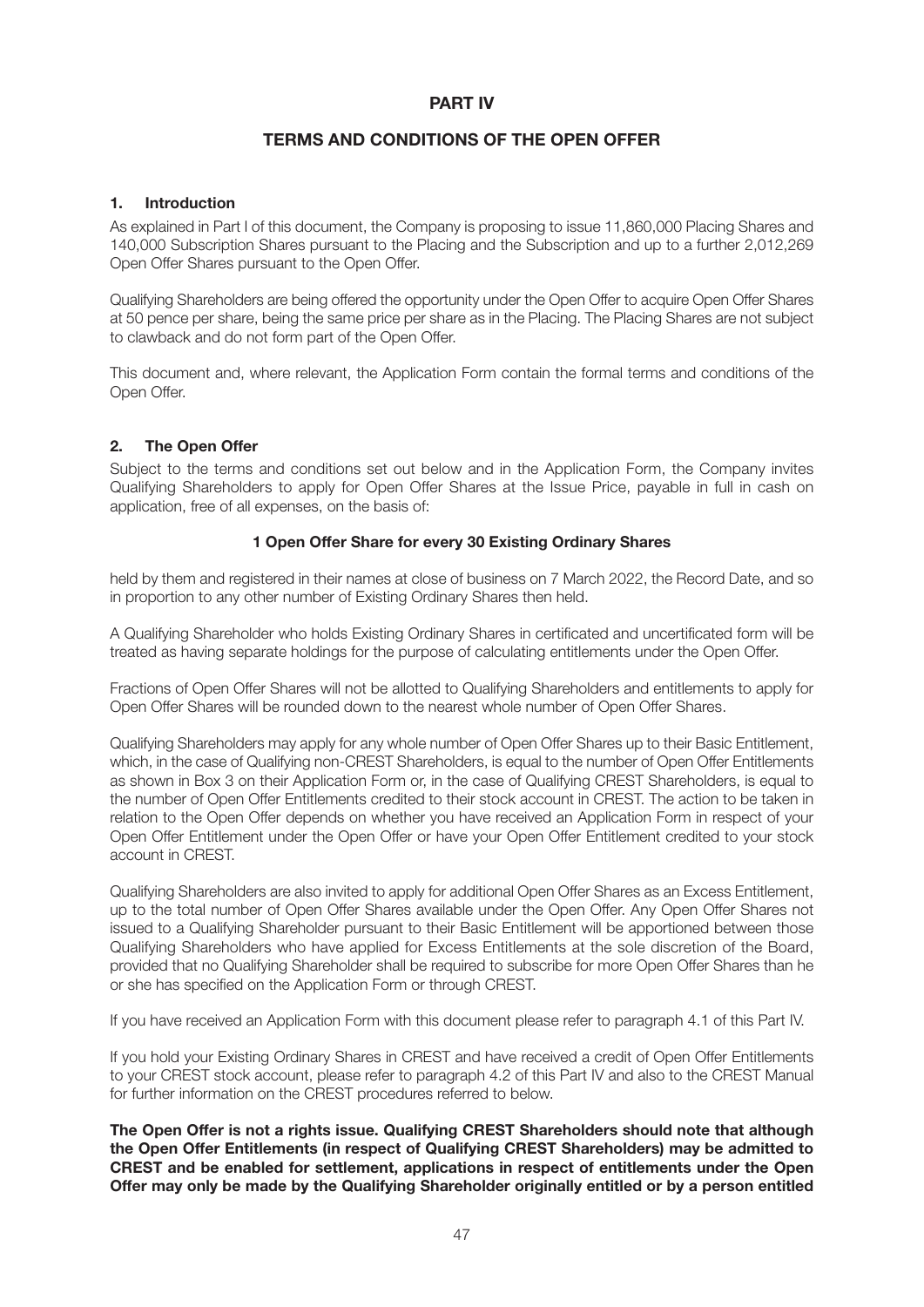**by virtue of a** *bona fide* **market claim raised by Euroclear's Claims Processing Unit. Qualifying non-CREST Shareholders should note that the Application Form is not a negotiable document and cannot be traded. Qualifying Shareholders should be aware that in the Open Offer, unlike in a rights issue, any Open Offer Shares not applied for will not be sold in the market or placed for the benefit of Qualifying Shareholders who do not apply under the Open Offer.**

The Existing Ordinary Shares are admitted to AIM. Application will be made to the London Stock Exchange for the Open Offer Shares to be admitted to trading on AIM. It is expected that admission of the Open Offer Shares will become effective on 29 March 2022 and that dealings in the Open Offer Shares will commence at 8.00 a.m. on that date.

The Existing Ordinary Shares are already enabled for settlement in CREST. No further application for admission to CREST is required for the Open Offer Shares; all such shares, when issued and fully paid, may be held and transferred by means of CREST as Ordinary Shares.

Application will be made for the Open Offer CREST Entitlements to be enabled for settlement in CREST. The conditions to such admission having already been met, the Open Offer Entitlements are expected to be admitted to CREST with effect from 29 March 2022. The Open Offer Shares will be issued fully paid and will be identical to, and rank pari passu in all respects with, the Existing Ordinary Shares and will rank for all dividends or other distributions declared, made or paid after the date of issue of the Open Offer Shares. No temporary documents of title will be issued. Further details of the rights attaching to the Existing Ordinary Shares are set out in the Articles which are available on the Company's website [\(www.destinypharma.com\)](http://www.destinypharma.com).

#### **3. Conditions of the Open Offer**

The Open Offer is conditional upon the Placing Agreement becoming unconditional in all respects. The Placing Agreement is conditional, inter alia, on:

- the passing of the Resolutions at the General Meeting;
- l the Placing Agreement not being terminated prior to Admission and becoming unconditional in all respects; and
- Admission becoming effective on or before 8.00 a.m. on 29 March 2022 (or such later date and/or time as the Company and finnCap may agree, being no later than 15 April 2022.

If these and the other conditions to the Open Offer are not satisfied or waived (where capable of waiver). the Open Offer will lapse and will not proceed and any applications made by Qualifying Shareholders will be rejected. In these circumstances, application monies received by the Receiving Agent in respect of Open Offer Shares will be returned (at the applicant's sole risk), without payment of interest, as soon as reasonably practicable thereafter. Lapsing of the Open Offer cannot occur after dealings in the Open Offer Shares have begun.

#### **4. Procedure for application and payment**

If you are in any doubt as to the action you should take, or the contents of this document, you should immediately seek your own personal financial advice from your stockbroker, bank manager, solicitor, accountant, fund manager or other independent adviser duly authorised under FSMA who specialises in advising on the acquisition of shares and other securities.

The action to be taken by Qualifying Shareholders in respect of the Open Offer depends on whether at the relevant time they have an Application Form in respect of their entitlement under the Open Offer or they have Open Offer Entitlements credited to their CREST stock account in respect of such entitlement.

If a Qualifying CREST Shareholder is a CREST-sponsored member they should refer to their CREST sponsor if they wish to apply for all or some of their entitlement under the Open Offer, as only their CREST sponsor will be able to take the necessary action specified below to apply under the Open Offer in respect of the Open Offer Entitlements of such members held in CREST. CREST members who wish to apply under the Open Offer in respect of their Open Offer Entitlements in CREST should refer to the CREST Manual for further information on the CREST procedures referred to below.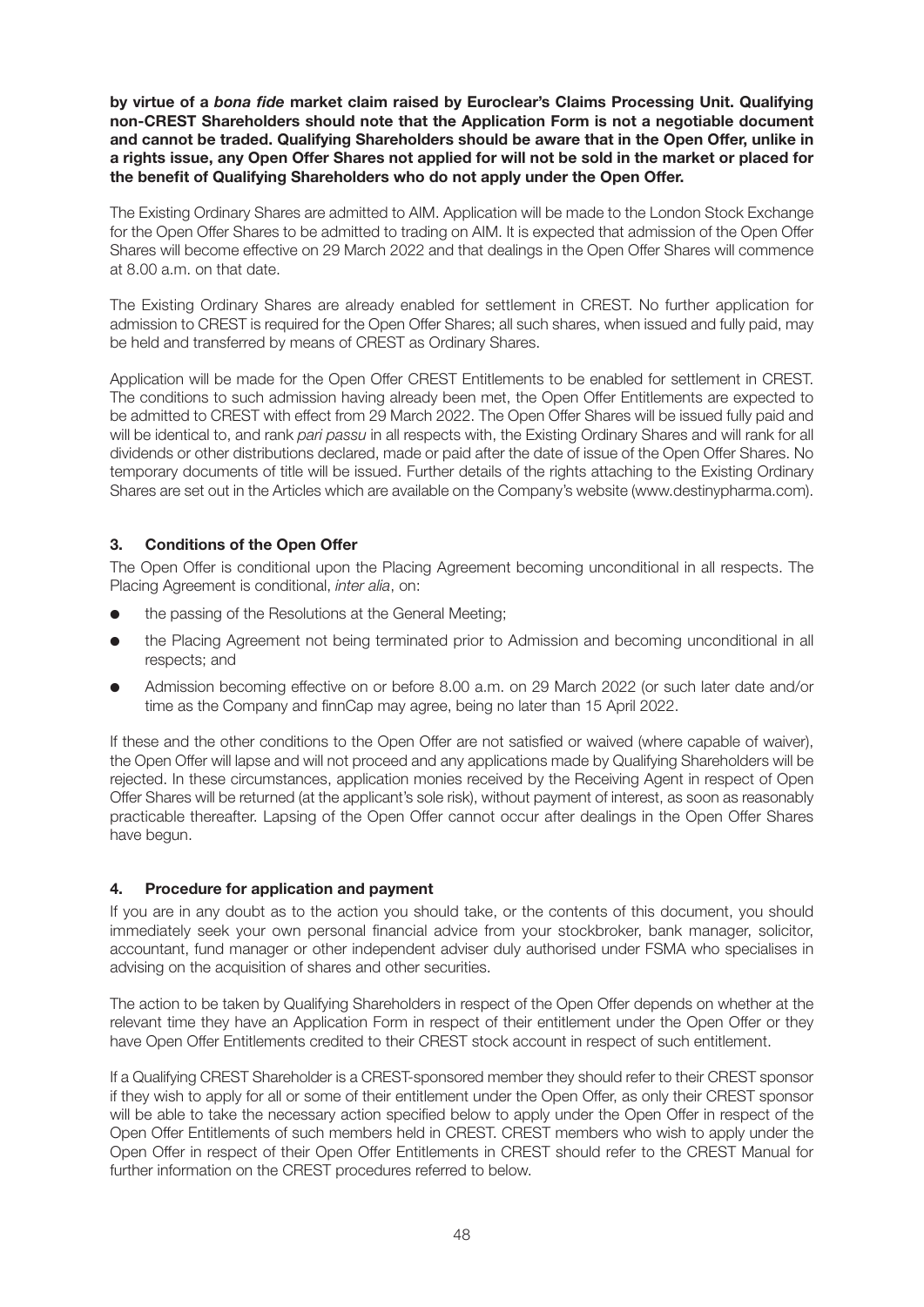If for any reason it becomes necessary to adjust the expected timetable as set out in this document the Company will make an appropriate announcement to a Regulatory Information Service giving details of the revised dates.

#### 4.1 *If you have an Application Form in respect of your Open Offer Entitlement*

#### 4.1.1 General

 Subject as provided in paragraph 6 of this Part IV in relation to Overseas Shareholders, Qualifying non-CREST Shareholders will receive an Application Form. The Application Form shows the number of Existing Ordinary Shares registered in your name on the Record Date. It also shows the number of Open Offer Shares for which you may apply pursuant to your Basic Entitlement (on an initial *pro rata* basis) as shown by the total number of Open Offer Shares allocated to you. You may apply for less than your initial pro rata entitlement should you wish to do so. You may also apply for additional Open Offer Shares by completing Boxes 6 and 7 on the Application Form relating to Excess Entitlement as long as you have taken up all your basic entitlement.

 Qualifying non-CREST Shareholders may also hold such an Application Form by virtue of a bona fide market claim. If the total number of Open Offer Shares applied for by all Qualifying Shareholders exceeds 1,676,891, applications for Open Offer Shares will be scaled back at the discretion of the Directors. The instructions and other terms set out in the Application Form are part of the terms of the Open Offer in relation to Qualifying non-CREST Shareholders.

#### 4.1.2 Market claims

 Applications for the Open Offer Shares may only be made on the Application Form and may only be made by the Qualifying non-CREST Shareholder named in it or by a person entitled by virtue of a bona fide market claim in relation to a purchase of Existing Ordinary Shares through the market prior to the date upon which the Existing Ordinary Shares were marked "ex" the entitlement to the Open Offer by the London Stock Exchange, being 9 March 2022. Application Forms may be split up to 3.00 p.m. on 22 March 2022.

 The Application Form is not a negotiable document and cannot be separately traded. A Qualifying non-CREST Shareholder who has sold or transferred all or part of his holding of Existing Ordinary Shares prior to 7.00 a.m. on 9 March 2022, being the date upon which the Existing Ordinary Shares were marked "ex" the entitlement to the Open Offer by the London Stock Exchange, should consult his broker or other professional adviser as soon as possible, as the invitation to acquire Open Offer Shares under the Open Offer may be a benefit which may be claimed from him by the transferee pursuant to the rules of the London Stock Exchange. Qualifying non-CREST Shareholders who have sold all of their registered holdings should, if the market claim is to be settled outside CREST, complete Box 10 on the Application Form and immediately send it to the stockbroker, bank or other agent through whom the sale or transfer was effected for transmission to the purchaser or transferee.

 The Application Form should not, however, subject to certain exceptions, be forwarded to or transmitted in or into the United States, Australia, Canada, Japan, the Republic of South Africa or any other Restricted Jurisdiction. If the market claim is to be settled outside CREST, the beneficiary of the claim should follow the procedures set out in the accompanying Application Form. If the market claim is to be settled in CREST, the beneficiary of the claim should follow the procedures set out in paragraph 4.2 below.

#### 4.1.3 Application procedures

 If you are a Qualifying non-CREST Shareholder and wish to apply for all or some of your entitlement to Open Offer Shares under the Open Offer you should complete and sign the Application Form in accordance with the instructions on it and send it, together with the appropriate remittance, by post to Link Group, Corporate Actions, 10th Floor, Central Square, 29 Wellington Street, Leeds, LS1 4DL or by hand (during normal business hours only), so as to arrive no later than 11.00 a.m. on 24 March 2022. A reply-paid envelope is enclosed for use by Qualifying non-CREST Shareholders in connection with the Open Offer. Please note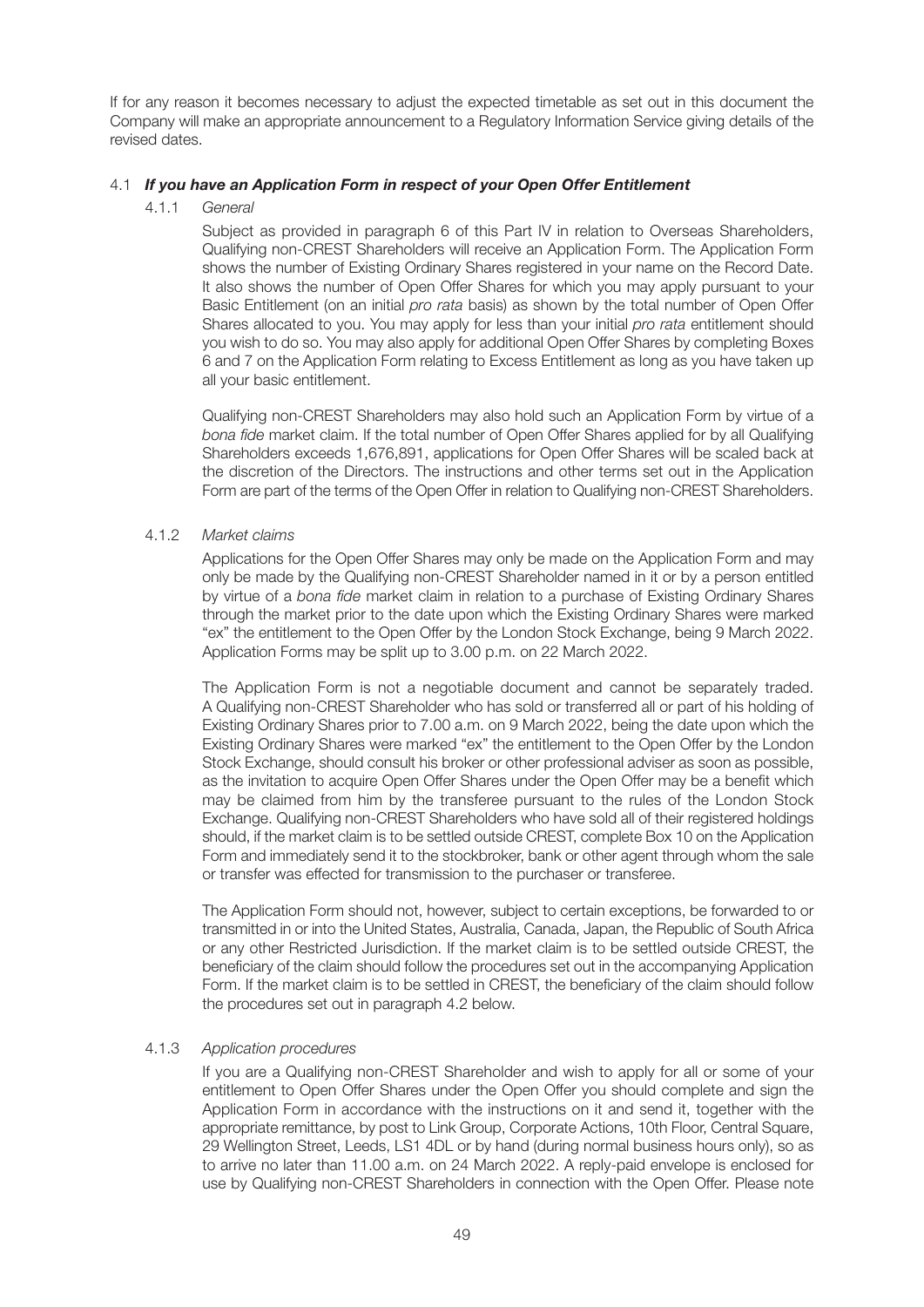that the Receiving Agent cannot provide financial advice on the merits of the Open Offer or as to whether or not you should take up your entitlement to Open Offer Shares under the Open Offer.

 If any Application Form is sent by first class post or using the reply-paid envelope within the United Kingdom, Qualifying non-CREST Shareholders are recommended to allow at least four business days for delivery. The Receiving Agent, on the Company's behalf, may elect to accept Application Forms and remittances after 11.00 a.m. on 24 March 2022 in respect of those bearing a post mark of before that date and time. The Receiving Agent may also (on behalf of the Company) elect to treat an Application Form as valid and binding on the person(s) by whom or on whose behalf it is lodged, even if it is not completed in accordance with the relevant instructions, or if it does not strictly comply with the terms and conditions of application. Applications will not be acknowledged.

 The Receiving Agent, on behalf of the Company, also reserves the right (but shall not be obliged) to accept applications in respect of which remittances are received prior to 11.00 a.m. on 24 March 2022 from an authorised person (as defined in FSMA) specifying the number of Open Offer Shares applied for, and undertaking to lodge the relevant Application Form in due course but, in any event, within two business days.

#### 4.1.4 Payments

 All payments must be in pounds sterling and cheques or banker's drafts should be made payable to Link Market Services Limited Re Destiny Pharma Plc Open Offer A/C and crossed "A/C payee only". Cheques or banker's drafts must be drawn on an account at a branch of a bank or building society in the British Isles which is either a settlement member of the Cheque and Credit Clearing Company Limited or the CHAPS Clearing Company Limited or which has arranged for its cheques and banker's drafts to be cleared through the facilities provided by any of those companies and must bear the appropriate sort code in the top right hand corner. Eurocheques will not be accepted. Cheques should be drawn on the personal account to which you have sole or joint title to funds. Third party cheques may not be accepted with the exception of building society cheques or banker's drafts where the bank or building society has confirmed the name of the account holder on the back of the cheque or draft (which should match the name detailed on page 1 of the Application Form) and have added the branch stamp.

 Cheques or banker's drafts will be presented for payment upon receipt. The Company reserves the right to instruct the Receiving Agent to seek special clearance of cheques and banker's drafts to allow the Company to obtain value for remittances at the earliest opportunity. No interest will be payable. It is a term of the Open Offer that cheques shall be honoured on first presentation, and the Company and/or the Receiving Agent (on the Company's behalf) may elect in their absolute discretion to treat as invalid acceptances in respect of which cheques are not so honoured. Application monies will be paid into a separate non-interest bank account pending the Open Offer becoming unconditional. In the event that the Open Offer does not become unconditional the Open Offer will lapse and application monies will be returned to relevant applicants (at the applicants' risk) without interest either by first class post as a cheque to the address set out on the Application Form or returned direct to the account of the bank or building society on which the relevant cheque or banker's draft was drawn as soon as practicable.

#### 4.1.5 Effect of application

 All documents and remittances sent by post by or to an applicant (or as the applicant may direct) will be sent at the applicant's own risk. By completing and delivering an Application Form, you (as the applicant(s)):

- agree that all applications, and contracts resulting therefrom, under the Open Offer shall be governed by, and construed in accordance with, the laws of England;
- confirm that in making the application you are not relying on any information or representation other than that contained in this document, and you accordingly agree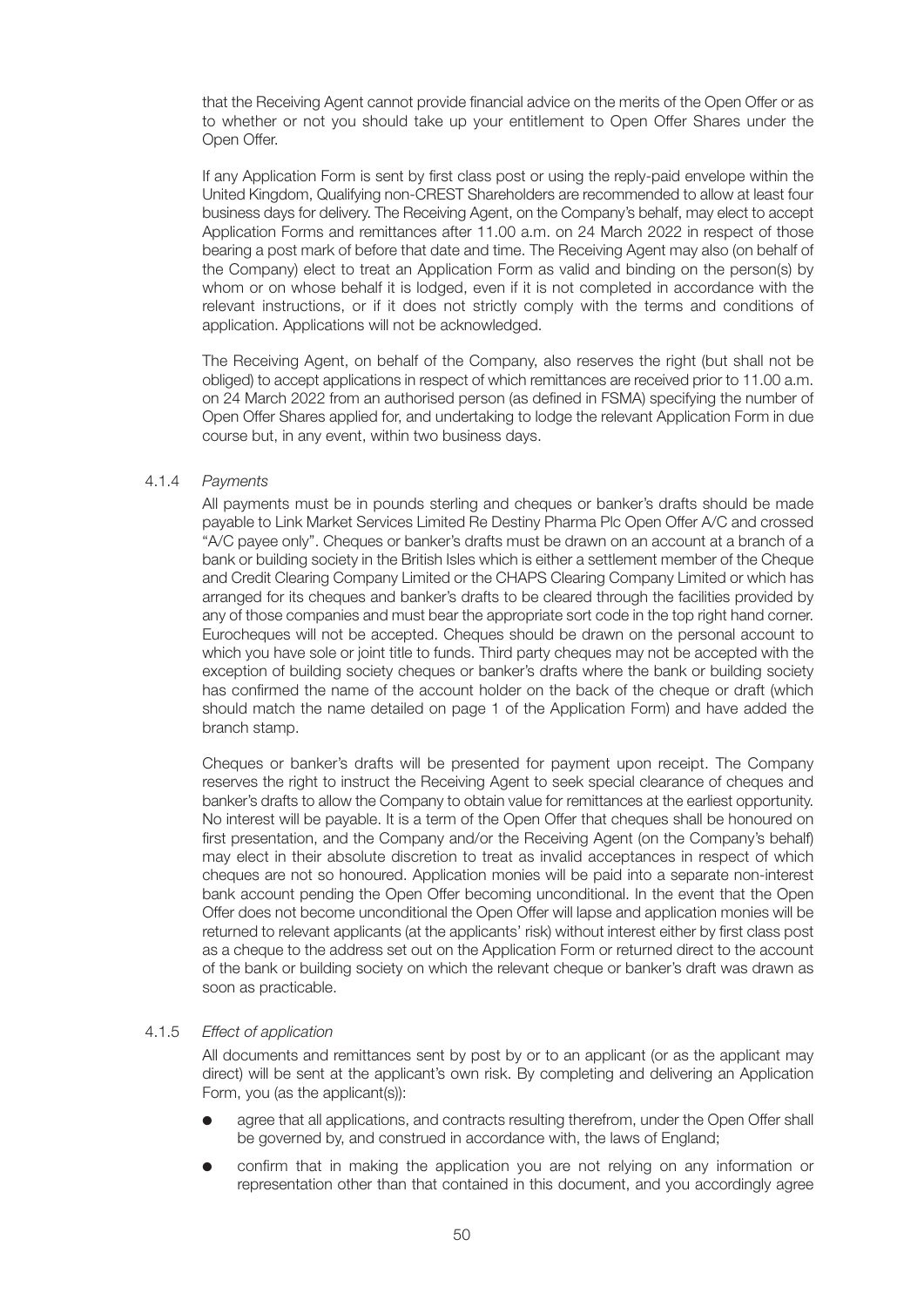that no person responsible solely or jointly for this document or any part of it shall have any liability for any such information or representation not so contained; and

represent and warrant that if you have received some or all of your Open Offer Entitlements from a person other than the Company, you are entitled to apply under the Open Offer in relation to such Open Offer Entitlements by virtue of a bona fide market claim.

 If you do not wish to apply for any of the Open Offer Shares to which you are entitled under the Open Offer, you should take no action and not complete or return the Application Form.

 If you are in doubt whether or not you should apply for any of the Open Offer Shares under the Open Offer, you should consult your independent financial adviser immediately. All enquiries in relation to completion of the Application Form by Qualifying non-CREST Shareholders under the Open Offer should be addressed to Link Group, Corporate Actions, 10th Floor, Central Square, 29 Wellington Street, Leeds, LS1 4DL, telephone Link Group on 0371 664 0321. Calls are charged at the standard geographic rate and will vary by provider. Calls outside the United Kingdom will be charged at the applicable international rate. The helpline is open between 9.00 a.m. – 5.30 p.m., Monday to Friday (excluding public holidays in England and Wales). Please note that Link Group cannot provide any financial, legal or tax advice and calls may be recorded and monitored for security and training purposes.

#### 4.2 *If you have Open Offer Entitlements credited to your stock account in CREST in respect of your entitlement under the Open Offer*

4.2.1 General

 Subject as provided in paragraph 6 of this Part IV in relation to certain Overseas Shareholders, each Qualifying CREST Shareholder will receive credits to his stock account in CREST of his Open Offer Entitlements equal to the number of Open Offer Shares for which he is entitled to apply under the Open Offer. Entitlements to Open Offer Shares will be rounded down to the nearest whole number and any fractional entitlements will therefore also be rounded down. Qualifying CREST Shareholders may also apply for Open Offer Shares in excess of their Open Offer Entitlement under the Excess Application Facility.

 The CREST stock account to be credited will be the account under the participant ID and member account ID which holds the Existing Ordinary Shares held on the Record Date by the Qualifying CREST Shareholder in respect of which the Open Offer Entitlements have been allocated.

 If for any reason the Open Offer Entitlements cannot be enabled for settlement in CREST by, or the stock accounts of Qualifying CREST Shareholders cannot be credited by, 3.00 p.m. on 10 March 2022 or such later time as the Company (with Brokers consent) may decide, an Application Form will be sent out to each Qualifying CREST Shareholder in substitution for the Open Offer Entitlements credited (or due to be credited) to his stock account in CREST. In these circumstances the expected timetable as set out in this document will be adjusted as appropriate and the provisions of this document applicable to Qualifying non-CREST Shareholders with Application Forms will apply to Qualifying CREST Shareholders who receive an Application Form.

 CREST members who wish to apply for some or all of their entitlements to Open Offer Shares should refer to the CREST Manual for further information on the CREST procedures referred to below. Should you need advice with regard to these procedures, please contact Link Group on 0371 664 0300. Calls are charged at the standard geographic rate and will vary by provider. Calls outside the United Kingdom will be charged at the applicable international rate. The helpline is open between 9.00 a.m. – 5.30 p.m., Monday to Friday (excluding public holidays in England and Wales). Please note that Link Group cannot provide any financial, legal or tax advice and calls may be recorded and monitored for security and training purposes.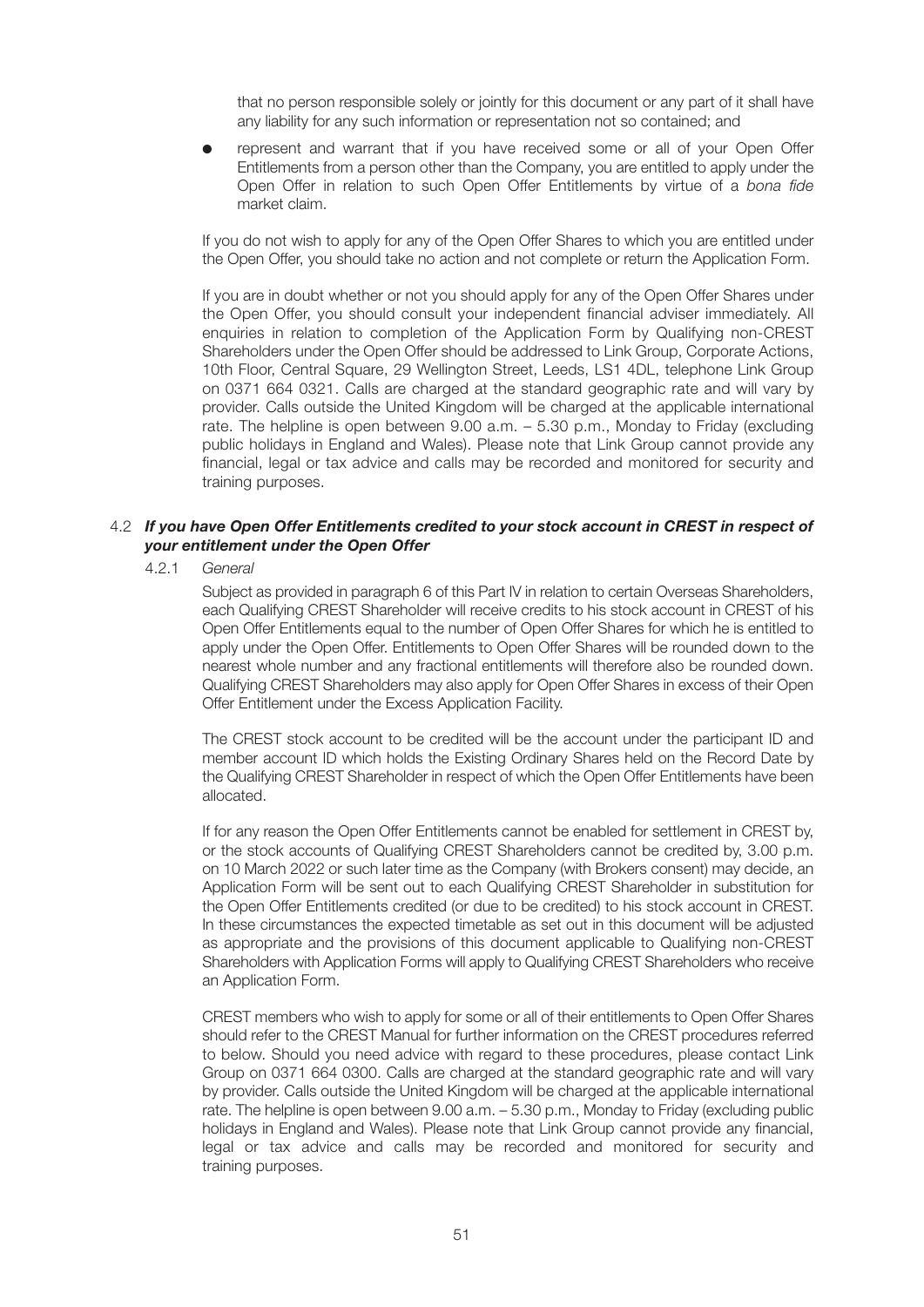#### 4.2.2 Market claims

 Each of the Open Offer Entitlements will constitute a separate security for the purposes of CREST. Although Open Offer Entitlements will be admitted to CREST and be enabled for settlement, applications in respect of Open Offer Entitlements may only be made by the Qualifying Shareholder originally entitled or by a person entitled by virtue of a bona fide market claim transaction.

 Transactions identified by the CREST Claims Processing Unit as "cum" the Open Offer Entitlement will generate an appropriate market claim transaction and the relevant Open Offer Entitlement(s) will thereafter be transferred accordingly. Please note that automated CREST generated claims and buyer protection will not be offered on the Excess CREST Open Offer Entitlement security.

#### 4.2.3 USE instructions

 CREST members who wish to apply for Open Offer Shares in respect of all or some of their Open Offer Entitlements in CREST must send (or, if they are CREST sponsored members, procure that their CREST sponsor sends) an Unmatched Stock Event ("USE") instruction to Euroclear which, on its settlement, will have the following effect:

- i. the crediting of a stock account of the Receiving Agent under the participant ID and member account ID specified below, with a number of Open Offer Entitlements corresponding to the number of Open Offer Shares applied for; and
- ii. the creation of a CREST payment, in accordance with the CREST payment arrangements, in favour of the payment bank of the Receiving Agent in respect of the amount specified in the USE instruction which must be the full amount payable on application for the number of Open Offer Shares referred to in (i) above.

#### 4.2.4 Content of USE instructions in respect of the Basic Entitlement

 The USE instruction must be properly authenticated in accordance with Euroclear's specifications and must contain, in addition to the other information that is required for settlement in CREST, the following details:

- i. the number of Open Offer Shares for which application is being made (and hence the number of the Basic Entitlement(s) being delivered to the Receiving Agent);
- ii. the ISIN of the Basic Entitlement. This is GB00BN0W6423;
- iii. the participant ID of the accepting CREST member;
- iv. the member account ID of the accepting CREST member from which the Basic Entitlements are to be debited;
- v. the Participant ID of the Receiving Agent. This is 7RA33;
- vi. the Member Account ID of the Receiving Agent. This is 21645DES;
- vii. the amount payable by means of a CREST payment on settlement of the USE instruction. This must be the full amount payable on application for the number of Open Offer Shares referred to in (i) above;
- viii. the intended settlement date. This must be on or before 11.00 a.m. on 24 2022; and
- ix. the corporate action number for the Open Offer. This will be available on viewing the relevant corporate action details in CREST.

In order for an application under the Open Offer to be valid, the USE instruction must comply with the requirements as to authentication and contents set out above and must settle on or before 11.00 a.m. on 24 March 2022.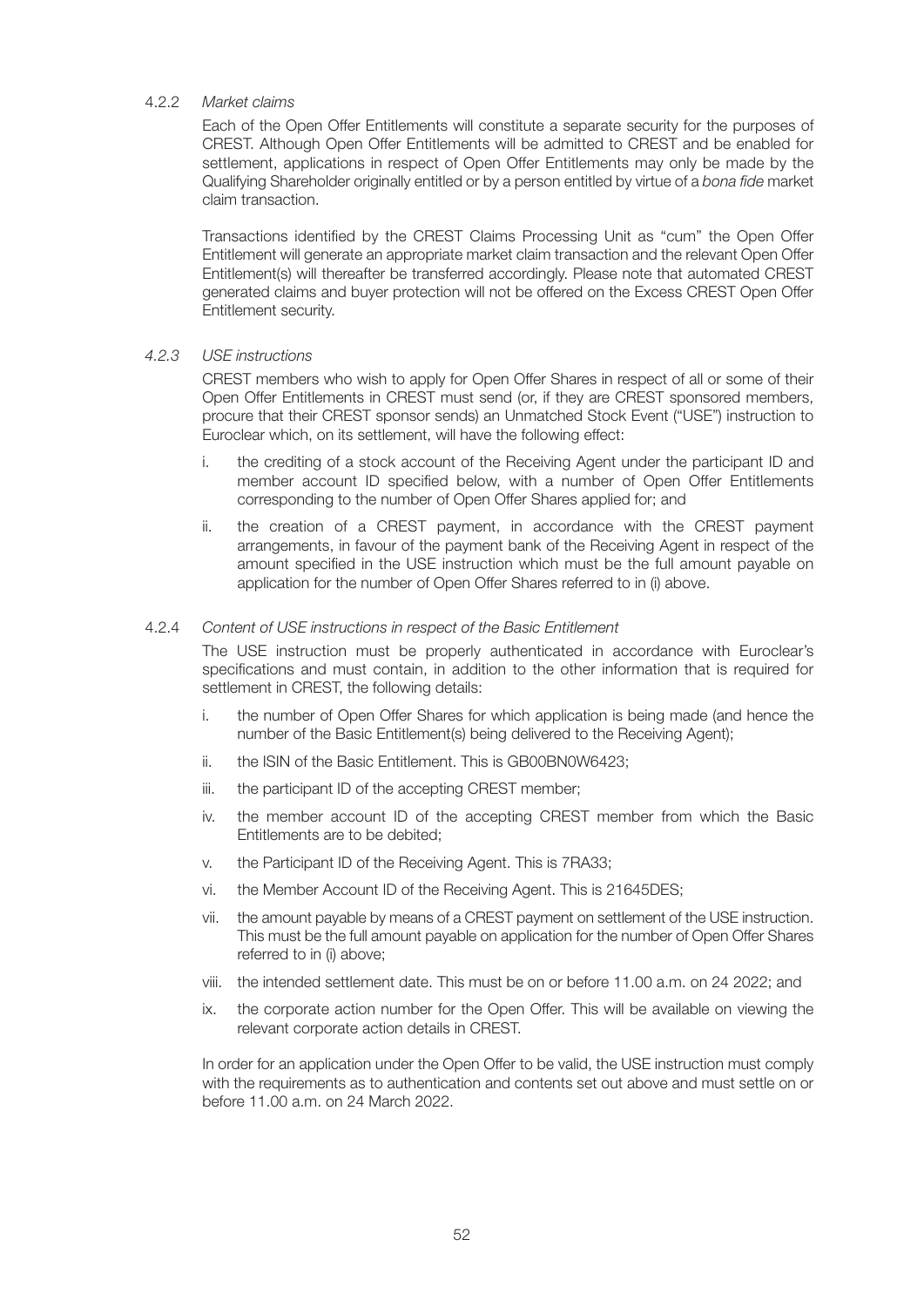In order to assist prompt settlement of the USE instruction, CREST members (or their sponsors, where applicable) may consider adding the following non-mandatory fields to the USE instruction:

- i. a contact name and telephone number (in the free format shared note field); and
- ii. a priority of at least 80.

 CREST members and, in the case of CREST sponsored members, their CREST sponsors, should note that the last time at which a USE instruction may settle on 24 March 2022 in order to be valid is 11.00 a.m. on that day.

#### 4.2.5 Content of USE instruction in respect of Excess Entitlements

 The USE instruction must be properly authenticated in accordance with Euroclear's specifications and must contain, in addition to the other information that is required for settlement in CREST, the following details:

- i. the number of Excess Entitlements for which application is being made;
- ii. the ISIN of the Excess Entitlements. This is GB00BN0W6530;
- iii. the CREST participant ID of the accepting CREST member;
- iv. the CREST member account ID of the accepting CREST member from which the Excess Entitlements are to be debited;
- v. the participant ID of the Receiving Agent in its capacity as a CREST receiving agent. This is 7RA33;
- vi. the member account ID of the Receiving Agent in its capacity as a CREST receiving agent. This is 21645DES;
- vii. the amount payable by means of a CREST payment on settlement of the USE instruction. This must be the full amount payable on application for the number of Excess Entitlements referred to in (i) above;
- viii. the intended settlement date. This must be on or before 11.00 a.m. on 24 March 2022; and
- ix. the Corporate Action Number for the Open Offer. This will be available by viewing the relevant corporate action details in CREST.

 In order for an application under the Open Offer to be valid, the USE instruction must comply with the requirements as to authentication and contents set out above and must settle on or before 11.00 a.m. on 24 March 2022.

 In order to assist prompt settlement of the USE instruction, CREST members (or their sponsors, where applicable) may consider adding the following non-mandatory fields to the USE instruction:

- i. a contact name and telephone number (in the free format shared note field); and
- ii. a priority of at least 80.

 CREST members and, in the case of CREST sponsored members, their CREST sponsors, should note that the last time at which a USE instruction may settle on 24 March 2022 in order to be valid is 11.00 a.m. on that day.

#### 4.2.6 Deposit of Open Offer Entitlements into, and withdrawal from, CREST

 A Qualifying non-CREST Shareholder's entitlement under the Open Offer as set out in an Application Form may be deposited into CREST (either into the account of the Qualifying Shareholder named in the Application Form or into the name of a person entitled by virtue of a bona fide market claim), provided that such Qualifying Non-CREST Shareholder is also a CREST member. Similarly, Open Offer Entitlements held in CREST may be withdrawn from CREST so that the entitlement under the Open Offer is reflected in an Application Form.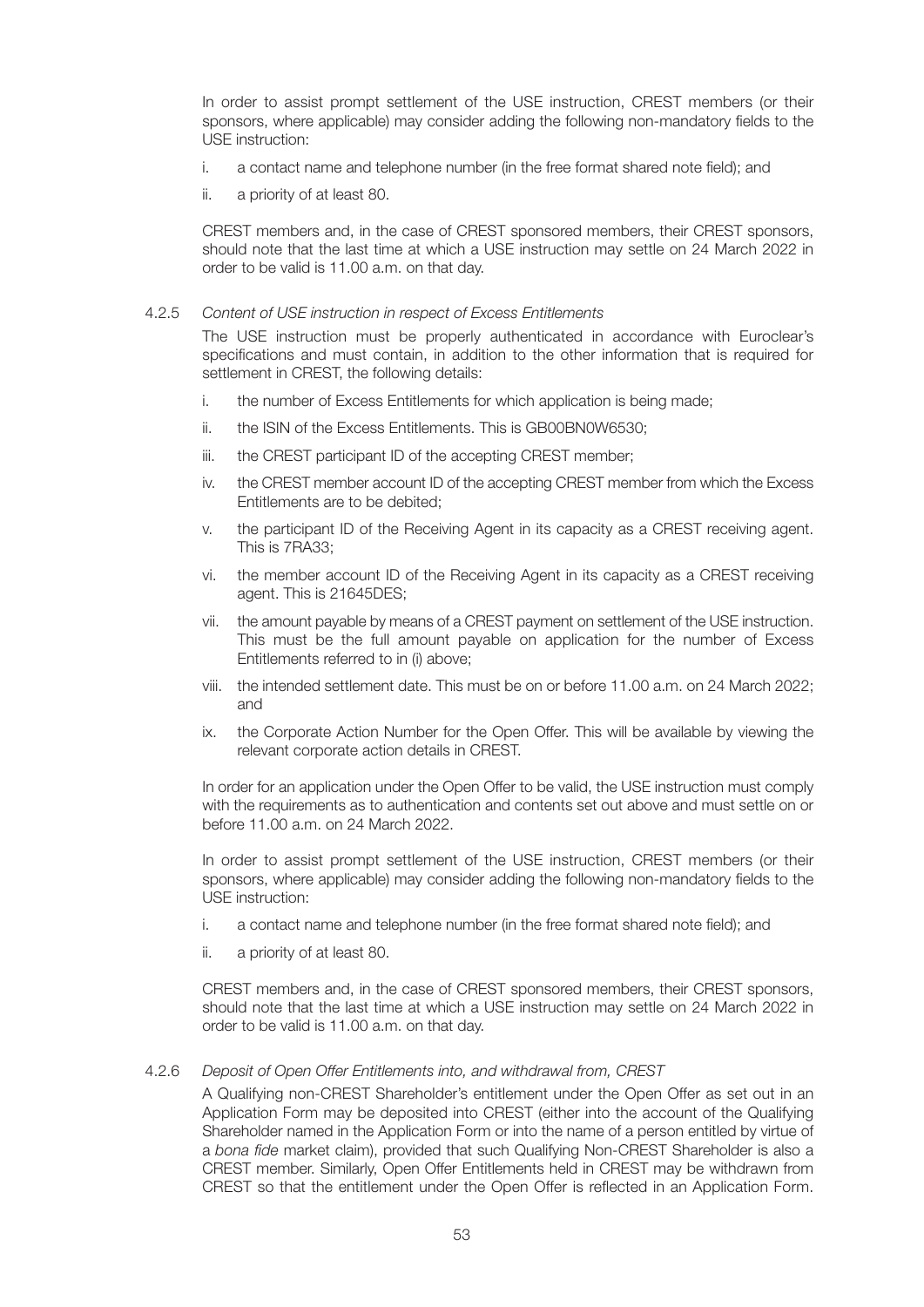Normal CREST procedures (including timings) apply in relation to any such deposit or withdrawal, subject (in the case of a deposit into CREST) as set out in the Application Form.

 A holder of an Application Form who is proposing to deposit the entitlement set out in such form is recommended to ensure that the deposit procedures are implemented in sufficient time to enable the person holding or acquiring the Open Offer Entitlements following their deposit into CREST to take all necessary steps in connection with taking up the entitlement prior to 11.00 a.m. on 24 March 2022.

 In particular, having regard to normal processing times in CREST and, on the part of the Receiving Agent, the recommended latest time for depositing an Application Form with the CCSS, where the person entitled wishes to hold the entitlement under the Open Offer set out in such Application Form as Open Offer Entitlements in CREST, is 3.00 p.m. on 21 March 2022, and the recommended latest time for receipt by Euroclear of a dematerialised instruction requesting withdrawal of Open Offer Entitlements from CREST is 4.30 p.m. on 18 March 2022, in either case so as to enable the person acquiring or (as appropriate) holding the Open Offer Entitlements following the deposit or withdrawal (whether as shown in an Application Form or held in CREST) to take all necessary steps in connection with applying in respect of the Open Offer Entitlements prior to 11.00 a.m. on 24 March 2022.

#### 4.2.7 Validity of application

 A USE instruction complying with the requirements as to authentication and contents set out above which settles by no later than 11.00 a.m. on 24 March 2022 will constitute a valid application under the Open Offer.

#### 4.2.8 CREST procedures and timings

 CREST members and (where applicable) their CREST sponsors should note that Euroclear does not make available special procedures, in CREST, for any particular corporate action. Normal system timings and limitations will therefore apply in relation to the input of a USE instruction and its settlement in connection with the Open Offer. It is the responsibility of the CREST member concerned to take (or, if the CREST member is a CREST sponsored member, to procure that his CREST sponsor takes) such action as shall be necessary to ensure that a valid application is made as stated above by 11.00 a.m. on 24 March 2022. In this connection CREST members and (where applicable) their CREST sponsors are referred in particular to those sections of the CREST Manual concerning practical limitations of the CREST system and timings.

#### 4.2.9 Incorrect or incomplete applications

 If a USE instruction includes a CREST payment for an incorrect sum, the Company through the Receiving Agent reserves the right:

- i. to reject the application in full and refund the payment to the CREST member in question;
- ii. in the case that an insufficient sum is paid, to treat the application as a valid application for such lesser whole number of Open Offer Shares as would be able to be applied for with that payment at the Issue Price, refunding any unutilised sum to the CREST member in question;
- iii. in the case that an excess sum is paid, to treat the application as a valid application for all the Open Offer Shares referred to in the USE instruction(s) refunding any unutilised sum to the CREST member in question.

#### 4.2.10 Effect of a valid application

 A CREST member who makes or is treated as making a valid application in accordance with the above procedures will thereby:

 l the amount payable on application in accordance with the above procedures by means of a CREST payment in accordance with the CREST payment arrangements (it being acknowledged that the payment to the Receiving Agent payment bank in accordance with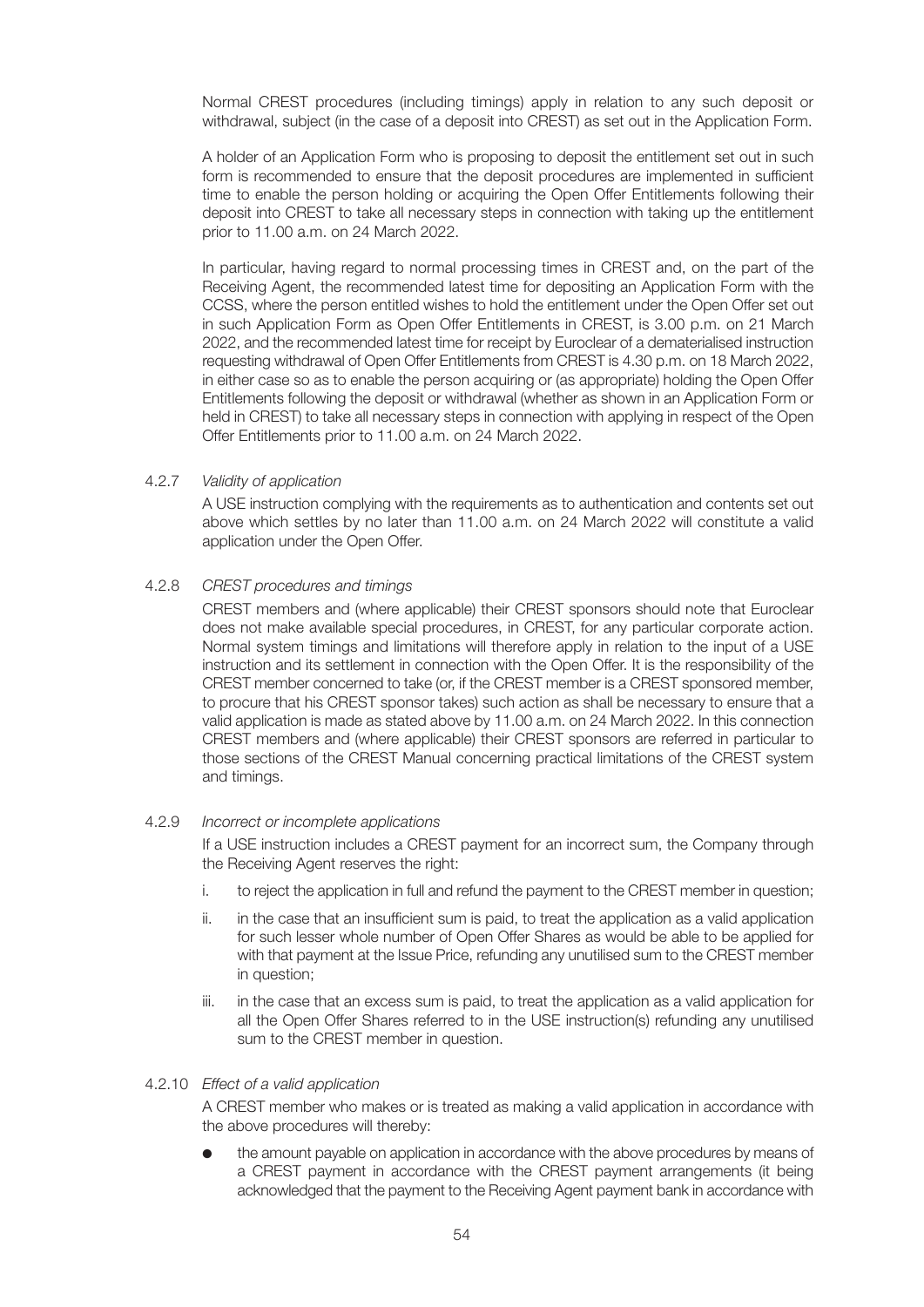the CREST payment arrangements shall, to the extent of the payment, satisfy the obligation of the CREST member to pay to the Company the amount payable on application);

- request that the Open Offer Shares to which he will become entitled be issued to him on the terms set out in this document and subject to the Articles;
- agree that all applications and contracts resulting therefrom under the Open Offer shall be governed by, and construed in accordance with, the laws of England;
- l represent and warrant that he or she is not and nor is he or she applying as nominee or agent for a person who is or may be liable to notify and account for tax under the Stamp Duty Reserve Tax Regulations 1986 at any of the increased rates referred to in Section 93 (Depository Receipts) or Section 96 (Clearance Services) of the Finance Act 1986;
- confirm that in making such application he or she is not relying on any information in relation to the Company other than that contained in this document and agrees that no person responsible solely or jointly for this document or any part of it or involved in the preparation thereof shall have any liability for any such other information and further agree that having had the opportunity to read this document, he will be deemed to have had notice of all the information concerning the Company contained therein; and
- represent and warrant that he or she is the Qualifying Shareholder originally entitled to the Open Offer Entitlements or that he has received such Open Offer Entitlements by virtue of a bona fide market claim.
- 4.2.11 The Company's discretion as to rejection and validity of applications. The Company may in their discretion:
	- as valid (and binding on the CREST member concerned) an application which does not comply in all respects with the requirements as to validity set out or referred to in this Part IV;
	- accept an alternative properly authenticated dematerialised instruction from a CREST member or (where applicable) a CREST sponsor as constituting a valid application in substitution for or in addition to a USE instruction and subject to such further terms and conditions as the Company may determine;
	- l treat a properly authenticated dematerialised instruction (in this sub-paragraph the "first instruction") as not constituting a valid application if, at the time at which the Receiving Agent receives a properly authenticated dematerialised instruction giving details of the first instruction or thereafter, either the Company or the Receiving Agent have received actual notice from Euroclear of any of the matters specified in regulation 35(5)(a) of the CREST Regulations in relation to the first instruction. These matters include notice that any information contained in the first instruction was incorrect or notice of lack of authority to send the first instruction; and
	- accept an alternative instruction or notification from a CREST member or CREST sponsored member or (where applicable) a CREST sponsor, or extend the time for settlement of a USE instruction or any alternative instruction or notification, in the event that, for reasons or due to circumstances outside the control of any CREST member or CREST sponsored member or (where applicable) CREST sponsor, the CREST member or CREST sponsored member is unable validly to apply for Open Offer Shares by means of the above procedures. In normal circumstances, this discretion is only likely to be exercised in the event of any interruption, failure or breakdown of CREST (or any part of CREST) or on the part of the facilities and/or systems operated by the Registrar in connection with CREST.

#### 4.2.12 Lapse of the Open Offer

 In the event that the Open Offer does not become unconditional by 8.00 a.m. on 29 March 2022 or such later time and date as finnCap and the Company may agree, being not later than 15 April 2022, the Open Offer will lapse, the Open Offer Entitlements admitted to CREST will be disabled and the Receiving Agent will refund the amount paid by a Qualifying CREST Shareholder by way of a CREST payment, without interest, as soon as practicable thereafter.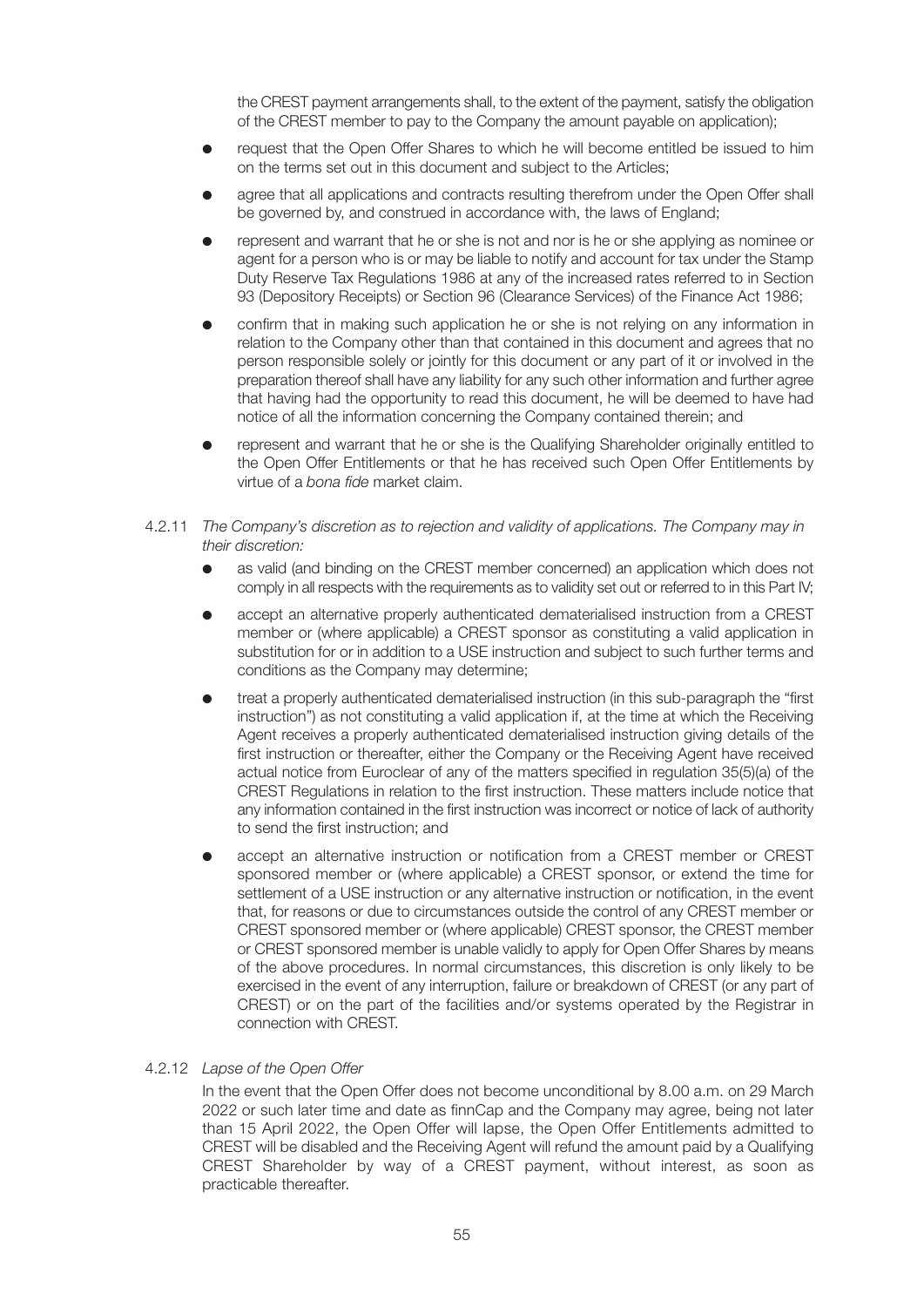#### **5. Money Laundering Regulations**

#### 5.1 *Holders of Application Forms*

 It is a term of the Open Offer that, to ensure compliance with the Money Laundering Regulations, the Receiving Agent may require, at its absolute discretion, verification of the identity of the person by whom or on whose behalf an Application Form is lodged with payment (which requirements are referred to below as the "verification of identity requirements"). If the Application Form is submitted by a UK regulated broker or intermediary acting as agent, and which is itself subject to the Money Laundering Regulations, any verification of identity requirements are the responsibility of such broker or intermediary and not of the Receiving Agent. In such case, the lodging agent's stamp should be inserted on the Application Form.

 The person lodging the Application Form with payment, and in accordance with the other terms as described above (the "acceptor"), including any person who appears to the Receiving Agent to be acting on behalf of some other person, accepts the Open Offer in respect of such number of the Open Offer Shares as referred to in the Application Form (for the purposes of this paragraph 5.1 (the "relevant shares")) shall thereby be deemed to agree to provide the Receiving Agent and/or the Company with such information and other evidence as they or either of them may require to satisfy the verification of identity requirements.

 If the Receiving Agent determines that the verification of identity requirements apply to any applicant or application, and the verification of identity requirements have not been satisfied (which the Receiving Agent shall in its absolute discretion determine), the Company may, in its absolute discretion, and without prejudice to any other rights of the Company, treat the application as invalid or may confirm the allotment of the relevant shares to the applicant but (notwithstanding any other term of the Open Offer) the relevant shares will not be issued to the applicant unless and until the verification of identity requirements have been satisfied in respect of that application (which the Receiving Agent shall in its absolute discretion determine).

 If the application is treated as invalid and the verification of identity requirements are not satisfied within such period, being not less than seven days after a request for evidence of identity is dispatched to the applicant, the Company will be entitled to make arrangements (in its absolute discretion as to manner, timing and terms) to sell the relevant shares (and for that purpose the Company will be expressly authorised to act as agent of the applicant). Any proceeds of sale (net of expenses) of the relevant shares which shall be issued to and registered in the name of the purchasers or an amount equivalent to the original payment, whichever is the lower, will be held by the Company on trust for the applicant, subject to the requirements of the Money Laundering Regulations being satisfied. The Receiving Agent is entitled, in its absolute discretion, to determine whether the verification of identity requirements apply to any applicant or application and whether such requirements have been satisfied. Neither the Company nor the Receiving Agent will be liable to any person for any loss or damage suffered or incurred (or alleged), directly or indirectly, as a result of the exercise of any such discretion or as a result of any sale of relevant shares. Submission of an Application Form with the appropriate remittance will constitute a warranty from the applicant that the Money Laundering Regulations will not be breached by application of such remittance. If the verification of identity requirements apply, failure to provide the necessary evidence of identity within a reasonable time may result in your application being treated as invalid or in delays in the dispatch of share certificates or in crediting CREST stock accounts.

The verification of identity requirements will not usually apply:

 if the applicant is an organisation required to comply with the Money Laundering Directive (the Council Directive on the prevention of the use of the financial system for the purpose of money laundering (no. 91/308/EEC));

 if the applicant is a regulated United Kingdom broker or intermediary acting as agent and is itself subject to the Money Laundering Regulations; or

 if the applicant (not being an applicant who delivers his application in person) makes payment by way of a cheque drawn on an account in the name of such applicant.

 Third party cheques may not be accepted with the exception of banker's drafts or building society cheques where the bank or building society has inserted details of the name of the account holder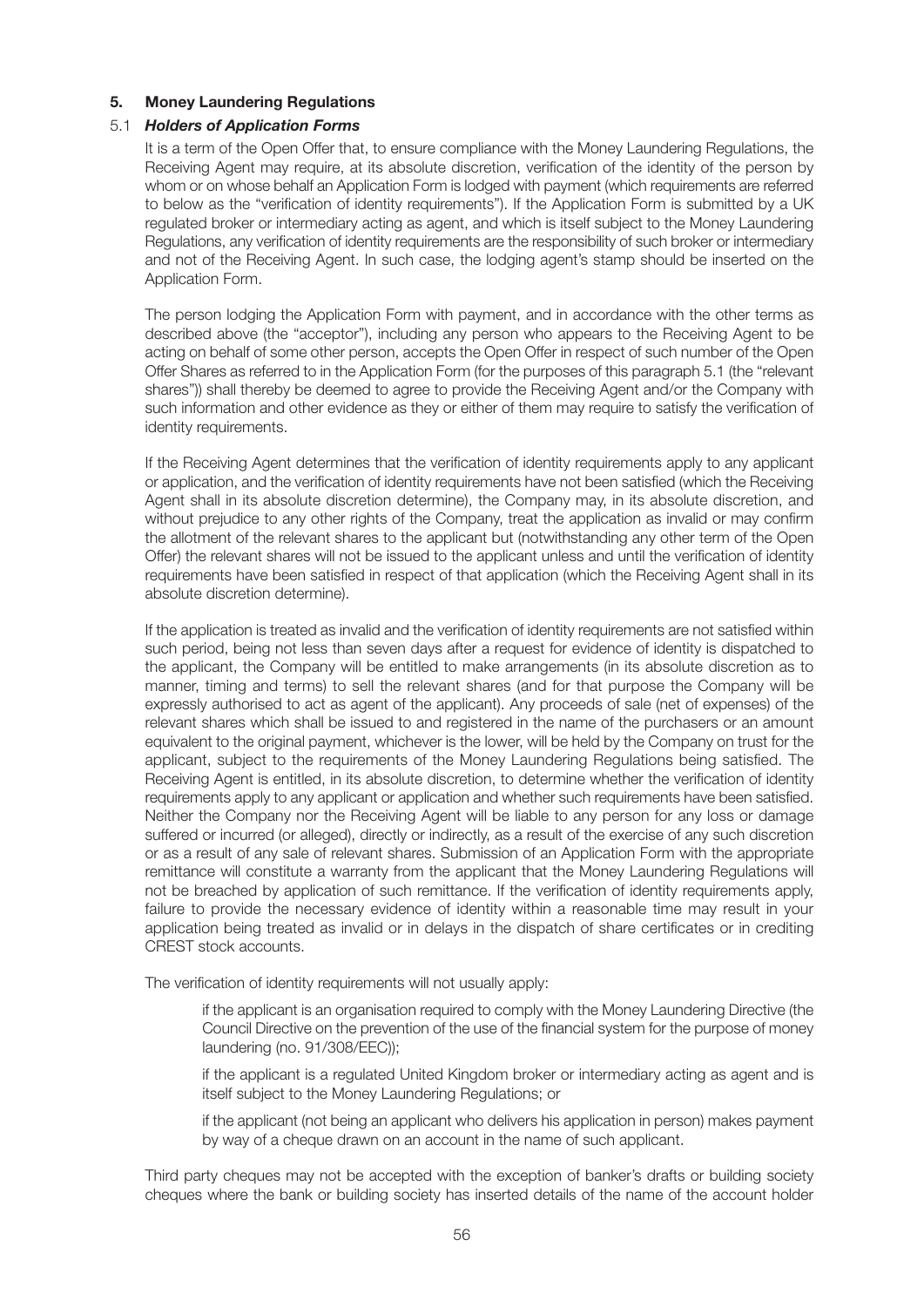(which must be the same name as appears on page 1 of the Application Form) on the back of the draft or cheque and have added either their branch stamp or have provided a supporting letter confirming the source of funds.

 In other cases the verification of identity requirements may apply. The following guidance is provided in order to assist in satisfying the verification of identity requirements and to reduce the likelihood of difficulties or delays and potential rejection of an application (but does not limit the right of the Receiving Agent to require verification of identity as stated above). Satisfaction of the verification of identity requirements may be facilitated in the following ways:

- A. if payment is made by building society cheque (not being a cheque drawn on an account of the applicant) or banker's draft, by the building society or bank inserting details of the name of the account holder (which must be the same name as appears on page 1 of the Application Form) on the back of the cheque or draft and adding either their branch stamp or providing a supporting letter confirming the source of funds; or
- B. if the Application Form is lodged with payment by an agent which is an organisation of the kind referred to in (i) above or which is subject to anti-money laundering regulation in a country which is a member of the financial action task force (the non- European Union members of which are Argentina, Australia, Brazil, Canada, Hong Kong, Iceland, Japan, Mexico, New Zealand, Norway, the Russian Federation, Singapore, South Africa, Switzerland, Turkey, the United States of America and, by virtue of their membership of the gulf co-operation council, Bahrain, Kuwait, Oman, Qatar, Saudi Arabia and the United Arab Emirates), the agent should provide written confirmation that it has that status with the Application Form and written assurance that it has obtained and recorded evidence of the identity of the persons for whom it acts and that it will on demand make such evidence available to the Receiving Agent or the relevant authority. In order to confirm the acceptability of any written assurance referred to in this paragraph B or any other case, the applicant should contact the Receiving Agent;
- C. if (an) Application Form(s) is/are in respect of relevant shares is/are lodged by hand by the applicant in person, he should ensure that he has with him evidence of identity bearing his photograph (for example, his passport) and evidence of his address.

#### 5.2 *Open Offer Entitlements in CREST*

 Submission of a USE instruction which on its settlement constitutes a valid application as described above constitutes a warranty and undertaking by the applicant to provide promptly to the Receiving Agent such information as may be specified by the Receiving Agent as being required for the purposes of the Money Laundering Regulations. Pending the provision of evidence satisfactory to the Receiving Agent as to identity, the Receiving Agent may in its absolute discretion take, or omit to take, such action as it may determine to prevent or delay issue of the Open Offer Shares concerned. If satisfactory evidence of identity has not been provided within a reasonable time, then the application for the Open Offer Shares represented by the USE instruction will not be valid. This is without prejudice to the right of the Company to take proceedings to recover any loss suffered by it as a result of failure to provide satisfactory evidence.

#### **6. Overseas Shareholders**

#### 6.1 *General*

 The making of the Open Offer to Overseas Shareholders may be affected by the laws or regulatory requirements of the relevant jurisdiction. Overseas Shareholders who are in any doubt in this respect should consult their professional advisers. No person receiving a copy of this document and/or an Application Form and/or receiving a credit of Open Offer Entitlements to a stock account in CREST in any territory other than the United Kingdom may treat the same as constituting an invitation or offer to him, nor should he in any event use such Application Form or credit of Open Offer Entitlements to a stock account in CREST, unless, in the relevant territory, such an invitation or offer could lawfully be made to him or such Application Form or credit of Open Offer Entitlements to a stock account in CREST could lawfully be used without contravention of any legislation or other local regulatory requirements. Receipt of this document and/or an Application Form or the crediting of Open Offer Entitlements to a stock account in CREST does not constitute an invitation or offer to Overseas Shareholders in the territories in which it would be unlawful to make an invitation or offer and in such circumstances this document and/or any Application Forms are sent for information only.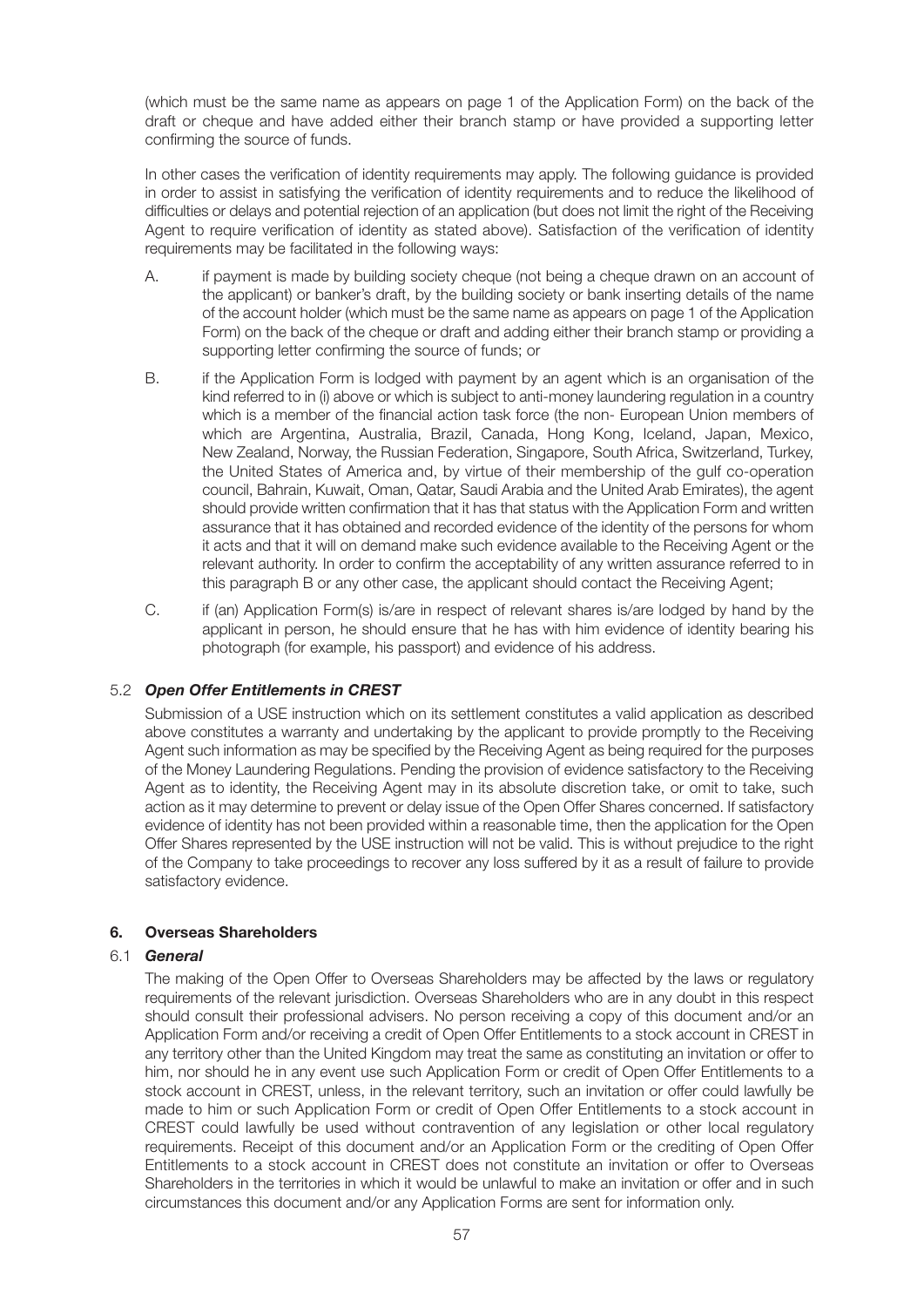It is the responsibility of any person receiving a copy of this document and/or an Application Form and/or receiving a credit of Open Offer Entitlements to a stock account in CREST outside the United Kingdom and wishing to make an application for any Open Offer Shares to satisfy himself as to the full observance of the laws and regulatory requirements of the relevant territory in connection therewith, including obtaining any governmental or other consents which may be required or observing any other formalities required to be observed in such territory and paying any issue, transfer or other taxes due in such other territory. Persons (including, without limitation, nominees and trustees) receiving an Application Form and/or receiving credits of Open Offer Entitlements to a stock account in CREST should not, in connection with the Open Offer, distribute or send the Application Form or transfer the Open Offer Entitlements into any jurisdiction when to do so would or might contravene local securities laws or regulations, including the United States and the other Restricted Jurisdictions.

 If an Application Form or a credit of Open Offer Entitlements to a stock account in CREST is received by any person in any such jurisdiction or by the agent or nominee of such person, he or she must not seek to take up the Open Offer Shares except pursuant to an express agreement with the Company. Any person who does forward an Application Form or transfer the Open Offer Entitlements into any such jurisdiction, whether pursuant to a contractual or legal obligation or otherwise, should draw the attention of the recipient to the contents of this paragraph 6. The Company, finnCap and the Receiving Agent reserve the right to reject an Application Form or transfer of Open Offer Entitlements from or in favour of Shareholders in any such jurisdiction or persons who are acquiring Open Offer Shares for resale in any such jurisdiction.

 The Company, finnCap and the Receiving Agent reserve the right in their absolute discretion to treat as invalid any application for Open Offer Shares under the Open Offer if it appears to the Company, finnCap and the Receiving Agent and their agents that such application or acceptance thereof may involve a breach of the laws or regulations of any jurisdiction or if in respect of such application the Company, finnCap and the Receiving Agent have not been given the relevant warranty concerning overseas jurisdictions set out in the Application Form or in this document, as appropriate. All payments under the Open Offer must be made in pounds sterling.

#### 6.2 *United States*

 The Open Offer Shares and the Open Offer Entitlements have not been and will not be registered under the Securities Act or under any relevant securities laws of any state or other jurisdiction of the United States and, accordingly, subject to certain exceptions, may not be offered, sold, taken up, delivered or transferred in or into the United States. Subject to certain exceptions, Qualifying Shareholders with registered addresses in, or who are resident or located in, the United States, may not participate in the Open Offer. Neither this document nor the Application Form constitutes or will constitute or form any part of an offer or an invitation to apply for or an offer or an invitation to acquire any Open Offer Entitlements or Open Offer Shares in the United States. An Application Form will not be sent to any Shareholder located in or having a registered address in the United States. Unless otherwise agreed by the Company in its sole discretion, Application Forms sent from or post-marked in the United States will be deemed to be invalid and all persons acquiring Open Offer Shares and wishing to hold such Open Offer Shares in registered form must provide an address for registration outside the United States. No Open Offer Entitlements will be credited to a stock account in CREST of any Qualifying Shareholder with a registered address in the United States. Unless otherwise agreed by the Company at its discretion, any person completing an Application Form or applying for Open Offer Shares will be required to represent that such person (i) is not resident or located in the United States or any other Restricted Jurisdiction; (ii) is not in any jurisdiction in which it is unlawful to make or accept an offer to acquire the Open Offer Shares; (iii) is not exercising for the account of any person who is located in the United States, unless (a) the instruction to exercise was received from a person outside the United States and (b) the person giving such instruction has confirmed that (x) it has the authority to give such instruction, and (y) either (A) it has investment discretion over such account or (B) it is an investment manager or investment company that it is acquiring the Open Offer Shares in an "offshore transaction" within the meaning of Regulation S (as promulgated under the Securities Act); and (iv) is not acquiring the Open Offer Shares with a view to the offer, sale, resale, transfer, delivery or distribution, directly or indirectly, of any such Open Offer Shares into or within the United States or any of the other Restricted Jurisdictions.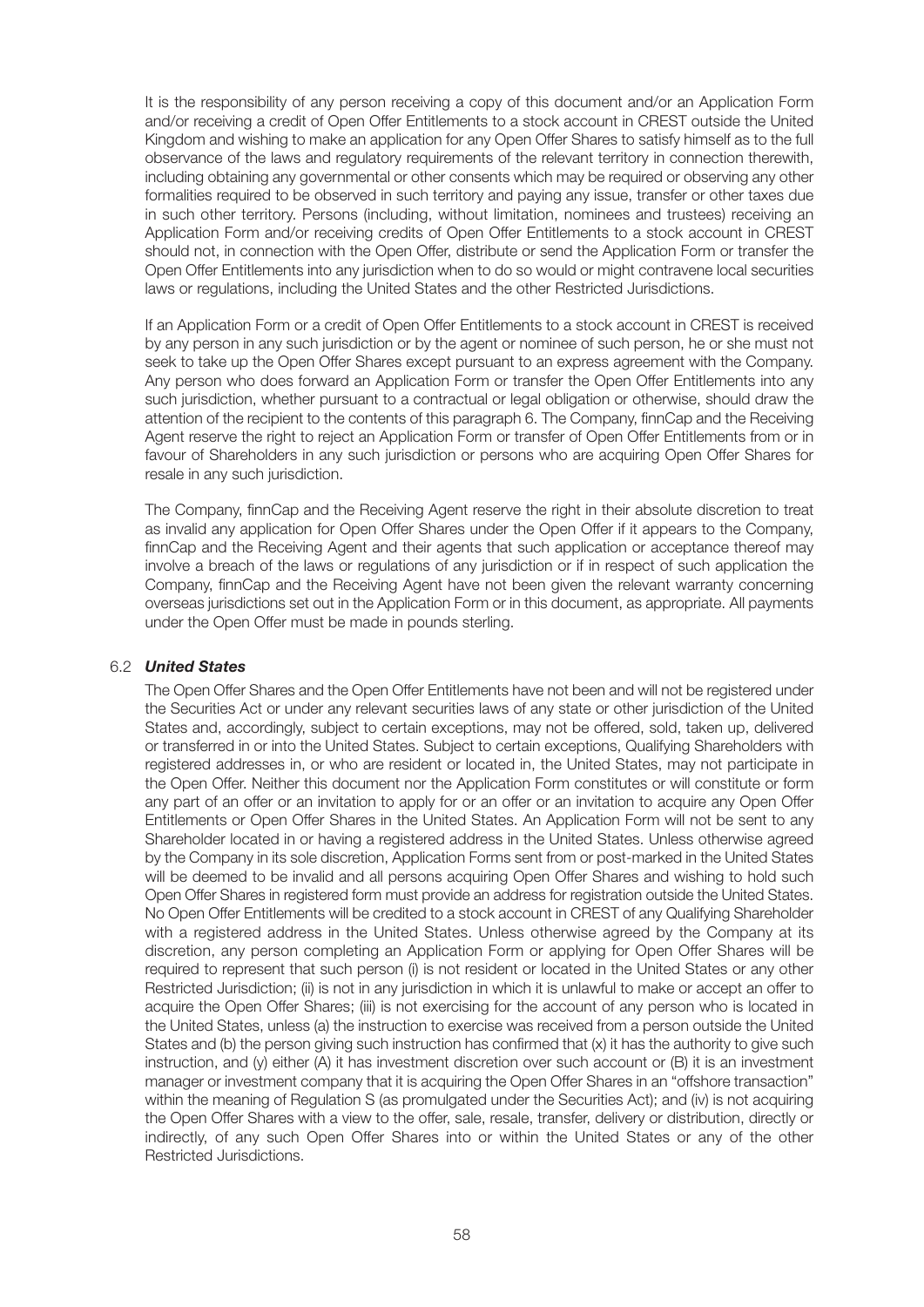#### 6.3 *Restricted Jurisdictions*

 Due to restrictions under the securities laws of the Restricted Jurisdictions, and subject to certain exceptions, persons who have registered addresses in, or who are located, resident or ordinarily resident in, or citizens of, any Restricted Jurisdictions will not qualify to participate in the Open Offer and will not be sent an Application Form, nor will their stock accounts in CREST be credited with Open Offer Entitlements. The Open Offer Shares have not been, and will not be, registered under the relevant laws of any Restricted Jurisdictions or any state, province or territory of them and may not be offered, sold, resold, delivered or distributed, directly or indirectly, in or into any Restricted Jurisdictions or to, or for the account or benefit of, any person with a registered address in, or who is located, resident or ordinarily resident in, or a citizen of, any Restricted Jurisdictions except pursuant to an applicable exemption. Subject to certain exceptions, no offer of Open Offer Shares is being made by virtue of this document and/or the Application Form into any Restricted Jurisdictions.

#### 6.4 *Jurisdictions other than the Restricted Jurisdictions*

 Application Forms will be sent to Qualifying non-CREST Shareholders and Open Offer Entitlement(s) will be credited to the stock account in CREST of Qualifying CREST Shareholders. Qualifying Shareholders in jurisdictions other than the United States or any other Restricted Jurisdiction may, subject to the laws of their relevant jurisdiction, take up Open Offer Shares under the Open Offer in accordance with the instructions set out in this document and, if relevant, the Application Form. Qualifying Shareholders who have registered addresses in or who are located or resident in, or who are citizens of, countries other than the United Kingdom should consult their professional advisers as to whether they require any governmental or other consents or need to observe any other formalities to enable them to apply for Open Offer Shares in respect of the Open Offer.

#### **7. Taxation**

If you are in any doubt about your tax position or are subject to a tax in a jurisdiction other than the United Kingdom, you should consult your professional adviser without delay.

#### **8. Admission, settlement, dealings and publication**

Application will be made to the London Stock Exchange for the Open Offer Shares to be admitted to AIM, subject to the fulfilment of the conditions of the Open Offer. It is expected that admission of the Open Offer Shares to trading on AIM will become effective and that dealings therein for normal settlement will commence at 8.00 a.m. on 29 March 2022. In the case of Qualifying Shareholders wishing to hold Open Offer Shares in certificated form, definitive certificates in respect of the Open Offer Shares will be issued free of stamp duty and are expected to be dispatched by post by 4 April 2022. No temporary documents of title will be issued and, pending such dispatch, transfers will be certified against the share register. Open Offer Entitlements held in CREST are expected to be disabled in all respects after 11.00 a.m. on 24 March 2022 (the latest time and date for applications under the Open Offer). If the conditions to the Open Offer described in this document are satisfied, Open Offer Shares will be issued in uncertificated form to those persons who submitted a valid application for Open Offer Shares by utilising the CREST application procedures and whose applications have been accepted by the Company on the day on which such conditions are satisfied. On this day, the Receiving Agent will credit the appropriate stock accounts of such persons with such persons' entitlement to Open Offer Shares with effect from Admission (expected to be 29 March 2022). The stock accounts to be credited will be accounts under the same participant IDs and member account IDs in respect of which the USE instruction was given. Notwithstanding any other provision of this document, the Company (with the consent of finnCap) reserves the right to send you an Application Form instead of crediting the relevant stock account with Open Offer Entitlements, and to allot and/or issue any Open Offer Shares in certificated form. In normal circumstances, this right is only likely to be exercised in the event of any interruption, failure or breakdown of CREST (or of any part of CREST) or on the part of the facilities and/or systems operated by the Receiving Agent in connection with CREST.

All documents or remittances sent by or to applicants, or as they may direct, will be sent through the post at their own risk. For more information as to the procedure for application, Qualifying non-CREST Shareholders are referred to the Application Form. The completion and results of the Open Offer will be announced and made public through an announcement on a Regulatory Information Service as soon as possible after the results are known, expected to be on or about 28 March 2022.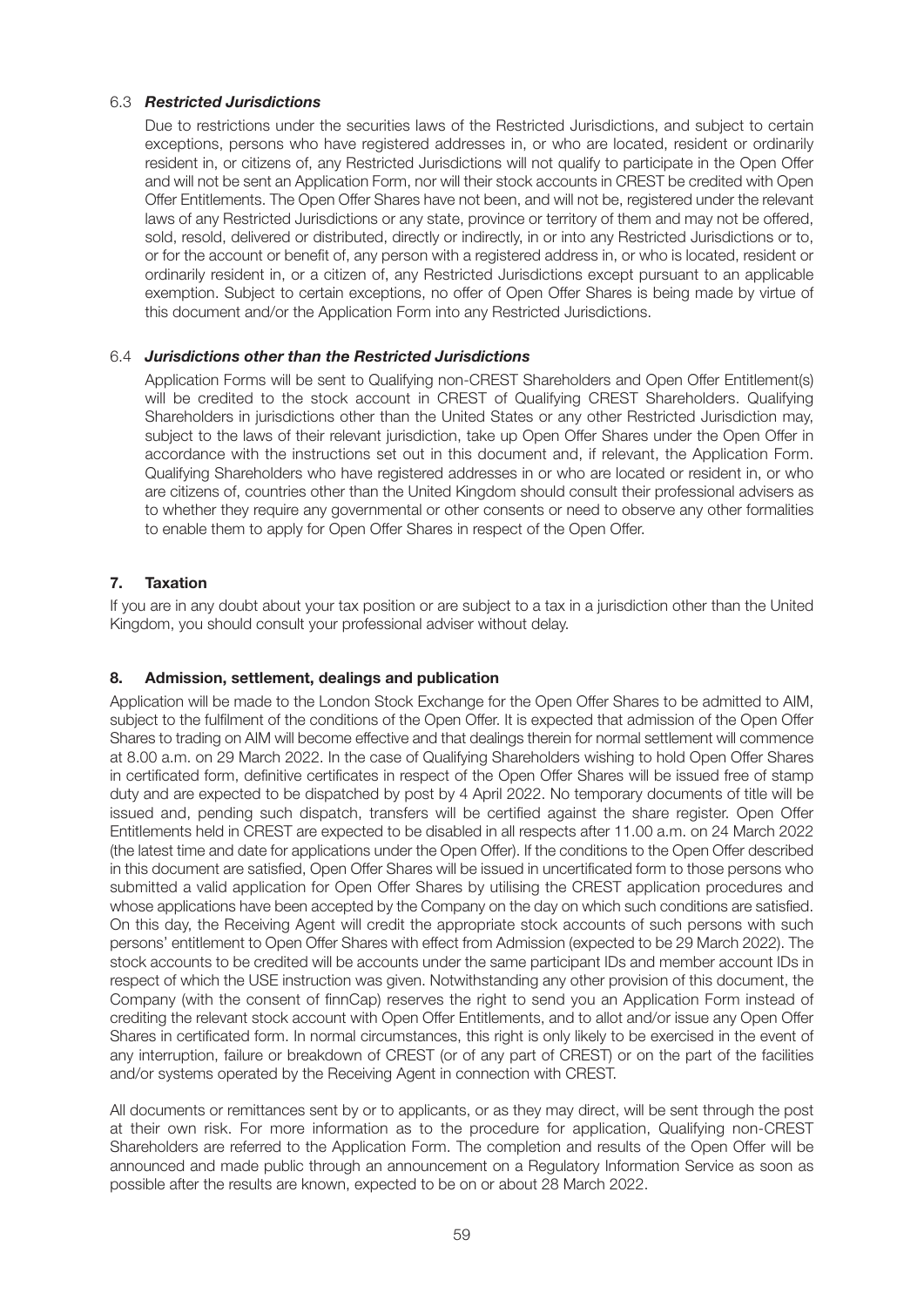#### **9. Governing law**

The terms and conditions of the Open Offer as set out in this Part IV and each Application Form shall be governed by, and construed in accordance with, English law. The courts of England and Wales are to have exclusive jurisdiction to settle any dispute which may arise out of or in connection with the Open Offer, this document and an Application Form. By taking up their entitlements under the Open Offer in accordance with the instructions set out in this document and (where applicable) an Application Form, Qualifying Shareholders irrevocably submit to the jurisdiction of the courts of England and Wales and waive any objection to proceedings in any such court on the ground of venue or on the ground that proceedings have been brought in an inconvenient forum.

#### **10. Other information**

Your attention is drawn to the letter from your Chairman which is set out in Part I of this document which contains, inter alia, information on the reasons for the Placing and the Open Offer and to the Risk Factors set out in Part II of this document.

#### **11. Dilution**

The share capital of the Company in issue at the date of this document will be increased by approximately 18.8 per cent. as a result of the Fundraise. Qualifying Shareholders who do not take up any of their Basic Entitlement will suffer a reduction of approximately 23.2 per cent. in their proportionate ownership and voting interest in the ordinary share capital of the Company as represented by their holding of Ordinary Shares immediately following Admission.

#### **12. Availability of this document**

Copies of this document will be available free of charge at the registered office of the Company and on the Company's website at www.destinypharma.com during normal business hours on any day (Saturdays, Sundays and public holidays excepted) from the date of this document until the date of Admission.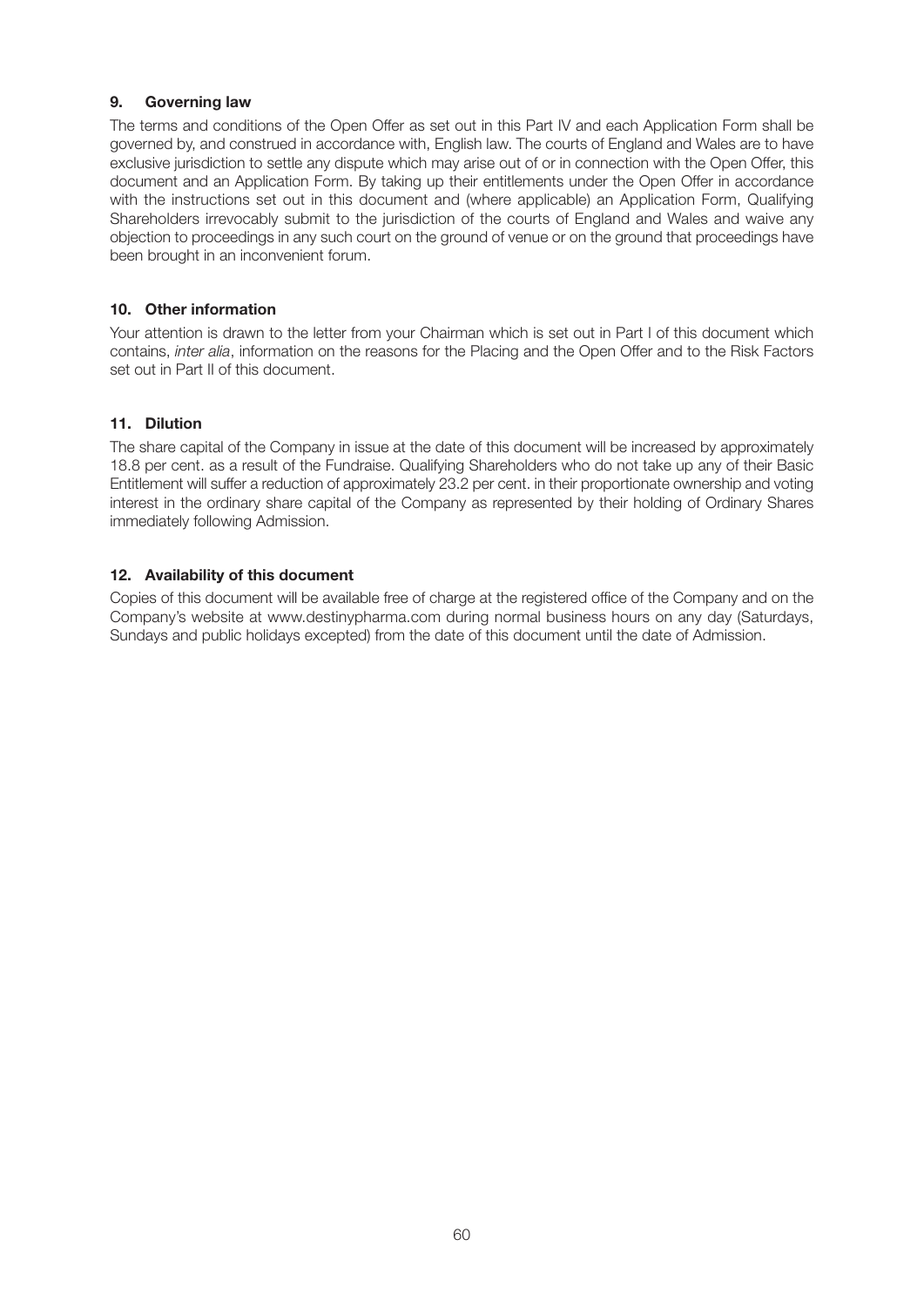# **Destiny Pharma plc**

(Incorporated and registered in England and Wales under number 03167025)

(the "Company")

### **NOTICE OF GENERAL MEETING**

Notice is hereby given that a general meeting of the Company will be held at the offices of finnCap Ltd, 1 Bartholomew Close, London, EC1A 7BL, on 28 March 2022 at 11.00 a.m. for the purposes of considering and, if thought fit, passing the following resolutions, of which resolution 1 will be proposed as an ordinary resolution and resolution 2 will be proposed as a special resolution of the Company.

In this Notice, words and defined terms shall have the same meaning as words and defined terms in the Circular to which this Notice is attached.

#### **RESOLUTIONS**

#### **Ordinary Resolution**

- 1. THAT, conditional on the passing of Resolution 2, the Directors be and are hereby generally and unconditionally authorised pursuant to section 551 of the Act (in addition to all existing authorities conferred upon the Directors pursuant to section 551 of the Act which shall continue in full force and effect), to exercise all the powers of the Company to allot shares in the capital of the Company and to grant rights to subscribe for or convert any security into such shares (all of which transactions are hereafter referred to as an allotment of "Relevant Shares") provided that this authority shall be limited to:
	- (a) the allotment of up to 11,860,000 new Ordinary Shares in connection with the Placing
	- (b) the allotment of up to 140,000 new Ordinary Shares in connection with the Subscription; and
	- (c) the allotment of up to 2,012,269 new Ordinary Shares in connection with the Open Offer,

 provided that such authority shall expire unless previously renewed, varied or revoked by the Company in general meeting) at the conclusion of the next annual general meeting of the Company or the date 3 months after the date of passing of this resolution, whichever is the earlier, except the Directors may before such expiry, revocation or variation make an offer or agreement which would or might require Relevant Securities to be allotted after such expiry, revocation or variation and the Directors may allot Relevant Securities in pursuance of such offer or agreement as if the authority hereby conferred has not expired or been revoked or varied.

#### **Special Resolution**

- 2. THAT, conditional on the passing of Resolution 1 above (and in addition to all existing unexercised powers of the Directors under sections 570 and 571 of the Act, which shall continue in full force and effect), the Directors be and are hereby empowered pursuant to section 570 of the Act to allot equity securities (within the meaning of section 560 of the Act) for cash pursuant to the authority granted by Resolution 1 above as if section 561 of the Act did not apply to any such allotment, provided that such power shall be limited to:
	- (a) the allotment of 11,860,000 new Ordinary Shares in connection with the Placing;
	- (b) the allotment of 140,000 new Ordinary Shares in connection with the Subscription; and
	- (c) the allotment of 2,012,269 new Ordinary Shares in connection with the Open Offer,

 provided that such authority shall expire (unless previously renewed, varied or revoked by the Company in general meeting) at the conclusion of the next annual general meeting of the Company or the date 3 months after the date of passing of this resolution, whichever is earlier.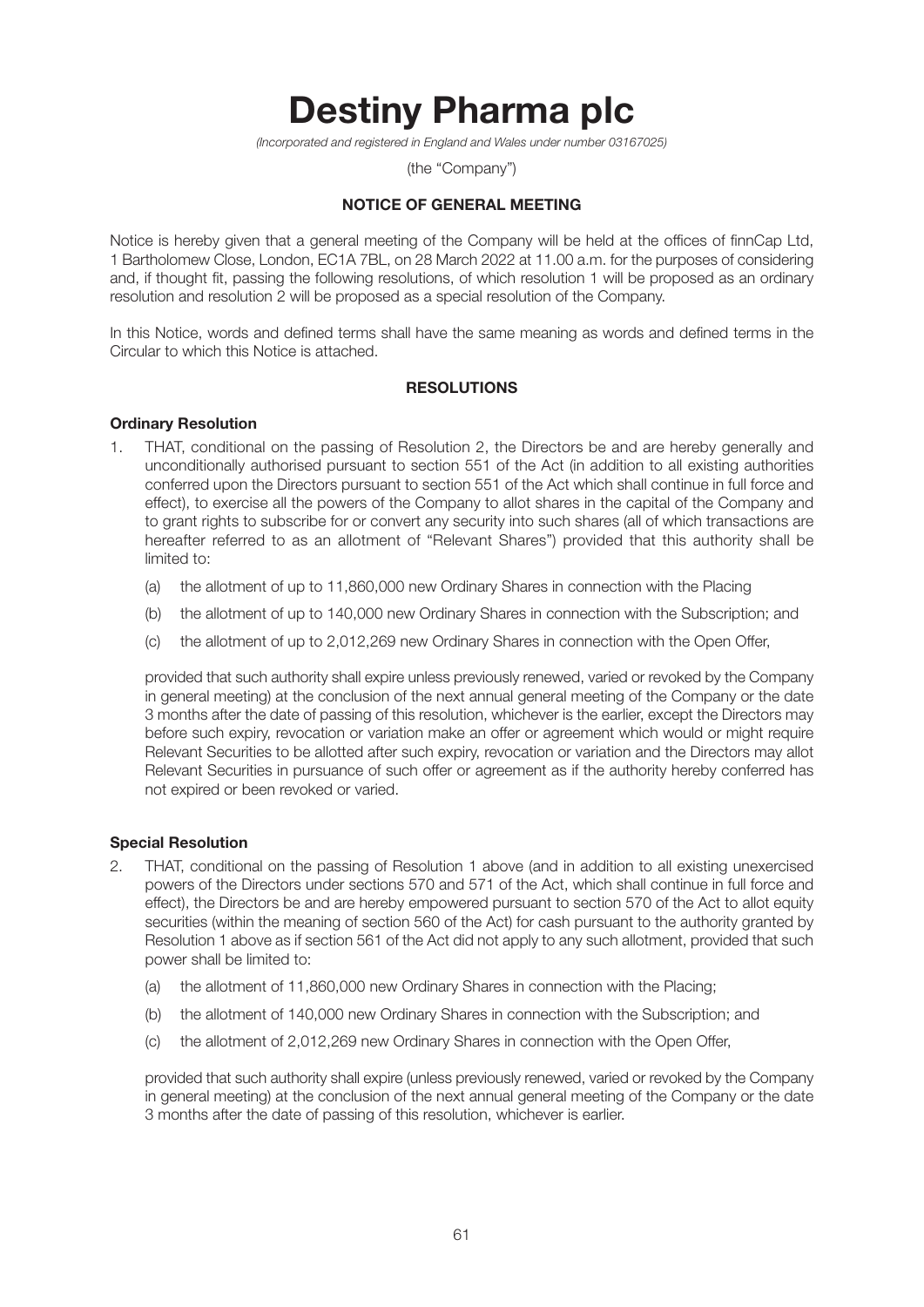#### 9 March 2022

By order of the Board Sussex Innovation Centre Science Park Square Falmer **Brighton** BN1 9SB

#### Registered in England and Wales No. 03167025

Notes

- 1 A member entitled to attend and vote at the General Meeting is entitled to appoint another person as his or her proxy to exercise all or any of his or her rights to attend, to speak and, both on a show of hands and on a poll, to vote in his or her stead at the meeting. A proxy need not be a member of the Company. The appointment of a proxy does not preclude a member from attending and voting in person at the meeting should he or she subsequently decide to do so. A Form of Proxy which may be used to make such appointment and give proxy instructions is enclosed. If you wish your proxy to speak at the meeting, you should appoint a proxy other than the chairman of the meeting and give your instructions to that proxy.
- 2 A member may appoint more than one proxy in relation to a meeting, provided that each proxy is appointed to exercise the rights attached to a different share or shares held by him or her. To be valid, a Form of Proxy together with, if applicable, the power of attorney or other authority under which it is signed, or a certified copy thereof, must be received by Link Group, PXS1, Central Square, 29 Wellington Street, Leeds, LS1 4DL, not later than 11.00 a.m. on 24 March 2022.
- 3 An abstention (or "vote withheld") option has been included on the Form of Proxy. The legal effect of choosing the abstention option on any resolution is that the member concerned will be treated as not having voted on the relevant resolution. The number of votes in respect of which there are abstentions will however be counted and recorded, but disregarded in calculating the number of votes for or against each resolution.
- 4 To be effective, the proxy vote can be submitted at www.signalshares.com so as to have been received by the Company's registrars not less than 48 hours (excluding weekends and public holidays) before the time appointed for the meeting or any adjournment of it. By registering on the Signal shares portal at www.signalshares.com, you can manage your shareholding, including:
	- **e** cast your vote
	- change your dividend payment instruction
	- l update your address
	- select your communication preference.
- 5 CREST members who wish to appoint a proxy or proxies through the CREST electronic proxy appointment service may do so for the meeting and any adjournment(s) thereof by using the procedures described in the CREST Manual. CREST personal members or other CREST sponsored members, and those CREST members who have appointed a voting service provider(s), should refer to their CREST sponsor or voting service provider(s), who will be able to take the appropriate action on their behalf.
- 6 In order for a proxy appointment or instruction made using the CREST service to be valid, the appropriate CREST message (a CREST Proxy Instruction) must be properly authenticated in accordance with Euroclear UK & International Limited's specifications and must contain the information required for such instruction, as described in the CREST Manual (available via www.euroclear.com/CREST). The message, regardless of whether it constitutes the appointment of a proxy, or is an amendment to the instruction given to a previously appointed proxy must, in order to be valid, be transmitted so as to be received by the Company's registrars (ID: RA10) by the latest time(s) for receipt of proxy appointments specified in Note 2 above. For this purpose, the time of receipt will be taken to be the time (as determined by the time stamp applied to the message by the CREST Application Host) from which the issuer's agent is able to retrieve the message by enquiry to CREST in the manner prescribed by CREST . After this time, any change of instructions to proxies appointed through CREST should be communicated to the appointee through other means.
- 7 CREST members and, where applicable, their CREST sponsors or voting service providers should note that Euroclear UK & International Limited does not make available special procedures in CREST for any particular messages. Normal system timings and limitations will therefore apply in relation to the input of CREST Proxy Instructions. It is the responsibility of the CREST member concerned to take (or, if the CREST member is a CREST personal member or sponsored member or has appointed a voting service provider(s), to procure that his CREST sponsor or voting service provider(s) take(s)) such action as shall be necessary to ensure that a message is transmitted by means of the CREST system by any particular time. In this connection, CREST members and, where applicable, their CREST sponsors or voting service providers are referred, in particular, to those sections of the CREST Manual concerning practical limitations of the CREST system and timings (www.euroclear.com/CREST).
- 8 The Company may treat as invalid a CREST Proxy Instruction in the circumstances set out in Regulation 35(5)(a) of the Uncertificated Securities Regulations 2001 (as amended).
- 9 The Company, pursuant to Regulation 41 of the Uncertificated Securities Regulations 2001, specifies that only those shareholders registered in the register of members of the Company as at 6.30 p.m. on 7 March 2022 shall be entitled to attend or vote (whether on a show of hands or on a poll) at the General Meeting in respect of the number of shares registered in their name at that time. Changes to entries on the register after 6.30 p.m. on 7 March 2022 (or after 6.30 p.m. on the day which is two days before any adjourned meeting, excluding non-working days) shall be disregarded in determining the rights of any person to attend or vote at the meeting.